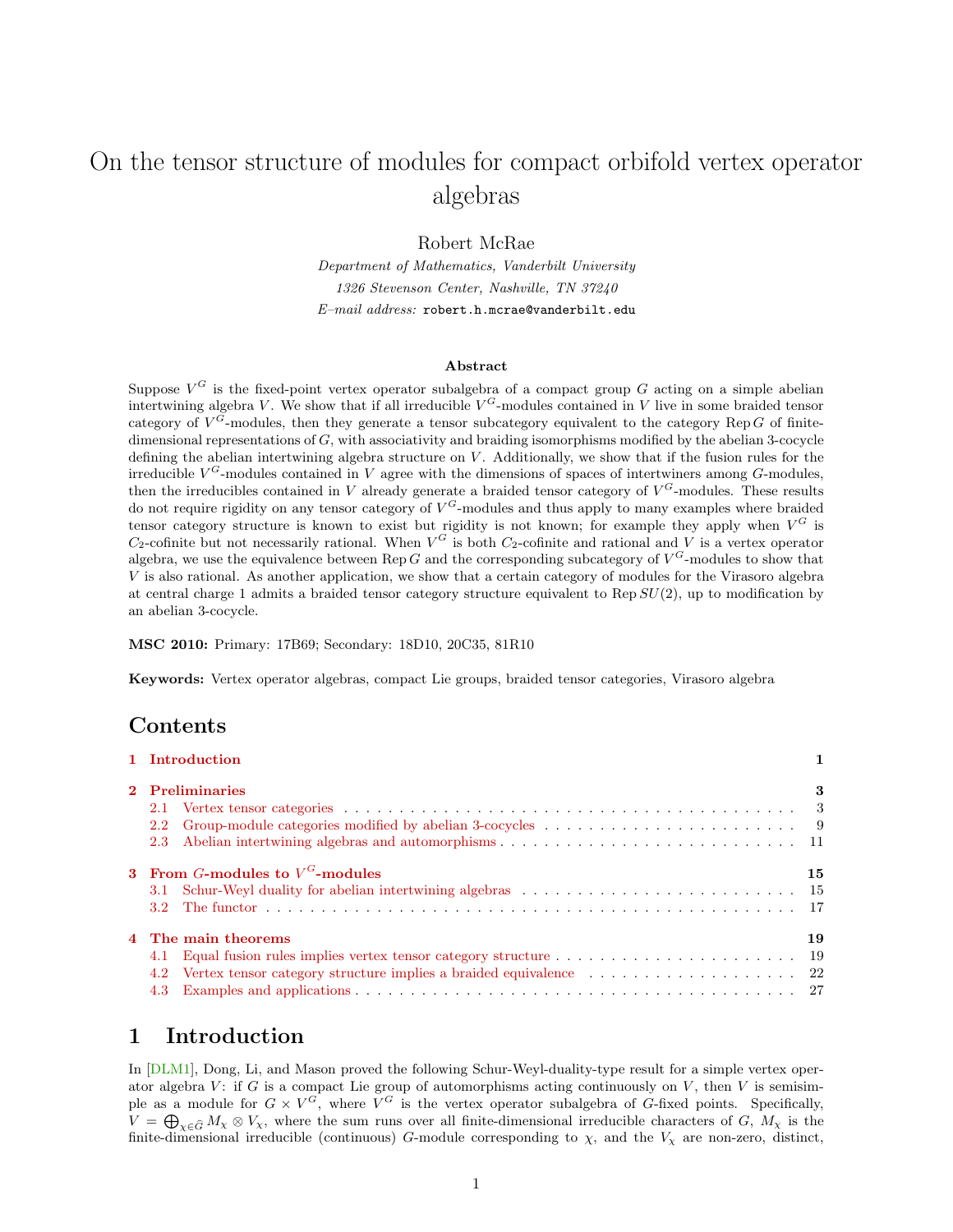irreducible  $V^G$ -modules. This decomposition thus sets up a correspondence between the category Rep G of finite-dimensional continuous G-modules and the semisimple subcategory  $\mathcal{C}_V$  of  $V^G$ -modules generated by the  $V<sub>x</sub>$ . It is then natural to ask whether this correspondence preserves additional structure on the categories under consideration, in particular tensor category structure.

In [\[Ki\]](#page-31-0), Kirillov constructed a tensor equivalence  $\Phi : \text{Rep } G \to C_V$  in a general categorical setting, but under rather strong conditions: G is finite, and the modules  $V<sub>x</sub>$  are contained in a rigid semisimple tensor category of  $V^G$ -modules. While the category  $\mathcal{C}_V$  is certainly semisimple, it is unfortunately difficult to establish rigidity for a tensor category of vertex operator algebra modules. Up to this point, the only general theorem establishing rigidity for vertex operator algebra module categories by Huang [\[Hu3\]](#page-30-1) applies to so-called "strongly rational" vertex operator algebras whose full module categories satisfy strong semisimplicity assumptions. On the other hand, many vertex operator algebras, including  $C_2$ -cofinite but non-rational ones [\[Hu4\]](#page-30-2), admit non-semisimple tensor categories of modules, and it is not known in general when these tensor categories are rigid. Thus we would like to show that the functor  $\Phi$  from [\[Ki\]](#page-31-0) is a tensor equivalence without using rigidity on any category of  $V^G$ -modules.

For the case of G abelian, [\[Miy1\]](#page-31-1), [\[CM\]](#page-29-0), and [\[CKLR\]](#page-29-1) established rigidity for modules in  $\mathcal{C}_V$ , thus effectively showing that  $\Phi$  is an equivalence without the a priori assumption of rigidity. Here, we prove that  $\Phi$  is an equivalence of symmetric tensor categories for general (non-abelian) compact  $G$  under essentially maximally general conditions: we only require  $V^G$  to actually *have* a braided tensor category of modules that includes the  $V_x$ . Actually, we prove a slightly more general result: the simple vertex operator algebra V can be replaced by a simple abelian intertwining algebra. Abelian intertwining algebras, introduced in [\[DL\]](#page-29-2), are a kind of generalized vertex operator algebra graded by an abelian group  $A$ , where the usual associativity and commutativity properties of the vertex operator are modified by an abelian 3-cocycle on A with values in  $\mathbb{C}^{\times}$ . We verify that the Schur-Weyl duality result of [\[DLM1\]](#page-30-0) still holds in the abelian intertwining algebra setting, and then show that if  $V^G$  has a tensor category of modules including the  $V_\chi$ , then  $\mathcal{C}_V$  is braided equivalent to a modification of Rep G involving the 3-cocycle on A.

As the proof of our main result does not use rigidity for any category of  $V^G$ -modules,  $\mathcal{C}_V$  inherits rigidity from Rep G as a corollary. Specifically, the tensor functor  $\Phi$  sends duals of G-modules to duals of  $V^G$ -modules. Moreover, since tensor functors are compatible with all tensor category structures, in particular with unit and associativity isomorphisms, the rigidity axioms for duals of  $V^G$ -modules hold because they do for duals of  $G$ modules. We expect this corollary to have applications in the study of larger categories of  $V^G$ -modules as well as twisted V-modules. In this paper, we provide one application: when V is a simple CFT-type vertex operator algebra and G is finite, we show that if  $V^G$  is strongly rational, then so is V. This result has previously appeared in  $[ADJR]$ , based on  $[HKL]$ , Theorem 3.5, but under the strong additional assumption that all irreducible  $V^G$ modules other than  $V^G$  itself have strictly positive conformal weight gradings.

It turns out that the assumption of our main theorem, that  $V^G$  admits a suitable braided tensor category of modules, is rather deep. The construction of braided tensor category structure on modules for a vertex operator algebra is based on the (logarithmic) vertex tensor category theory of Huang-Lepowsky-(Zhang) ([\[HL1\]](#page-30-4)-[\[HL4\]](#page-30-5), [\[Hu2\]](#page-30-6), [\[HLZ1\]](#page-30-7)-[\[HLZ8\]](#page-31-2); see also the review article [\[HL5\]](#page-30-8)). The construction of associativity isomorphisms is particularly difficult, related to convergence and expansion properties of conformal-field-theoretic 4-point functions. Nevertheless, many vertex algebraic tensor categories have been constructed, including for example the full categories of (grading-restricted, generalized/logarithmic) modules for  $C_2$ -cofinite vertex operator algebras ([\[Hu4\]](#page-30-2)). So the results of this paper apply when  $V^G$  is  $C_2$ -cofinite; this is known when V is  $C_2$ -cofinite and G is finite solvable ( $[Miy2]$ ), and one conjecures that the same should hold for any finite group G.

In this paper, we also prove a result on existence of braided tensor category structure on  $\mathcal{C}_V$ : if the spaces of intertwining operators among the  $V^G$ -modules  $V_\chi$  are isomorphic to the spaces of intertwiners among the G-modules  $M_X$ , then  $\mathcal{C}_V$  admits braided tensor category structure. In this situation, all intertwining operators among the  $V^G$ -modules  $V_\chi$  are derived from the vertex operator for the larger algebra V, which has the associativity properties needed to obtain associativity isomorphisms in  $\mathcal{C}_V$ . This result applies for example to the central charge  $c = 1$  Virasoro vertex operator algebra  $L(1, 0)$ , which is the  $SU(2)$ -fixed point subalgebra of the  $5l_2$ -weight lattice abelian intertwining algebra; see Section [4.3](#page-26-0) for more details.

The main results of this paper will have further applications to appear in upcoming work. In [\[McR\]](#page-31-4), we study any (not necessarily semisimple or rigid) braided tensor category C of  $V^G$ -modules containing  $\mathcal{C}_V$ . When G is finite, V is an algebra object in C ([\[HKL\]](#page-30-3)), and we use the rigidity of  $\mathcal{C}_V$  to show that every module in C having an associative, unital action of V is a direct sum of g-twisted V-modules for  $g \in G$ . This result has two applications:

 First, perhaps the most prominent question regarding group actions on vertex operator algebras is the converse of the first application discussed above: whether  $V^G$  is strongly rational when V is strongly rational and  $G$  is finite. This was recently proved for  $G$  finite cyclic (and by extension,  $G$  finite solvable) in [\[CM\]](#page-29-0). In [\[McR\]](#page-31-4), we prove that if V is strongly rational and C is a category of  $V^G$ -modules with braided tensor category structure, then C is semisimple. In particular, if we know  $V^G$  is also  $C_2$ -cofinite, we may take C to be the full  $V^G$ -module category, and it follows that  $V^G$  is rational. The main idea here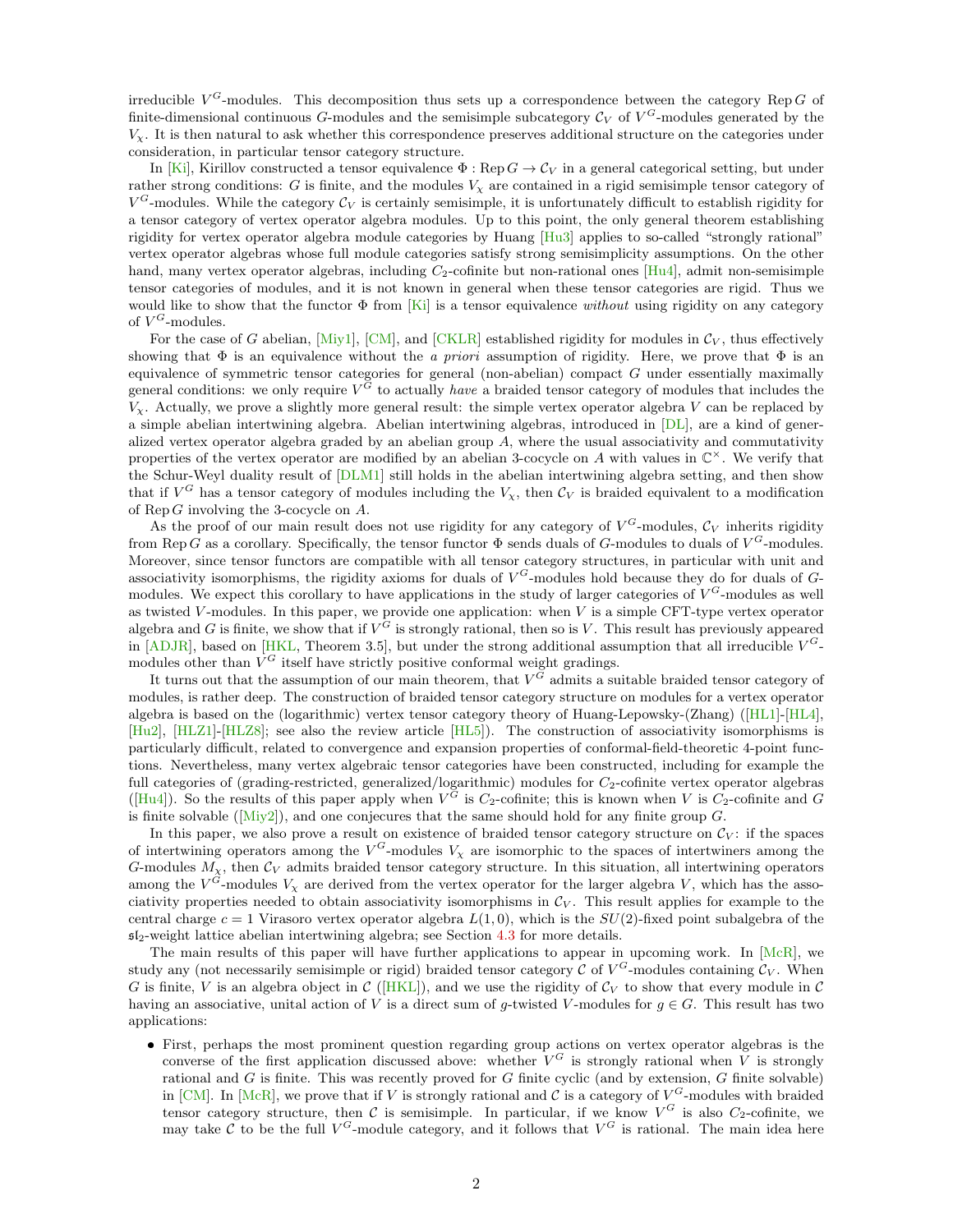is that semisimplicity of C follows from semisimplicity of the category of  $V^G$ -modules in C admitting an associative, unital V -action, and semisimplicity of this category follows because any indecomposable object is a g-twisted V-module for some individual  $g \in G$  and because each  $V^{(g)}$  is rational by [\[CM\]](#page-29-0).

• Secondly, we show in [\[McR\]](#page-31-4) that any braided tensor category  $\mathcal C$  of  $V^G$ -modules, with G finite, is braided equivalent to the G-equivariantization of the G-crossed category of twisted V-modules in  $\mathcal{C}$ . This result partially resolves a conjecture of Runkel that the braided tensor category constructed in [\[Ru\]](#page-31-5) is equivalent to the (non-semisimple) braided tensor category of modules for the even vertex operator subalgebra of the symplectic fermion vertex operator superalgebra  $SF(d)$ . In fact, the category in [\[Ru\]](#page-31-5) seems to be the  $\mathbb{Z}/2\mathbb{Z}$ equivariantization of the category of untwisted and parity-twisted  $SF(d)$ -modules; thus full resolution of Runkel's conjecture amounts to checking this carefully.

The methods used in this paper are a synthesis of vertex algebraic and tensor categorical techniques. The main difficulty in showing that the functor  $\Phi : \text{Rep } G \to C_V$  is a braided tensor equivalence is showing that a natural transformation

$$
J_{M_1,M_2} : \Phi(M_1) \boxtimes \Phi(M_2) \to \Phi(M_1 \otimes M_2),
$$

where  $M_1$ ,  $M_2$  are objects of Rep G, constructed by Kirillov in the case of G finite, is actually an isomorphism. In [\[Ki\]](#page-31-0), the proof of both the injectivity and surjectivity of  $J_{M_1,M_2}$  heavily used the rigidity of objects in  $\mathcal{C}_V$ . In our vertex algebraic context, we show that surjectivity is a fairly easy consequence of a lemma of Dong and Mason from [\[DM\]](#page-30-9). The proof of injectivity is much more involved and can perhaps be viewed as a translation of the argument in [\[Miy1\]](#page-31-1), [\[CM\]](#page-29-0), and [\[CKLR\]](#page-29-1) for G abelian into tensor-categorical language, but considerably generalized to the non-abelian setting where, for example, evaluations and coevaluations in Rep G are not isomorphisms. Our proof of injectivity illustrates the value of using tensor-categorical methods to study vertex operator algebra module categories: proving the result directly using intertwining operators would require careful use of complex analysis to deal with compositions of up to three intertwining operators. Fortunately, the necessary complex analysis has been done in [\[HLZ5\]](#page-30-10)-[\[HLZ8\]](#page-31-2), so we can freely use the resulting associativity isomorphisms and pentagon identity, among other tensor-categorical structures.

We now overview the remaining contents of this paper. In Section [2.1,](#page-2-1) we review terminology and structures from the vertex tensor category theory of Huang-Lepowsky-(Zhang) that will be used later in the work; we also prove that a vertex tensor functor (in the sense of [\[CKM,](#page-29-4) Section 3.6]) between vertex tensor categories induces a braided tensor functor between corresponding braided tensor categories. In Section [2.2,](#page-8-0) we explain how to modify the ribbon category of finite-dimensional representations of a compact group  $G$  by an abelian 3-cocycle on a discrete abelian group A, where G contains the compact dual group  $\hat{A}$ . In Section [2.3,](#page-10-0) we recall from  $\overline{[DL]}$  $\overline{[DL]}$  $\overline{[DL]}$ the notion of abelian intertwining algebra associated to an abelian 3-cocycle on an abelian group A, as well as some basic properties of abelian intertwining algebras and their automorphisms.

In Section [3.1,](#page-14-1) we show that the Schur-Weyl duality result of [\[DLM1\]](#page-30-0) still holds for a simple abelian intertwining algebra V with compact Lie group  $G$  of automorphisms, and we use this result in Section [3.2](#page-16-0) to show that the functor  $\Phi$  from Rep G to  $V^G$ -modules constructed in [\[Ki\]](#page-31-0) is fully faithful and thus an equivalence of categories onto its image. We also show that  $\Phi$  induces an injection from G-module intertwiners to  $V^G$ -module intertwining operators.

We prove the main theorems of this paper in Section [4.](#page-18-0) In Section [4.1,](#page-18-1) we show that if the injection on intertwiner spaces from Section [3.2](#page-16-0) is also surjective, then the semisimple category  $\mathcal{C}_V$  of  $V^G$ -modules whose simple objects occur in V admits vertex tensor category structure in the sense of Huang-Lepowsky-(Zhang) and therefore also braided tensor category structure. On the other hand, we show in Section [4.2](#page-21-0) that if  $\mathcal{C}_V$  or some larger category of  $V^G$ -modules admits vertex and braided tensor category structure, then  $\mathcal{C}_V$  is braided tensor equivalent to an abelian 3-cocycle modification of  $\text{Rep } G$ , so that in particular the induced map on intertwiners is an isomorphism. We discuss examples and applications in Section [4.3.](#page-26-0) Especially, we construct a new braided tensor category structure on a semisimple category of modules for the simple Virasoro vertex operator algebra  $L(1,0)$ , and we show that if V is a simple vertex operator algebra and  $V^G$  is strongly rational, then V is also strongly rational, with no assumption on the gradings of  $V^G$ -modules.

Acknowledgements I would like to thank Thomas Creutzig, Shashank Kanade, Florencia Orosz Hunziker, and Jinwei Yang for comments and discussions, as well as the referee for suggestions and corrections. Theorem [4.14](#page-28-0) and its proof were inspired by the question https://mathoverflow.net/questions/321416/ asked by Bin Gui on MathOverflow. This work is supported in part by National Science Foundation grant DMS-1362138.

## <span id="page-2-0"></span>2 Preliminaries

#### <span id="page-2-1"></span>2.1 Vertex tensor categories

The notion of vertex tensor category was introduced by Huang and Lepowsky in  $[HL1]$  to describe the tensor structures exhibited by suitable module categories for a vertex operator algebra, originally constructed in [\[HL2\]](#page-30-11)-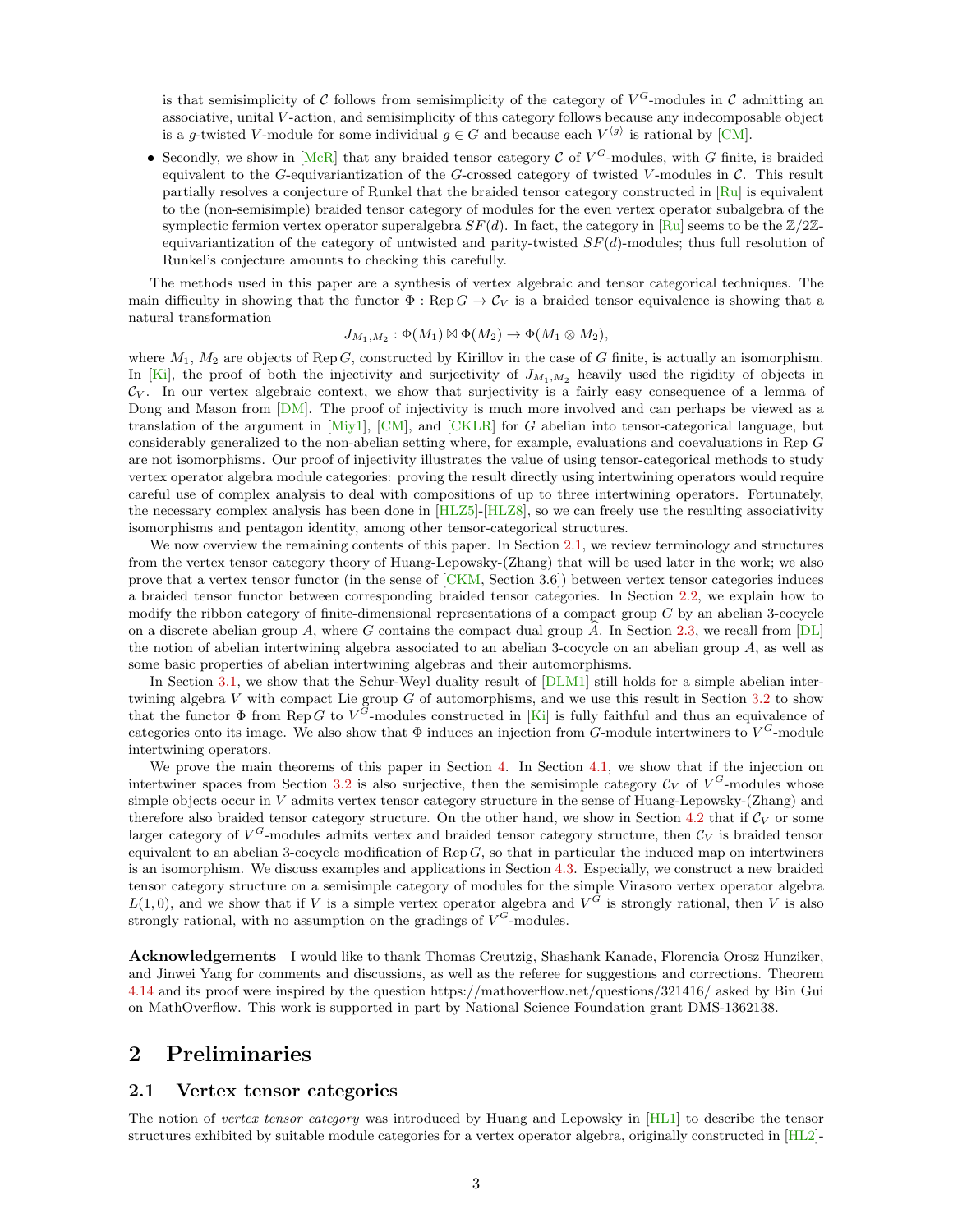[\[HL4\]](#page-30-5), [\[Hu2\]](#page-30-6). A key feature of vertex tensor categories is the existence of a tensor product for each punctured sphere with two ingoing and one outgoing punctures, equipped with local coordinates at each puncture. Such tensor products are motivated by the connection, made precise by Huang in [\[Hu1\]](#page-30-12), between vertex operator algebras and the geometric picture of conformal field theory introduced by Vafa in [\[Va\]](#page-31-6) (which in turn is a variant of the similar picture developed by Segal in [\[Se\]](#page-31-7)).

In the connection between vertex operator algebras and Vafa conformal field theory, the vertex operator  $Y(\cdot, z)$  for a vertex operator algebra, with formal variable x replaced by  $z \in \mathbb{C}^{\times}$ , corresponds to the sphere  $P(z)$  with ingoing punctures at 0 and z and one outgoing puncture at  $\infty$ , with standard local coordinates at the punctures. Specifically, the local coordinates for  $P(z)$  are  $w \mapsto w, w \mapsto w-z$ , and  $w \mapsto 1/w$  around 0, z, and  $\infty$ , respectively. It turns out (see [\[Hu1\]](#page-30-12)) that vertex operators corresponding to all other choices of local coordinates at the punctures can be obtained from  $Y(\cdot, z)$ · using the Virasoro action on the vertex operator algebra. For this reason, we will somewhat abuse terminology and use the term "vertex tensor category structure" to refer simply to the tensor structures pertaining to the sphere  $P(z)$ , which we now describe following [\[HLZ1\]](#page-30-7)-[\[HLZ8\]](#page-31-2).

Let C be a category of grading-restricted generalized modules (in the sense of  $\left[\text{HLZ1}, \text{Definitions 2.12 and}\right]$ 2.25) for a vertex operator algebra V. In particular, a module W in C has a conformal weight grading  $W =$  $\bigoplus_{h\in\mathbb{C}}W_{[h]}$  where for any  $h\in\mathbb{C}$ ,  $W_{[h]}$  is the (finite-dimensional) generalized h-eigenspace for the Virasoro operator  $L(0)$  on W. The graded dual  $W' = \bigoplus_{h \in \mathbb{C}^\times} W_{[h]}^*$  is also a grading-restricted generalized V-module. We use  $\overline{W}$  to denote the *algebraic completion* of W, which is the direct product (as opposed to direct sum) of the conformal weight spaces  $W_{[h]}$ . A useful characterization of the algebraic completion is that it is the full vector space dual of  $W'$ :  $\overline{W} = (W')^*$ .

For  $h \in \mathbb{C}$ , we use  $\pi_h$  to denote the projection from  $\overline{W}$  to  $W_{[h]}$ . We now recall the notion of  $P(z)$ -intertwining map from [\[HLZ3\]](#page-30-13):

**Definition 2.1.** Let  $W_1$ ,  $W_2$ , and  $W_3$  be V-modules in C. A  $P(z)$ -intertwining map of type  ${W_3 \choose W_1 W_2}$  is a linear map

$$
I:W_1\otimes W_2\to \overline{W_3}
$$

satisfying the following conditions:

1. Lower truncation: For any  $h \in \mathbb{C}$ ,  $w_1 \in W_1$ , and  $w_2 \in W_2$ ,  $\pi_{h-n}I(w_1 \otimes w_2) = 0$  for  $n \in \mathbb{N}$  sufficiently large.

2. The Jacobi identity:

$$
x_0^{-1}\delta\left(\frac{x_1-z}{x_0}\right)Y_{W_3}(v,x_1)I(w_1\otimes w_2)-x_0^{-1}\delta\left(\frac{-z+x_1}{x_0}\right)I(w_1\otimes Y_{W_2}(v,x_1)w_2)
$$
  
=  $z^{-1}\delta\left(\frac{x_1-x_0}{z}\right)I(Y_{W_1}(v,x_0)w_1\otimes w_2)$ 

for all  $v \in V$ ,  $w_1 \in W_1$ , and  $w_2 \in W_2$ .

From the definition, it is easy to see that a  $P(z)$ -intertwining map can be obtained from a logarithmic intertwining operator

$$
\mathcal{Y}(\cdot, x) \cdot : W_1 \otimes W_2 \to W_3[\log x] \{x\}
$$

by specializing the formal variable x to  $z \in \mathbb{C}^\times$  using a choice of branch of logarithm. For simplicity, we will always use the branch

$$
\log z = \log |z| + i \arg z
$$

for which  $0 \le \arg z < 2\pi$ . Thus given an intertwining operator  $\mathcal{Y}$ , we will use  $I_{\mathcal{Y}}$  to denote the  $P(z)$ -intertwining map

<span id="page-3-0"></span>
$$
I_{\mathcal{Y}} = \mathcal{Y}(\cdot, e^{\log z}) \cdot .
$$

Conversely, [\[HLZ3,](#page-30-13) Proposition 4.8] shows that any intertwining operator of type  $\binom{W_3}{W_1 W_2}$  comes from a  $P(z)$ intertwining map; specifically, the inverse to the map  $\mathcal{Y} \mapsto I_{\mathcal{Y}}$  is the map  $I \mapsto \mathcal{Y}_I$  given by

$$
\mathcal{Y}_I(w_1, x)w_2 = \left(\frac{e^{\log z}}{x}\right)^{-L(0)} I\left(\left(\frac{e^{\log z}}{x}\right)^{L(0)} w_1 \otimes \left(\frac{e^{\log z}}{x}\right)^{L(0)} w_2\right) \tag{2.1}
$$

for  $w_1 \in W_1$ ,  $w_2 \in W_2$ .

Now we recall the notion of  $P(z)$ -tensor product in C from [\[HLZ3\]](#page-30-13):

**Definition 2.2.** Suppose  $W_1$  and  $W_2$  are V-modules in C. A  $P(z)$ -tensor product of  $W_1$  and  $W_2$  in C is a pair  $(W_1 \boxtimes_{P(z)} W_2, \boxtimes_{P(z)})$ , where  $W_1 \boxtimes_{P(z)} W_2$  is an object of C and  $\boxtimes_{P(z)}$  is a  $P(z)$ -intertwining map of type  ${W_1 \boxtimes_{P(z)} W_2 \choose W_1 \, W_2},$  such that the following universal property holds:

For any V-module  $W_3$  in C and  $P(z)$ -intertwining map I of type  ${W_3 \choose W_1 W_2}$ , there is a unique morphism  $f_I: W_1 \boxtimes_{P(z)} W_2 \to W_3$  in C such that

$$
I = \overline{f_I} \circ \boxtimes_{P(z)},
$$

where  $\overline{f_I}$  is the canonical extension of  $f_I$  to  $\overline{W_1 \boxtimes_{P(z)} W_2}$ .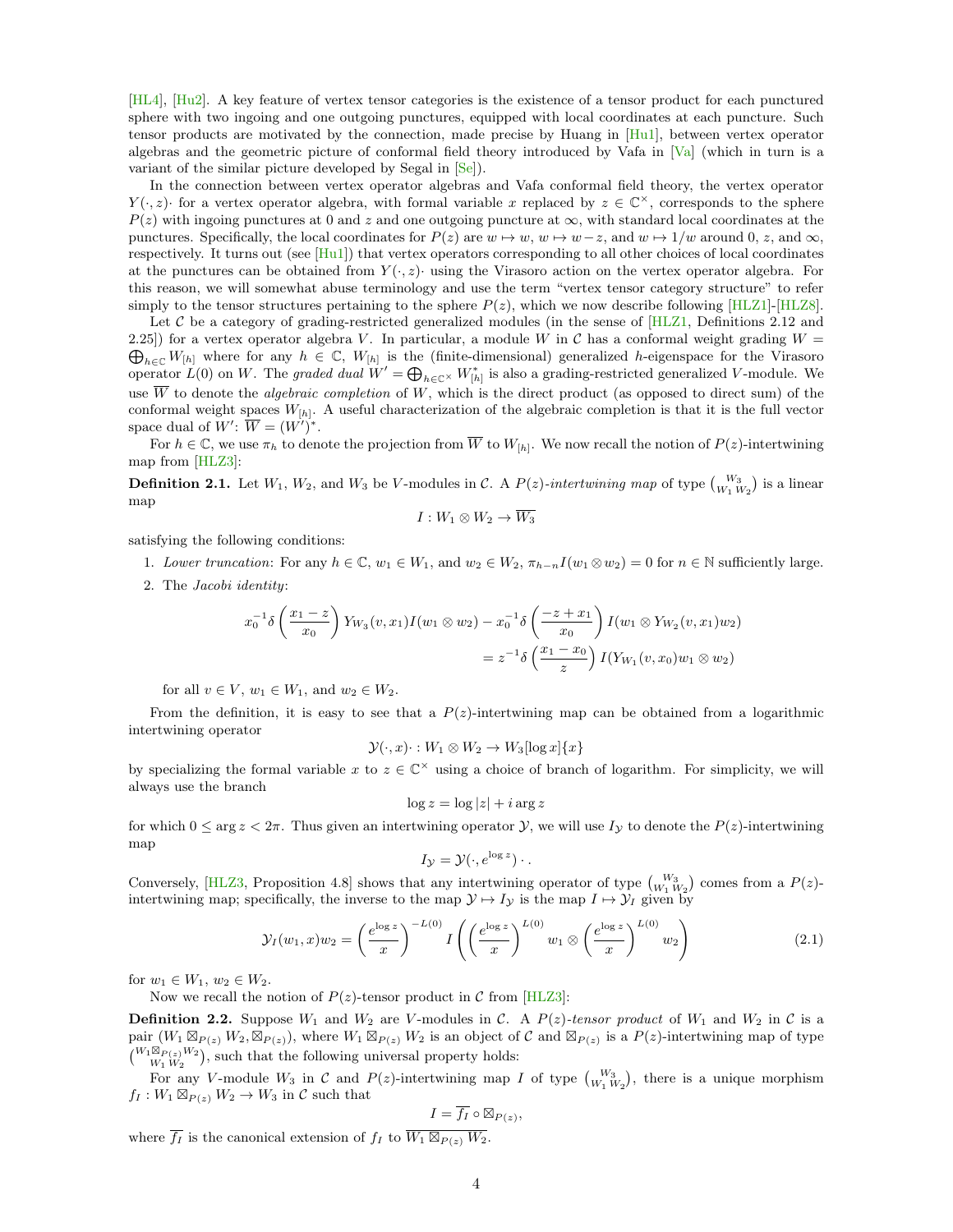<span id="page-4-0"></span>**Remark 2.3.** The identity of the  $P(z)$ -tensor product of  $W_1$  and  $W_2$  may possibly depend on the category  $C$ under consideration, given that it is defined in terms of intertwining maps only from the category  $\mathcal{C}$ .

**Remark 2.4.** We use the notation  $w_1 \boxtimes_{P(z)} w_2 = \boxtimes_{P(z)} (w_1 \otimes w_2)$  for  $w_1 \in W_1$  and  $w_2 \in W_2$ , in analogy with the notation for a tensor product bilinear map in the category of vector spaces. By [\[HLZ3,](#page-30-13) Proposition 4.23], the  $P(z)$ -tensor product module is spanned by vectors  $\pi_h(w_1 \boxtimes_{P(z)} w_2)$  for  $h \in \mathbb{C}$ ,  $w_1 \in W_1$ , and  $w_2 \in W_2$ .

**Remark 2.5.** Equation [\(2.1\)](#page-3-0) shows how to obtain a tensor product intertwining operator  $\mathcal{Y}_{\boxtimes_{P(z)}}$  from the tensor product  $P(z)$ -intertwining map. We will frequently need to evaluate such tensor product intertwining operators at different values of z, so here we record the following consequence of  $(2.1)$ :

$$
\mathcal{Y}_{\boxtimes_{P(z_2)}}(w_1, e^{\ell(z_1)})w_2 = e^{(\ell(z_1) - \log z_2)L(0)} \boxtimes_{P(z_2)} \left( e^{-(\ell(z_1) - \log z_2)L(0)} w_1 \otimes e^{-(\ell(z_1) - \log z_2)L(0)} w_2 \right)
$$
  
= 
$$
e^{(\ell(z_1) - \log z_2)L(0)} \left( e^{-(\ell(z_1) - \log z_2)L(0)} w_1 \boxtimes_{P(z_2)} e^{-(\ell(z_1) - \log z_2)L(0)} w_2 \right),
$$

where  $z_1, z_2 \in \mathbb{C}^\times$  and  $\ell(z_1)$  is any branch of logarithm of  $z_1$  (in fact, sometimes we have  $z_1 = z_2$  and  $\ell$  a possibly different branch from log). Note that here,  $y_{\boxtimes_{P(z_2)}}(\cdot, e^{\ell(z_1)})$  is a  $P(z_1)$ -intertwining map of type  $\binom{W_1\boxtimes_{P(z_2)} W_2}{W_1\,W_2}$ .

Assuming that  $P(z)$ -tensor products exist in the category C, they define functors  $\mathbb{Z}_{P(z)} : C \times C \to C$ . The  $P(z)$ -tensor product of morphisms  $f_1 : W_1 \to X_1$  and  $f_2 : W_2 \to X_2$  is defined to be the unique homomorphism (guaranteed by the universal property of the  $P(z)$ -tensor product) such that the diagram

$$
W_1 \otimes W_2 \xrightarrow{f_1 \otimes f_2} X_1 \otimes X_2
$$
  
\n
$$
\downarrow \boxtimes_{P(z)} \qquad \qquad \downarrow \boxtimes_{P(z)} \qquad \downarrow \boxtimes_{P(z)} \qquad \downarrow
$$
  
\n
$$
\overline{W_1 \boxtimes_{P(z)} W_2} \xrightarrow{f_1 \boxtimes_{P(z)} f_2} \overline{X_1 \boxtimes_{P(z)} X_2}
$$

commutes. By [\[HLZ3,](#page-30-13) Proposition 4.23],  $f_1 \boxtimes_{P(z)} f_2$  is thus completely characterized by the relation

$$
\overline{f_1 \boxtimes_{P(z)} f_2}(w_1 \boxtimes_{P(z)} w_2) = f_1(w_1) \boxtimes_{P(z)} f_2(w_2)
$$

for  $w_1 \in W_1$ ,  $w_2 \in W_2$ .

Now we will say that C admits vertex tensor category structure if  $P(z)$ -tensor products exist in C and we have the following natural isomorphisms, described mostly in  $[HLZ8]$  (see also the exposition in  $\overline{CKM}$ , Section 3.3]):

• Parallel transport isomorphisms: For any continuous path  $\gamma$  in  $\mathbb{C}^\times$  beginning at  $z_1$  and ending at  $z_2$ , there is a natural isomorphism  $T_{\gamma}: \boxtimes_{P(z_1)} \to \boxtimes_{P(z_2)}$  characterized by

$$
\overline{T_{\gamma;W_1,W_2}}(w_1 \boxtimes_{P(z_1)} w_2) = \mathcal{Y}_{\boxtimes_{P(z_2)}}(w_1, e^{\ell(z_1)})w_2
$$

for all  $w_1 \in W_1$ ,  $w_2 \in W_2$ , where  $\ell(z_1)$  is the branch of logarithm determined by log  $z_2$  and the path  $\gamma$ . If  $\gamma$  is a path contained in  $\mathbb{C}^{\times}$  with a branch cut along the positive real axis (that is,  $\gamma$  never crosses the positive real axis or approaches it from the lower half plane), then  $\ell(z_1)$  is simply log  $z_1$ , and we use  $T_{z_1\to z_2}$ to denote the corresponding parallel transport isomorphism.

•  $P(z)$ -unit isomorphisms: For any  $z \in \mathbb{C}^{\times}$ , there are natural isomorphisms  $l_{P(z);W}: V \boxtimes_{P(z)} W \to W$  and  $r_{P(z);W}: W \boxtimes_{P(z)} V \to W$  for W in C characterized by

$$
\overline{l_{P(z);W}}(v \boxtimes_{P(z)} w) = Y_W(v, z)w
$$

and

$$
\overline{r_{P(z);W}}(w \boxtimes_{P(z)} v) = e^{zL(-1)} Y_W(v, -z)w
$$

for  $v \in V$ ,  $w \in W$ .

•  $P(z_1, z_2)$ -associativity isomorphisms: For  $z_1, z_2 \in \mathbb{C}^\times$  such that  $|z_1| > |z_2| > |z_1 - z_2| > 0$ , and for  $W_1$ ,  $W_2$ ,  $W_3$  in C, there is a natural isomorphism

$$
\mathcal{A}_{P(z_1,z_2);W_1,W_2,W_3}:W_1\boxtimes_{P(z_1)}(W_2\boxtimes_{P(z_2)} W_3)\to (W_1\boxtimes_{P(z_1-z_2)} W_2)\boxtimes_{P(z_2)} W_3
$$

characterized by

$$
\overline{\mathcal{A}_{P(z_1, z_2);W_1, W_2, W_3}}(w_1 \boxtimes_{P(z_1)} (w_2 \boxtimes_{P(z_2)} w_3) = (w_1 \boxtimes_{P(z_1 - z_2)} w_2) \boxtimes_{P(z_2)} w_3
$$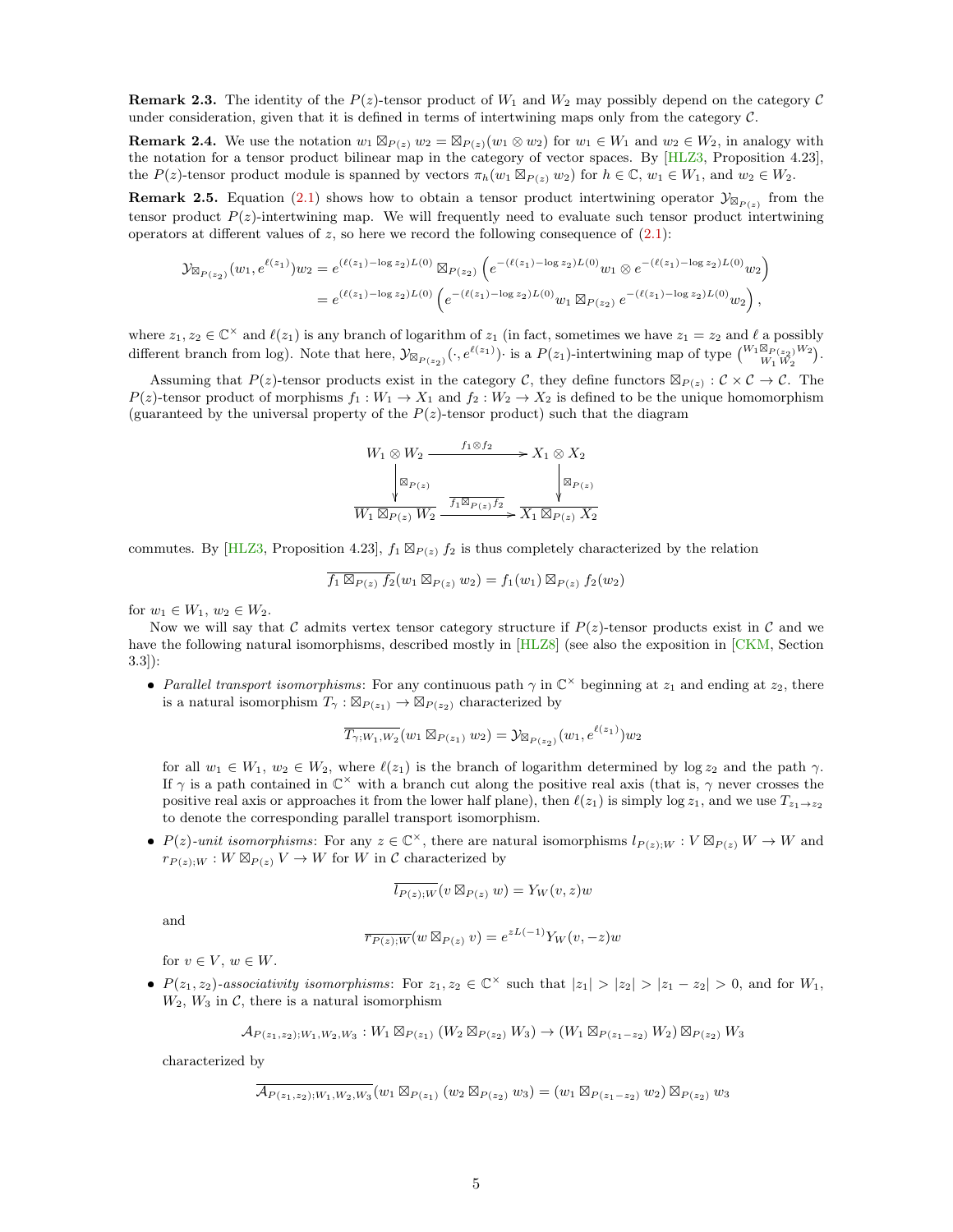for  $w_1 \in W_1$ ,  $w_2 \in W_2$ ,  $w_3 \in W_3$ . Here, the meaning of triple tensor products of elements of V-modules is as follows. We identify  $w_1 \boxtimes_{P(z_1)} (w_2 \boxtimes_{P(z_2)} w_3) \in \overline{W_1 \boxtimes_{P(z_1)} (W_2 \boxtimes_{P(z_2)} W_3)}$  by its action as an element in the dual space of  $(W_1 \boxtimes_{P(z_1)} W_2 \boxtimes_{P(z_2)} W_3))'$ :

$$
\langle w', w_1 \boxtimes_{P(z_1)} (w_2 \boxtimes_{P(z_2)} w_3) \rangle = \sum_{h \in \mathbb{C}} \langle w', w_1 \boxtimes_{P(z_1)} \pi_h(w_2 \boxtimes_{P(z_2)} w_3) \rangle
$$

for any  $w' \in (W_1 \boxtimes_{P(z_1)} (W_2 \boxtimes_{P(z_2)} W_3))'$ , and  $(w_1 \boxtimes_{P(z_1-z_2)} w_2) \boxtimes_{P(z_2)} w_3$  is interpreted similarly. Clearly, these triple tensor products of elements only make sense if the corresponding sums converge absolutely; such analytic issues are the main reason why constructing associativity isomorphisms in a category of V -modules is generally difficult.

•  $P(z)$ -braiding isomorphisms: For any  $z \in \mathbb{C}^\times$  and  $W_1$ ,  $W_2$  objects of C, there is a natural isomorphism

$$
\mathcal{R}_{P(z);W_1,W_2}: W_1 \boxtimes_{P(z)} W_2 \to W_2 \boxtimes_{P(-z)} W_1
$$

characterized by

$$
\overline{\mathcal{R}_{P(z);W_1,W_2}}(w_1 \boxtimes_{P(z)} w_2) = e^{zL(-1)} \mathcal{Y}_{\boxtimes_{P(-z)}}(w_2, e^{\log z + \pi i}) w_1
$$

for  $w_1 \in W_1$ ,  $w_2 \in W_2$ . Note here that  $\log z + \pi i$  may not equal the branch  $\log(-z)$ . The inverse  $P(z)$ braiding isomorphism is defined the same way, except one uses the branch  $\log z - \pi i$  of logarithm for  $-z$ .

Additionally, these natural isomorphisms should satisfy analogues of the triangle, pentagon, and hexagon coherence conditions which may be found stated in the proof of  $[HLZ8,$  Theorem 12.15].

In [\[HLZ8\]](#page-31-2), it is shown how to obtain a braided tensor category from the vertex tensor category structure on C. One chooses the tensor product bifunctor  $\boxtimes$  to be  $\boxtimes_{P(1)}$  (actually, any  $z \in \mathbb{C}^\times$  would work). Then the unit, associativity, and braiding isomorphisms are as follows:

- The unit object is V and the unit isomorphisms l and r are  $l_{P(1)}$  and  $r_{P(1)}$ , respectively.
- The natural associativity isomorphism  $A$  is given by

$$
\mathcal{A}_{W_1,W_2,W_3} = T_{r_2 \to 1; W_1 \boxtimes W_2, W_3} \circ (T_{r_1 - r_2 \to 1; W_1, W_2} \boxtimes_{P(r_2)} 1_{W_3}) \circ \circ \mathcal{A}_{P(r_1,r_2), W_1, W_2, W_3} \circ (1_{W_1} \boxtimes_{P(r_1)} T_{1 \to r_2; W_2, W_3}) \circ T_{1 \to r_1; W_1, W_2 \boxtimes W_3}
$$

where  $r_1, r_2$  are positive real numbers chosen so that  $r_1 > r_2 > r_1-r_2 > 0$ . The associativity isomorphisms do not depend on the choice of such  $r_1$ ,  $r_2$  (see for instance [\[CKM,](#page-29-4) Proposition 3.32]).

• The natural braiding isomorphism is given by  $\mathcal{R} = T_{-1\rightarrow 1} \circ \mathcal{R}_{P(1)}$ .

The triangle, pentagon, and hexagon identities for this braided tensor category structure on  $C$  follow from the corresponding coherence conditions on the vertex tensor category, as shown in [\[HLZ8,](#page-31-2) Theorem 12.15].

In [\[CKM,](#page-29-4) Section 3.6], the notion of vertex tensor functor was introduced to describe functors which preserve vertex tensor category structure. In particular, let  $C_1$  and  $C_2$  be vertex tensor categories with  $P(z)$ -tensor product functors, parallel transport isomorphisms,  $P(z)$ -unit and braiding isomorphisms, and  $P(z_1, z_2)$ -associativity isomorphisms satisfying the appropriate coherence conditions; we do not necessarily assume that  $C_1$  or  $C_2$  is a module category for a vertex operator algebra. In this context, a vertex tensor functor is a triple  $(\Phi, \{J_{P(z)}\}_{z\in\mathbb{C}^{\times}}, \varphi)$ where  $\Phi: \mathcal{C}_1 \to \mathcal{C}_2$  is a functor,  $J_{P(z)} : \mathbb{Z}_{P(z)} \circ (\Phi \times \Phi) \to \Phi \circ \mathbb{Z}_{P(z)}$  is a natural isomorphism for all  $z \in \mathbb{C}^{\times}$ , and  $\varphi: V_2 \to \Phi(V_1)$  is an isomorphism (here  $V_1$  and  $V_2$  are the unit objects of the vertex tensor categories  $C_1$ and  $C_2$  respectively). These isomorphisms satisfy the following compatibility conditions:

• The natural isomorphisms  $J_{P(z)}$  are compatible with parallel transport isomorphisms in the sense that the diagram

<span id="page-5-1"></span><span id="page-5-0"></span>
$$
\Phi(M_1) \boxtimes_{P(z_1)} \Phi(M_2) \xrightarrow{T_{\gamma; \Phi(M_1), \Phi(M_2)} \Phi(M_1) \boxtimes_{P(z_2)} \Phi(M_2)}
$$
\n
$$
\downarrow J_{P(z_1); M_1, M_2} \qquad \qquad J_{P(z_2); M_1, M_2}
$$
\n
$$
\Phi(M_1 \boxtimes_{P(z_1)} M_2) \xrightarrow{\Phi(T_{\gamma; M_1, M_2})} \Phi(M_1 \boxtimes_{P(z_2)} M_2)
$$
\n(2.2)

commutes for all objects  $M_1$ ,  $M_2$  in  $\mathcal{C}_1$  and all continuous paths  $\gamma$  in  $\mathbb{C}^\times$  beginning at  $z_1$  and ending at  $z_2$ .

• The isomorphisms  $J_{P(z)}$  and  $\varphi$  are compatible with unit isomorphisms in the sense that the diagrams

$$
V_2 \boxtimes_{P(z)} \Phi(M) \xrightarrow{l_{P(z);\Phi(M)}} \Phi(M) \xrightarrow{\Phi_{P(z);\Phi(M)}} \Phi(M) \boxtimes_{P(z)} V_2 \xrightarrow{r_{P(z);\Phi(M)}} \Phi(M) \boxtimes_{P(z)\Phi(M)} \Phi(r_{P(z);\mu})
$$
\n
$$
\Phi(V_1) \boxtimes_{P(z)} \Phi(M) \xrightarrow{J_{P(z);\nmid V_1,M}} \Phi(V_1 \boxtimes_{P(z)} M) \xrightarrow{\Phi(M) \boxtimes_{P(z)} \Phi(V_1)} \Phi(M) \boxtimes_{P(z)\Phi(V_1)} \Phi(M) \boxtimes_{P(z)\Phi(V_1)} \Phi(M) \boxtimes_{P(z)\Phi(V_1)} (2.3)
$$
\n
$$
(2.3)
$$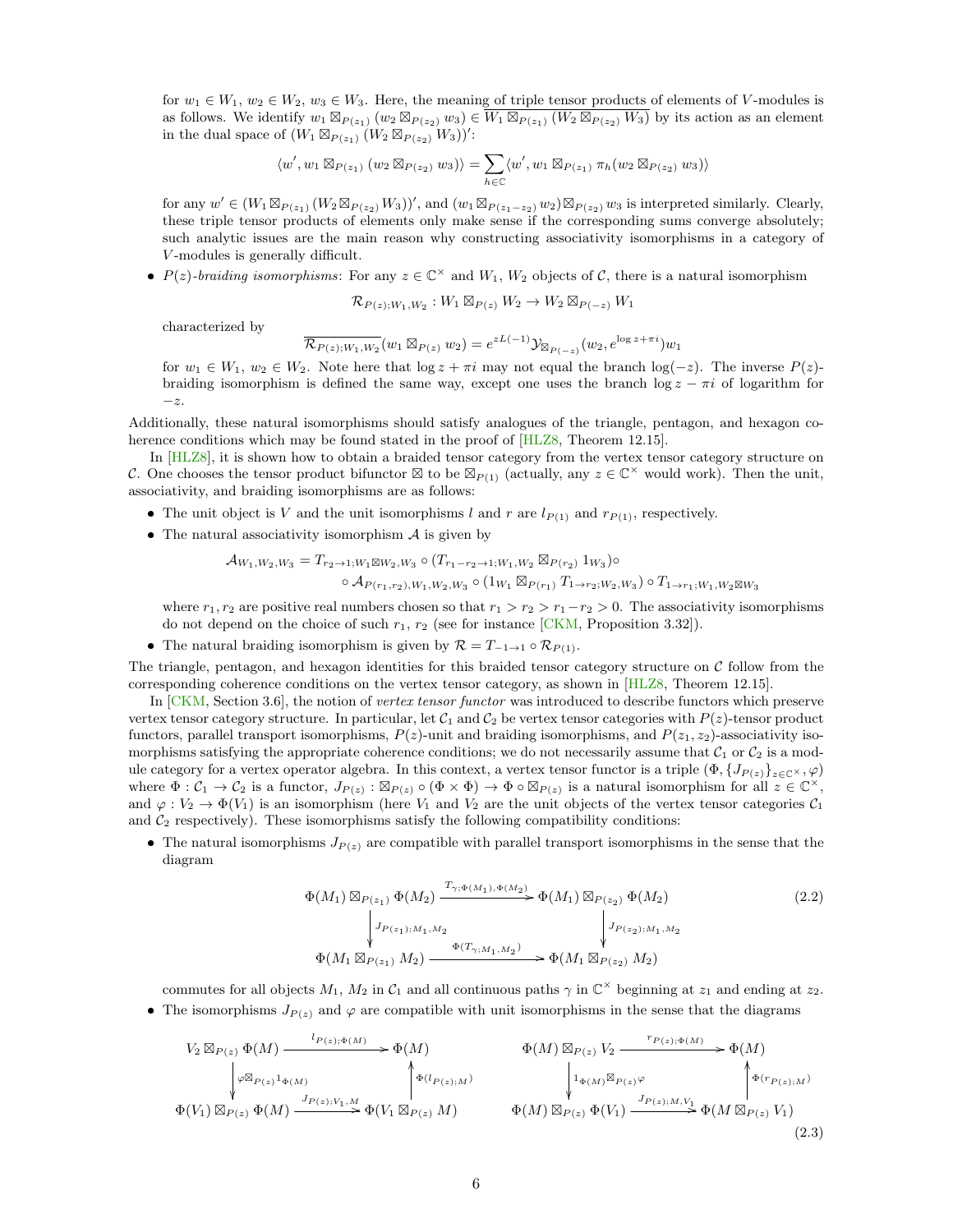commute for any object M in  $C_1$  and  $z \in \mathbb{C}^{\times}$ .

• The natural isomorphisms  $J_{P(z)}$  are compatible with associativity isomorphisms in the sense that the diagram

$$
\Phi(M_{1}) \boxtimes_{P(z_{1})} (\Phi(M_{2}) \boxtimes_{P(z_{2})} \Phi(M_{3})) \xrightarrow{A_{P(z_{1},z_{2});\Phi(M_{1}),\Phi(M_{2}),\Phi(M_{3})}} (\Phi(M_{1}) \boxtimes_{P(z_{1}-z_{2})} \Phi(M_{2})) \boxtimes_{P(z_{2})} \Phi(M_{3})
$$
\n
$$
\phi(M_{1}) \boxtimes_{P(z_{1})} \Phi(M_{2} \boxtimes_{P(z_{2})} M_{3}) \xrightarrow{J_{P(z_{1}-z_{2});M_{1},M_{2}} \boxtimes_{P(z_{2})} 1_{\Phi(M_{3})}} \Phi(M_{1}) \boxtimes_{P(z_{1})} \Phi(M_{2} \boxtimes_{P(z_{2})} M_{3})
$$
\n
$$
\Phi(M_{1} \boxtimes_{P(z_{1})} M_{1}, M_{2} \boxtimes_{P(z_{2})} M_{3}) \xrightarrow{J_{P(z_{2});M_{1}} \boxtimes_{P(z_{1}-z_{2})} M_{2}, M_{3}} \Phi(M_{1} \boxtimes_{P(z_{1})} (M_{2} \boxtimes_{P(z_{2})} M_{3})) \xrightarrow{\Phi(A_{P(z_{1},z_{2});M_{1},M_{2},M_{3})} \Phi((M_{1} \boxtimes_{P(z_{1}-z_{2})} M_{2}) \boxtimes_{P(z_{2})} M_{3})} (2.4)
$$

commutes for any objects  $M_1$ ,  $M_2$ ,  $M_3$  in  $\mathcal{C}_1$  and  $z_1, z_2 \in \mathbb{C}^\times$  such that  $|z_1| > |z_2| > |z_1 - z_2| > 0$ .

• The natural isomorphisms  $J_{P(z)}$  are compatible with braiding isomorphisms in the sense that the diagram

<span id="page-6-2"></span><span id="page-6-1"></span>
$$
\Phi(M_1) \boxtimes_{P(z)} \Phi(M_2) \xrightarrow{\mathcal{R}_{P(z);\Phi(M_1),\Phi(M_2)}} \Phi(M_2) \boxtimes_{P(-z)} \Phi(M_1)
$$
\n
$$
\downarrow J_{P(z);M_1,M_2} \qquad \qquad J_{P(-z);M_2,M_1} \qquad \qquad J_{P(-z);M_2,M_1}
$$
\n
$$
\Phi(M_1 \boxtimes_{P(z)} M_2) \xrightarrow{\Phi(\mathcal{R}_{P(z);M_1,M_2})} \Phi(M_2 \boxtimes_{P(-z)} M_1)
$$
\n(2.5)

commutes for any objects  $M_1$ ,  $M_2$  in  $C_1$  and  $z \in \mathbb{C}^{\times}$ .

If the  $J_{P(z)}$  are natural transformations but not necessarily isomorphisms, we say that  $(\Phi, \{J_{P(z)}\}_{z\in\mathbb{C}^{\times}}, \varphi)$  is a lax vertex tensor functor.

Given that vertex tensor category structure induces braided tensor category structure, we would like to know that vertex tensor functors induce braided tensor functors:

<span id="page-6-3"></span>**Theorem 2.6.** If  $(\Phi, \{J_{P(z)}\}_{z\in\mathbb{C}} \times, \varphi)$  is a (lax) vertex tensor functor between vertex tensor categories  $C_1$  and  $C_2$ , then  $(\Phi, J = J_{P(1)}, \varphi)$  is a (lax) braided tensor functor with respect to the induced braided tensor category structures on  $C_1$  and  $C_2$ .

*Proof.* We just need to show that J and  $\varphi$  are compatible with the unit, associativity, and braiding isomorphisms in the braided tensor categories  $C_1$  and  $C_2$ . Compatibility with the unit isomorphisms is precisely the commutativity of the diagrams in  $(2.3)$  for the case  $z = 1$ , so it remains to consider the associativity and braiding isomorphisms.

For the associativity isomorphisms, we have to verify that the diagram

<span id="page-6-0"></span>
$$
\Phi(M_1) \boxtimes (\Phi(M_2) \boxtimes \Phi(M_3)) \xrightarrow{\mathcal{A}_{\Phi(M_1), \Phi(M_2), \Phi(M_3)}} (\Phi(M_1) \boxtimes \Phi(M_2)) \boxtimes \Phi(M_3)
$$
\n
$$
\phi(M_1) \boxtimes \Phi(M_2 \boxtimes M_3) \qquad \qquad \downarrow J_{M_1, M_2 \boxtimes 1_{\Phi(M_3)}}
$$
\n
$$
\Phi(M_1) \boxtimes \Phi(M_2 \boxtimes M_3) \qquad \qquad \Phi(M_1 \boxtimes M_2) \boxtimes \Phi(M_3)
$$
\n
$$
\phi(M_1 \boxtimes M_2 \boxtimes M_3) \qquad \qquad \downarrow J_{M_1 \boxtimes M_2, M_3}
$$
\n
$$
\Phi(M_1 \boxtimes (M_2 \boxtimes M_3)) \xrightarrow{\Phi(\mathcal{A}_{M_1, M_2, M_3})} \Phi((M_1 \boxtimes M_2) \boxtimes M_3)
$$
\n(2.6)

commutes for any  $M_1$ ,  $M_2$ ,  $M_3$  in  $C_1$ . For this we choose positive real numbers  $r_1, r_2$  such that  $r_1 > r_2$  $r_1 - r_2 > 0$ . Now we use the following diagrams; here to save space we suppress object subscripts on morphisms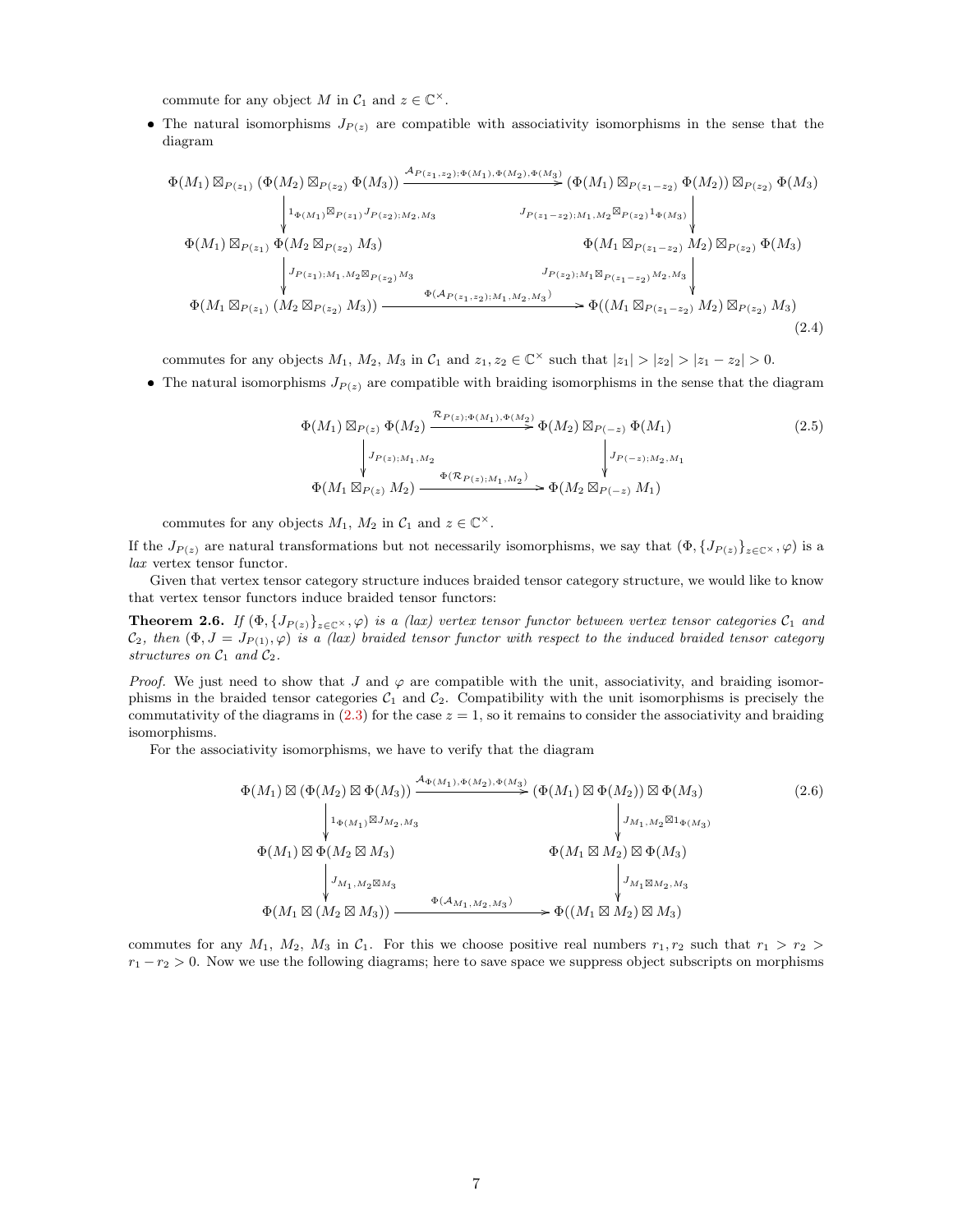and write  $W_i = \Phi(M_i)$  for  $i = 1, 2, 3$ :

$$
W_{1} \boxtimes_{P(r_{1})} (W_{2} \boxtimes_{P(r_{2})} W_{3}) \xrightarrow{\text{1} \boxtimes_{P(r_{1})} T_{r_{2} \to 1}} W_{1} \boxtimes_{P(r_{1})} (W_{2} \boxtimes W_{3}) \xrightarrow{T_{r_{1} \to 1}} W_{1} \boxtimes (W_{2} \boxtimes W_{3})
$$
\n
$$
\downarrow^{A_{P(r_{1},r_{2})}} W_{2} \boxtimes_{P(r_{2})} W_{3} \xrightarrow{T_{r_{1} \to 2} \to 1} (W_{1} \boxtimes W_{2}) \boxtimes_{P(r_{2})} W_{3} \xrightarrow{T_{r_{2} \to 1}} (W_{1} \boxtimes W_{2}) \boxtimes_{P(r_{2})} W_{3} \xrightarrow{T_{r_{2} \to 1}} (W_{1} \boxtimes W_{2}) \boxtimes W_{3}
$$
\n
$$
\downarrow^{J_{P(r_{1} \to r_{2})} W_{2}} W_{3} \qquad \downarrow^{J_{P(r_{1} \to r_{2})} \boxtimes_{P(r_{2})} 1} W_{3} \xrightarrow{\text{1} \oplus (T_{r_{1} \to r_{2} \to 1}) \boxtimes_{P(r_{2})} 1} W_{4} \qquad \downarrow^{J_{P(r_{2})} W_{3}}
$$
\n
$$
\downarrow^{J_{P(r_{1} \to r_{2})} M_{2}} W_{3} \boxtimes_{P(r_{2})} W_{3} \xrightarrow{\text{1} \oplus (T_{r_{1} \to r_{2} \to 1}) \boxtimes_{P(r_{2})} 1} \oplus (M_{1} \boxtimes M_{2}) \boxtimes_{P(r_{2})} W_{3} \xrightarrow{T_{r_{2} \to 1}} \Phi(M_{1} \boxtimes M_{2}) \boxtimes W_{3}
$$
\n
$$
\downarrow^{J_{P(r_{2})}} W_{3} \qquad \downarrow^{J_{P(r_{2})}} W_{3} \qquad \downarrow^{J_{P(r_{2})}} W_{3} \qquad \downarrow^{J_{P(r_{2})}} W_{3} \qquad \downarrow^{J_{P(r_{2})}} W_{3}
$$
\n
$$
\Phi((M_{1} \boxtimes_{P(r_{1} \to r_{2})} M_{2}) \boxtimes_{P(r_{2})} M_{3}) \xrightarrow{\text{1} \oplus (T_{r_{1} \to r_{2} \to 1} \boxtimes_{P(r_{2})
$$

and

$$
W_{1} \boxtimes_{P(r_{1})} (W_{2} \boxtimes_{P(r_{2})} W_{3}) \xrightarrow{\Pi \boxtimes_{P(r_{1})} T_{r_{2} \to 1}} W_{1} \boxtimes_{P(r_{1})} (W_{2} \boxtimes W_{3}) \xrightarrow{\tau_{r_{1} \to 1}} W_{1} \boxtimes (W_{2} \boxtimes W_{3})
$$
\n
$$
\downarrow \qquad W_{1} \boxtimes_{P(r_{1})} \Phi(W_{2} \boxtimes_{P(r_{2})} M_{3}) \xrightarrow{\Pi \boxtimes_{P(r_{1})} \Phi(T_{r_{2} \to 1})} W_{1} \boxtimes_{P(r_{1})} \Phi(W_{2} \boxtimes M_{3}) \xrightarrow{\tau_{r_{1} \to 1}} W_{1} \boxtimes_{P(r_{1})} \Phi(W_{2} \boxtimes M_{3})
$$
\n
$$
\downarrow \qquad W_{1} \boxtimes_{P(r_{1})} \Phi(M_{2} \boxtimes_{P(r_{2})} M_{3}) \xrightarrow{\Pi \boxtimes_{P(r_{1})} \Phi(T_{r_{2} \to 1})} W_{1} \boxtimes_{P(r_{1})} \Phi(M_{2} \boxtimes M_{3}) \xrightarrow{\tau_{r_{1} \to 1}} W_{1} \boxtimes_{P(M_{2} \boxtimes M_{3})} W_{1} \boxtimes_{P(r_{1})} W_{1} \boxtimes_{P(r_{1})} W_{1} \boxtimes_{P(r_{1})} W_{1} \boxtimes_{P(r_{1})} W_{1} \boxtimes_{P(r_{1})} W_{1} \boxtimes_{P(r_{1})} W_{1} \boxtimes_{P(r_{1} \to 1)} W_{1} \boxtimes_{P(r_{1} \to 1)} W_{1} \boxtimes_{P(r_{1} \to 1)} W_{1} \boxtimes_{P(r_{1} \to 1)} W_{1} \boxtimes_{P(r_{1} \to 1)} W_{1} \boxtimes_{P(r_{1} \to 1)} W_{1} \boxtimes_{P(r_{1} \to 1)} W_{1} \boxtimes_{P(r_{1} \to 1)} W_{1} \boxtimes_{P(r_{1} \to 1)} W_{1} \boxtimes_{P(r_{1} \to 1)} W_{1} \boxtimes_{P(r_{1} \to 1)} W_{1} \boxtimes_{P(r_{1} \to 1)} W_{1} \boxtimes_{P(r_{1} \to 1)} W_{1} \boxtimes_{P(r_{1} \to 1)} W_{1} \boxtimes_{P(r_{1} \to
$$

The diagrams commute by definition of the associativity isomorphisms in the braided tensor categories  $C_1$  and  $C_2$ , the naturality of parallel transport isomorphisms and the  $J_{P(z)}$ , and the compatibility of the  $J_{P(z)}$  with parallel transport isomorphisms. Now the commutativity of [\(2.6\)](#page-6-0) follows from the compatibility of the  $J_{P(z)}$ with the  $P(r_1, r_2)$ -associativity isomorphisms in  $\mathcal{C}_1$  and  $\mathcal{C}_2$ .

For the braiding isomorphisms, we have to verify that

$$
J_{M_2,M_1} \circ {\mathcal R}_{\Phi(M_1),\Phi(M_2)} = \Phi({\mathcal R}_{M_1,M_2}) \circ J_{M_1,M_2}
$$

for any  $M_1$ ,  $M_2$  in  $C_1$ . This follows from the diagram

$$
\Phi(M_1) \boxtimes \Phi(M_2) \xrightarrow{\mathcal{R}_{P(1);\Phi(M_1),\Phi(M_2))}} \Phi(M_2) \boxtimes_{P(-1)} \Phi(M_2) \xrightarrow{T_{-1 \to 1;\Phi(M_2),\Phi(M_1))}} \Phi(M_2) \boxtimes \Phi(M_1)
$$
\n
$$
\downarrow J_{M_1,M_2} \qquad \qquad \downarrow J_{P(-1);M_2,M_1} \qquad \qquad \downarrow J_{M_2,M_1} \qquad \qquad \downarrow J_{M_2,M_1}
$$
\n
$$
\Phi(M_1 \boxtimes M_2) \xrightarrow{\Phi(\mathcal{R}_{P(1);M_1,M_2})} \Phi(M_2 \boxtimes_{P(-1)} M_1) \xrightarrow{\Phi(T_{-1 \to 1;M_1,M_2})} \Phi(M_2 \boxtimes M_1)
$$

which commutes by compatibility of  $J$  with the  $P(1)$ -braiding and parallel transport isomorphisms, and the definition  $\mathcal{R} = T_{-1 \to 1} \circ \mathcal{R}_{P(1)}$  in  $\mathcal{C}_1$  and  $\mathcal{C}_2$ .  $\Box$ 

**Remark 2.7.** Conversely, given a (lax) braided tensor functor  $(\Phi, J, \varphi)$  between vertex tensor categories  $C_1$  and  $\mathcal{C}_2$ , one could attempt to extend to a (lax) vertex tensor functor by defining

$$
J_{P(z)} = \Phi(T_{1 \to z}) \circ J \circ T_{z \to 1}
$$

for  $z \in \mathbb{C}^{\times}$ . In [\[CKM,](#page-29-4) Theorem 3.68], it was shown that this construction indeed yields a vertex tensor functor in the special case that  $\Phi$  is the induction tensor functor from a subcategory of V-modules to A-modules, where V is a suitable vertex operator subalgebra of A. Actually, the proof in [\[CKM\]](#page-29-4) works generally, except that proving compatibility of  $J_{P(z)}$  with the parallel transport isomorphisms needs the identity

$$
T_{\gamma,W_1,W_2} = \mathcal{R}_{P(-1);W_2,W_1} \circ \mathcal{R}_{P(1);W_1,W_2}
$$

where  $\gamma : [0,1] \to \mathbb{C}^\times$  is the continuous path given by  $\gamma(t) = e^{-2\pi i t}$ . This identity always holds in vertex tensor categories constructed from vertex operator algebra modules, so it would make sense to include it as a coherence condition in the definition of vertex tensor category.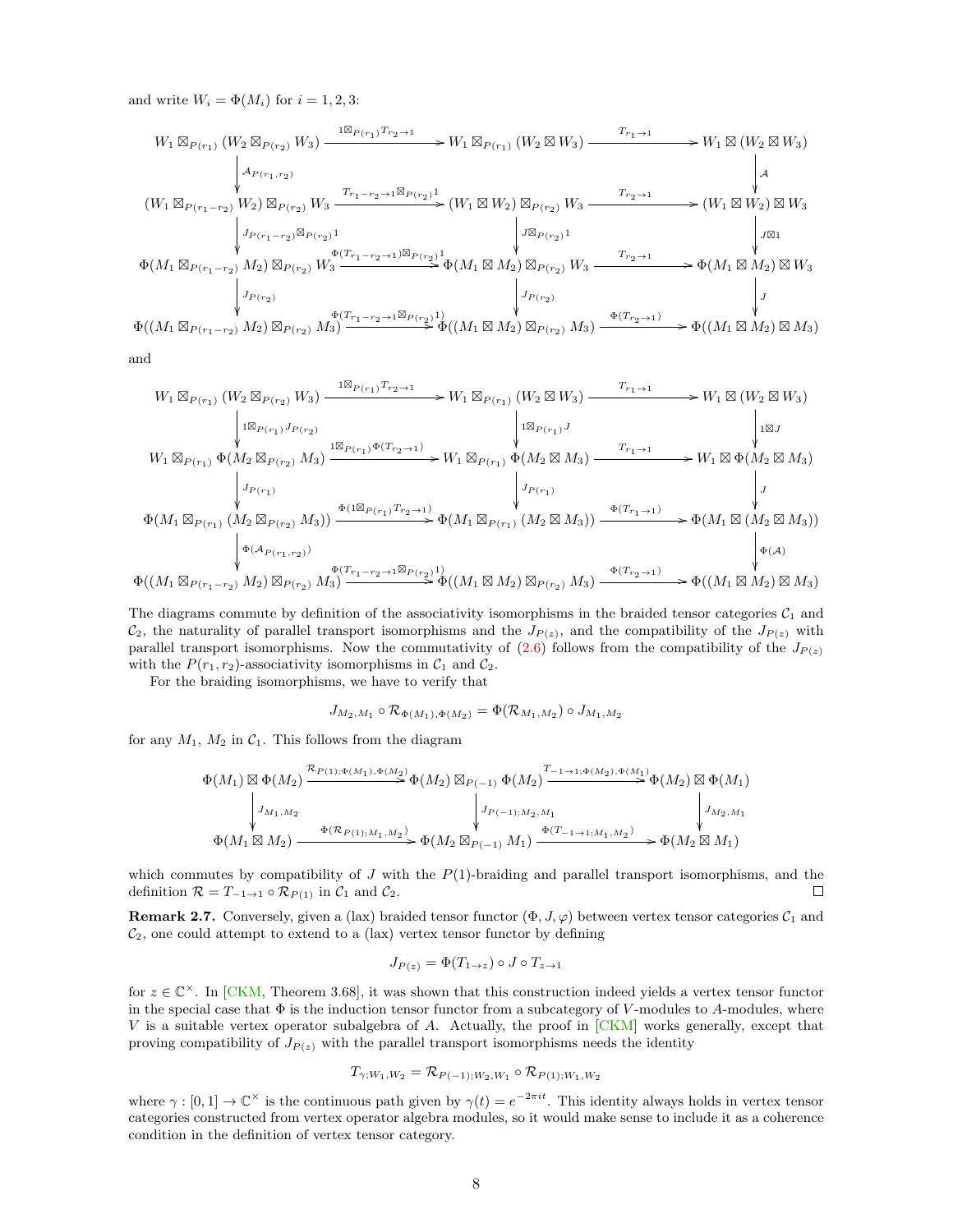### <span id="page-8-0"></span>2.2 Group-module categories modified by abelian 3-cocycles

The notion of abelian intertwining algebra in [\[DL\]](#page-29-2) is a generalization of the notion of vertex operator algebra using the cohomology of abelian groups introduced by Eilenberg and MacLane ([\[Ei\]](#page-30-14), [\[MacL\]](#page-31-8), [\[EM1\]](#page-30-15), [\[EM2\]](#page-30-16)), specifically the notion of normalized abelian 3-cocycle. Let A be an abelian group.

**Definition 2.8.** An *abelian* 3-cocycle on A with values in  $\mathbb{C}^{\times}$  is a pair of functions

$$
F: A \times A \times A \rightarrow \mathbb{C}^\times
$$

and

$$
\Omega: A \times A \rightarrow \mathbb{C}^\times
$$

which satisfies the following conditions:

1. The pentagon identity:

$$
F(\alpha_1, \alpha_2, \alpha_3) F(\alpha_1, \alpha_2 + \alpha_3, \alpha_4) F(\alpha_2, \alpha_3, \alpha_4) = F(\alpha_1, \alpha_2, \alpha_3 + \alpha_4) F(\alpha_1 + \alpha_2, \alpha_3, \alpha_4)
$$

for all  $\alpha_1, \alpha_2, \alpha_3, \alpha_4 \in A$ .

2. The hexagon identities:

$$
F(\alpha_1, \alpha_2, \alpha_3)\Omega(\alpha_1 + \alpha_2, \alpha_3)F(\alpha_3, \alpha_1, \alpha_2) = \Omega(\alpha_2, \alpha_3)F(\alpha_1, \alpha_3, \alpha_2)\Omega(\alpha_1, \alpha_3)
$$

and

$$
F(\alpha_1, \alpha_2, \alpha_3)^{-1} \Omega(\alpha_1, \alpha_2 + \alpha_3) F(\alpha_2, \alpha_3, \alpha_1)^{-1} = \Omega(\alpha_1, \alpha_2) F(\alpha_2, \alpha_1, \alpha_3)^{-1} \Omega(\alpha_1, \alpha_3)
$$

for all  $\alpha_1, \alpha_2, \alpha_3 \in A$ .

The 3-cocycle  $(F, \Omega)$  is normalized if

$$
F(\alpha_1, \alpha_2, 0) = F(\alpha_1, 0, \alpha_3) = F(0, \alpha_2, \alpha_3) = 1
$$

for  $\alpha_1, \alpha_2, \alpha_3 \in A$ .

<span id="page-8-2"></span>Remark 2.9. It is clear from the hexagon identities that a normalized abelian 3-cocycle also satisfies

$$
\Omega(\alpha_1, 0) = \Omega(0, \alpha_2) = 1
$$

for  $\alpha_1, \alpha_2 \in A$ .

<span id="page-8-1"></span>**Remark 2.10.** The pentagon and hexagon identities for an abelian 3-cocycle imply that the function  $\alpha \mapsto$  $\Omega(\alpha,\alpha)$  is a quadratic form with associated symmetric bimultiplicative form  $(\alpha_1,\alpha_2) \mapsto \Omega(\alpha_1,\alpha_2)\Omega(\alpha_2,\alpha_1)$ . This quadratic form is called the trace, and remarkably, the cohomology class of the abelian 3-cocycle  $(F, \Omega)$  is completely determined by the trace [\[MacL\]](#page-31-8).

We may view A as a discrete topological group, so that its dual group  $\widehat{A}$  of homomorphisms  $\chi : A \to U(1)$  is a compact topological group. We shall be interested in compact groups G which contain  $\hat{A}$  as a central subgroup. If M is any finite-dimensional irreducible unitary representation of such a group  $G$ , then the action of  $\overline{A}$  on  $\overline{M}$ is given by a character of  $\hat{A}$ , which is to say, an element of  $A$ . Thus the category Rep G of finite-dimensional continuous representations of G has an A-grading

$$
\text{Rep } G = \bigoplus_{\alpha \in A} \text{Rep}^{\alpha} \ G
$$

where for any representation M in Rep<sup> $\alpha$ </sup> G, a character  $\chi \in \widehat{A}$  acts on M by the scalar  $\chi(\alpha)$ .

Recall that Rep  $G$  is a rigid symmetric tensor category with unit object and duals, as well as unit, associativity, and braiding isomorphisms, inherited from the rigid symmetric tensor category of finite-dimensional vector spaces over C. Given a normalized abelian 3-cocycle  $(F, \Omega)$  on A, we will use  $\text{Rep}_{A,F,\Omega} G$  to denote the following modification of the tensor category structure on Rep G:

**Definition 2.11.** Rep<sub>A,F,Q</sub> G is the braided tensor category whose objects, morphisms, unit object, and unit isomorphisms are the same as in Rep G. For objects  $M_1$  in Rep<sup> $\alpha_1$ </sup> G,  $M_2$  in Rep<sup> $\alpha_2$ </sup> G and  $M_3$  in Rep<sup> $\alpha_3$ </sup> G, the associativity isomorphism in  $\text{Rep}_{A,F,\Omega} G$  is given by

$$
A_{M_1,M_2,M_3}(m_1 \otimes (m_2 \otimes m_3)) = F(\alpha_1,\alpha_2,\alpha_3)^{-1} ((m_1 \otimes m_2) \otimes m_3)
$$

for  $m_i \in M_i$ . For objects  $M_1$  in Rep<sup> $\alpha_1$ </sup> G and  $M_2 \in \text{Rep}^{\alpha_2}$  G, the braiding isomorphism in Rep<sub>AFQ</sub> G is given by

$$
\mathcal{R}_{M_1,M_2}(m_1\otimes m_2)=\Omega(\alpha_1,\alpha_2)^{-1}(m_2\otimes m_1)
$$

for  $m_i \in M_i$ .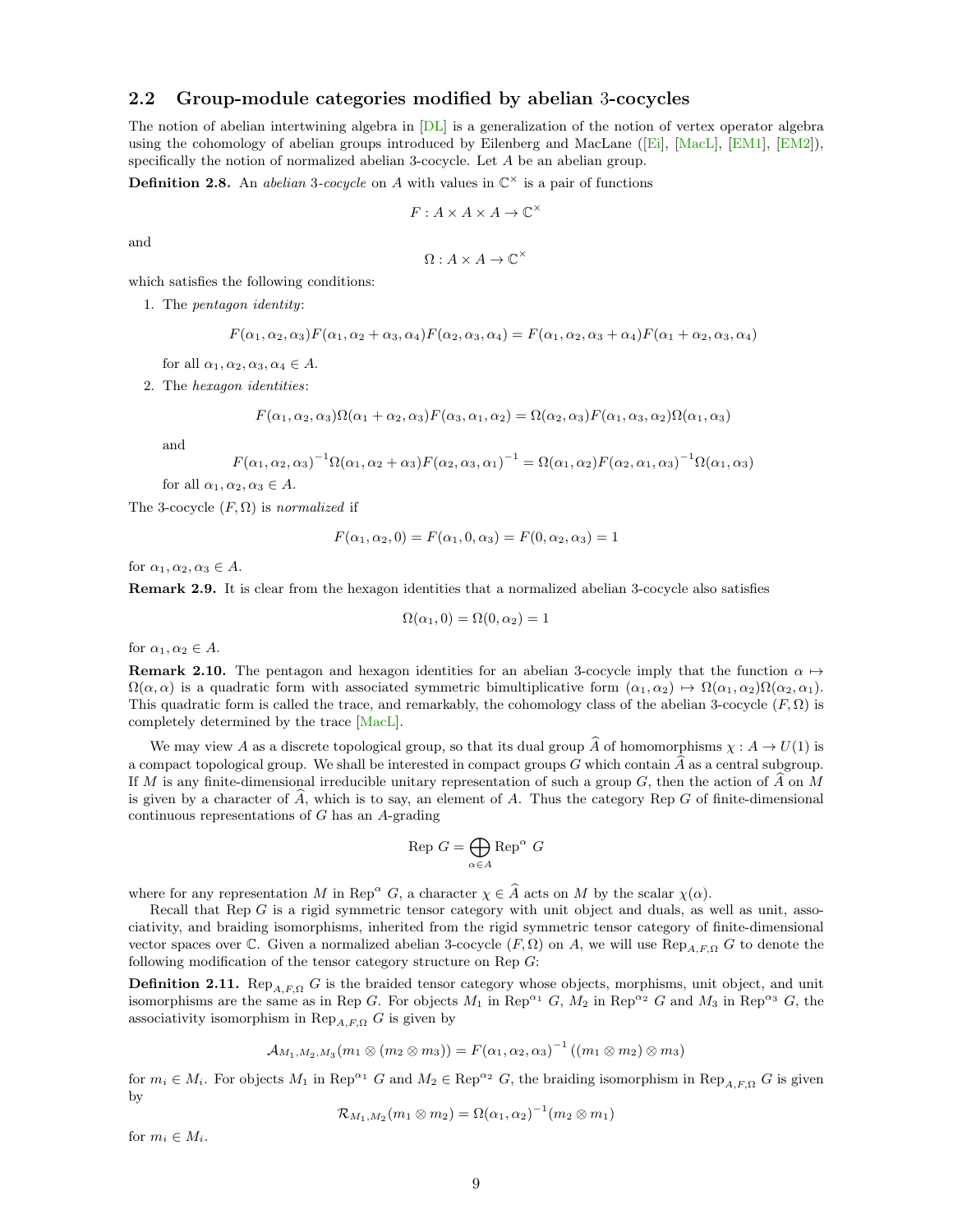**Remark 2.12.** The pentagon identity for F guarantees that the associativity isomorphisms in Rep<sub>A,F,Q</sub> G satisfy the pentagon axiom for a tensor category, and the hexagon identities for F and  $\Omega$  guarantee that the braiding isomorphisms in Rep<sub>A,F,Ω</sub> G satisfy the hexagon axioms. The normalization of F guarantees that the triangle axiom is satisfied in  $\text{Rep}_{A,F,\Omega} G$ .

**Remark 2.13.** The braided tensor category structure on  $\text{Rep}_{A,F,\Omega} G$  is independent of the cohomology class of the normalized abelian 3-cocycle  $(F, \Omega)$ . In particular,  $\text{Rep}_{A,F,\Omega} G$  is isomorphic to Rep G as braided tensor category if  $(F, \Omega)$  is a normalized abelian 3-coboundary, that is,

$$
F(\alpha_1, \alpha_2, \alpha_3) = \eta(\alpha_2, \alpha_3)\eta(\alpha_1 + \alpha_2, \alpha_3)^{-1}\eta(\alpha_1, \alpha_2 + \alpha_3)\eta(\alpha_1, \alpha_2)^{-1}
$$

and

$$
\Omega(\alpha_1, \alpha_2) = \eta(\alpha_1, \alpha_2)^{-1} \eta(\alpha_2, \alpha_1)
$$

for some function  $\eta: A \times A \to \mathbb{C}^{\times}$  which satisfies  $\eta(0, \alpha) = \eta(\alpha, 0) = 1$ . In this case, the identity functor gives an isomorphism of categories between Rep G and Rep<sub>AFQ</sub> G, and the coboundary conditions guarantee that  $\eta$  defines functorial isomorphisms compatible with the associativity and braiding isomorphisms of Rep G and  $\text{Rep}_{A,F,\Omega} G.$ 

The braided tensor category  $\text{Rep}_{A,F,\Omega} G$  is rigid, with the dual of a G-module M given by  $M^*$ . However, it is necessary to modify either the evaluation or coevaluation morphism of  $M$  by  $F$ . Specifically, we will take the coevaluation morphism for M in Rep<sup> $\alpha$ </sup> G to be

$$
i_M: \mathbb{C} \to M \otimes M^*
$$

$$
1 \mapsto \sum_{i=1}^{\dim M} m_i \otimes m
$$

 $\frac{i}{i}$ 

where  $\{m_i\}$  is a basis for M and  $\{m'_i\}$  is the corresponding dual basis for  $M^*$ ; and we will take the evaluation morphism for M to be

$$
e_M: M^* \otimes M \to \mathbb{C}
$$
  

$$
m' \otimes m \mapsto F(\alpha, -\alpha, \alpha)^{-1} \langle m', m \rangle.
$$

Remark 2.14. Verifying that the rigidity axioms for a tensor category are satisfied with this choice of evaluation and coevaluation amounts to the observation that  $M^*$  is an object of Rep<sup>-α</sup> G, as well as the identity

$$
F(-\alpha, \alpha, -\alpha) = F(\alpha, -\alpha, \alpha)^{-1},
$$

for  $\alpha \in A$ , which follows from the pentagon identity and normalization of F.

The rigid tensor category Rep<sub>A,F,Ω</sub> G is also a ribbon category, with twist  $\theta_M$  for M an object of Rep<sup>α</sup> G given by the scalar  $\Omega(\alpha, \alpha)^{-1}$ . The balancing equation

$$
\theta_{M_1 \otimes M_2} = \mathcal{R}_{M_2, M_1} \circ \mathcal{R}_{M_1, M_2} \circ (\theta_{M_1} \otimes \theta_{M_2})
$$

follows from Remark [2.10.](#page-8-1) The identity  $\theta_{\mathbb{C}} = 1_{\mathbb{C}}$  is immediate from Remark [2.9,](#page-8-2) and the relation  $\theta_{M}^* = \theta_{M^*}$ amounts to the identity

$$
\Omega(\alpha, \alpha) = \Omega(-\alpha, -\alpha)
$$

for  $\alpha \in A$ , which is immediate because  $\alpha \mapsto \Omega(\alpha, \alpha)$  is a quadratic form (Remark [2.10](#page-8-1) again).

Recall that in a braided ribbon category, the trace Tr f of an endomorphism  $f : M \to M$  is the endomorphism of the unit object 1 given by the composition

$$
1 \xrightarrow{i_M} M \otimes M^* \xrightarrow{(\theta_M \circ f) \otimes 1_{M^*}} M \otimes M^* \xrightarrow{\mathcal{R}_{M,M^*}} M^* \otimes M \xrightarrow{e_M} 1.
$$

The categorical dimension of M is then  $Tr 1_M$ . For a G-module M in Rep<sup> $\alpha$ </sup> G, the categorical dimension in  $\text{Rep}_{A,F,\Omega} G$  is thus

$$
(\Omega(\alpha,\alpha)\Omega(\alpha,-\alpha)F(\alpha,-\alpha,\alpha))^{-1} \dim_{\mathbb{C}} M
$$
  
=  $(F(-\alpha,\alpha,\alpha)F(\alpha,-\alpha,\alpha)^{-1}\Omega(\alpha,0)F(-\alpha,\alpha,\alpha)^{-1}F(\alpha,-\alpha,\alpha))^{-1} \dim_{\mathbb{C}} M$   
=  $\dim_{\mathbb{C}} M$ ,

using the second hexagon identity in the case  $\alpha_1 = \alpha_3 = \alpha$ ,  $\alpha_2 = -\alpha$ . Thus categorical dimensions in Rep<sub>A,F,Q</sub> G agree with the ordinary dimensions of G-modules in Rep G.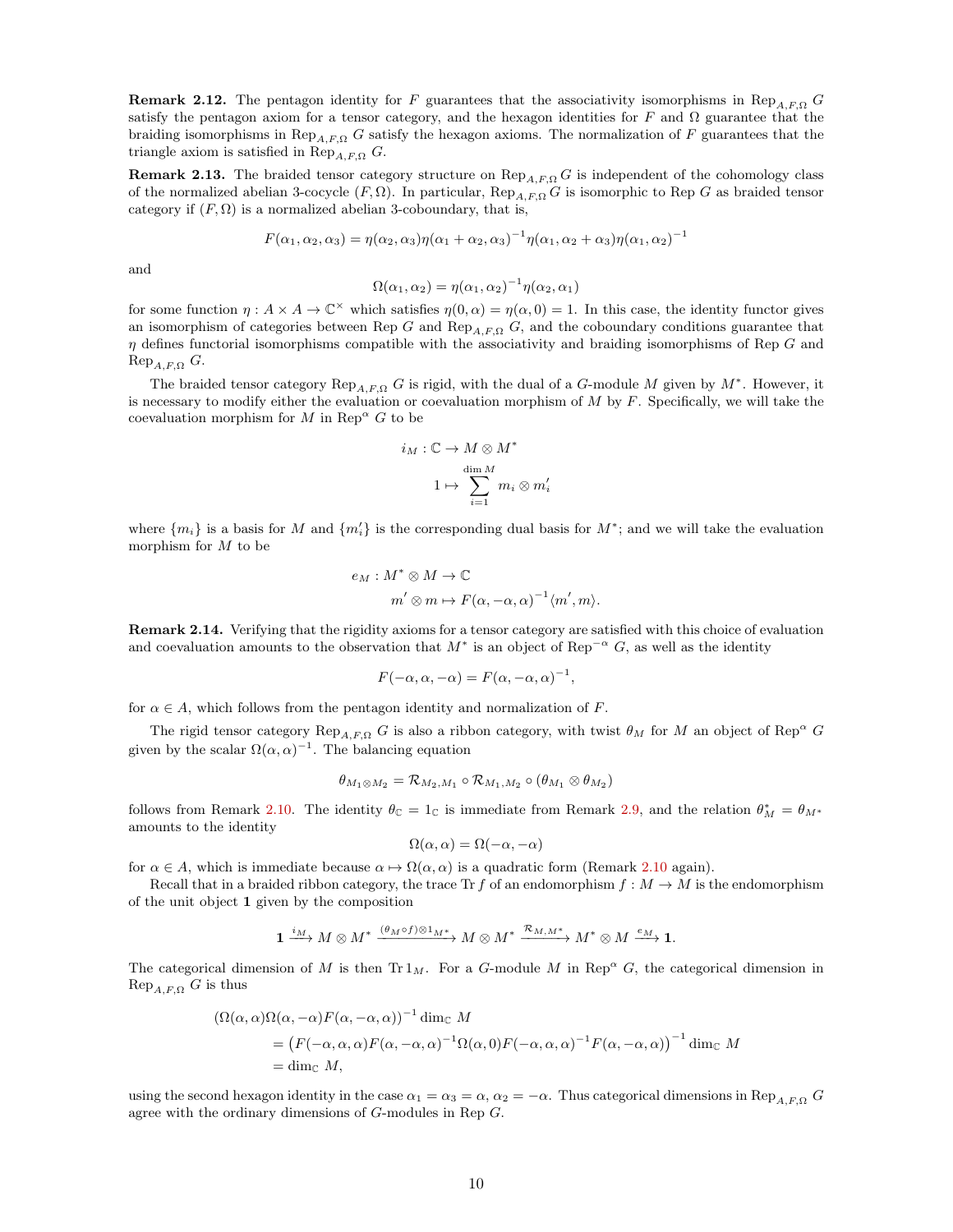### <span id="page-10-0"></span>2.3 Abelian intertwining algebras and automorphisms

Here we recall the notion of abelian intertwining algebra from [\[DL\]](#page-29-2) and discuss automorphism groups of abelian intertwining algebras. Let A be an abelian group and  $(F, \Omega)$  a normalized abelian 3-cocycle on A with values in  $\mathbb{C}^{\times}$ . Define the functions

$$
q: A \to \mathbb{C}/\mathbb{Z}, \qquad b: A \times A \to \mathbb{C}/\mathbb{Z}
$$

by

$$
\Omega(\alpha,\alpha) = e^{2\pi i q(\alpha)}, \qquad \Omega(\alpha_1,\alpha_2)\Omega(\alpha_2,\alpha_1) = e^{2\pi i b(\alpha_1,\alpha_2)},
$$

so that  $b$  is symmetric and bilinear. For convenience, we also (non-uniquely) fix a lift

$$
\hat{b}: A \times A \rightarrow \mathbb{C}
$$

such that

$$
b(\alpha_1, \alpha_2) = \hat{b}(\alpha_1, \alpha_2) + \mathbb{Z}
$$

for any  $\alpha_1, \alpha_2 \in A$ . We will also use the function

$$
B:A\times A\times A\to\mathbb{C}^\times
$$

given by

$$
B(\alpha_1, \alpha_2, \alpha_3) = F(\alpha_1, \alpha_2, \alpha_3) \Omega(\alpha_1, \alpha_2) F(\alpha_2, \alpha_1, \alpha_3)^{-1}.
$$

for  $\alpha_1, \alpha_2, \alpha_3 \in A$ .

Definition 2.15. An *abelian intertwining algebra* associated to an abelian group A with normalized abelian 3-cocycle  $(F, \Omega)$  is an  $A \times \mathbb{C}$ -graded vector space

$$
V = \bigoplus_{\alpha \in A, n \in \mathbb{C}} V_{(n)}^{\alpha}
$$

equipped with a vertex operator

$$
Y: V \to (\text{End } V) \{x\}
$$

$$
v \mapsto Y(v, x) = \sum_{n \in \mathbb{C}} v_n x^{-n-1}
$$

and two distinguished vectors:  $\mathbf{1} \in V^0_{(0)}$  called the vacuum and  $\omega \in V^0_{(2)}$  called the conformal vector. For  $\alpha \in A$ we use the notation  $V^{\alpha} = \bigoplus_{n \in \mathbb{C}} V^{\alpha^{(n)}}_{(n)}$  and for  $n \in \mathbb{C}$  we use the notation  $V_{(n)} = \bigoplus_{\alpha \in A} V^{\alpha}_{(n)}$ . The data satisfy the following axioms:

1. The grading-restriction conditions: For any  $\alpha \in A$  and  $R \in \mathbb{R}$ ,  $V_{(n)}^{\alpha} = 0$  for all but finitely many n with  $\text{Re } n \leq R$ . (Optional additional grading-restriction condition:

$$
V^{\alpha} = \bigoplus_{n \in -q(\alpha)} V_{(n)}^{\alpha}
$$

for any  $\alpha \in A$ .)

2. Lower truncation and compatibility of Y with the A-grading: For any  $\alpha_1, \alpha_2 \in A$  and  $v_1 \in V^{\alpha_1}, v_2 \in V^{\alpha_2},$ 

$$
x^{\hat{b}(\alpha_1, \alpha_2)} Y(v_1, x)v_2 \in V^{\alpha_1 + \alpha_2}((x)).
$$

- 3. The vacuum and creation properties: For any  $v \in V$ ,  $Y(1, x)v = v$  and  $Y(v, x)1 \in V[[x]]$  with constant term v.
- 4. The Jacobi identity: For any  $\alpha_1, \alpha_2, \alpha_3 \in A$  and  $v_1 \in V^{\alpha_1}$ ,  $v_2 \in V^{\alpha_2}$ ,  $v_3 \in V^{\alpha_3}$ ,

$$
x_0^{-1} \left(\frac{x_1 - x_2}{x_0}\right)^{\hat{b}(\alpha_1, \alpha_2)} \delta\left(\frac{x_1 - x_2}{x_0}\right) Y(v_1, x_1) Y(v_2, x_2) v_3
$$
  
-  $B(\alpha_1, \alpha_2, \alpha_3) x_0^{-1} \left(\frac{x_2 - x_1}{e^{\pi i} x_0}\right)^{\hat{b}(\alpha_1, \alpha_2)} \delta\left(\frac{x_2 - x_1}{-x_0}\right) Y(v_2, x_2) Y(v_1, x_1) v_3$   
=  $F(\alpha_1, \alpha_2, \alpha_3) x_1^{-1} \left(\frac{x_2 + x_0}{x_1}\right)^{\hat{b}(\alpha_1, \alpha_3)} \delta\left(\frac{x_2 + x_0}{x_1}\right) Y(Y(v_1, x_0) v_2, x_2) v_3.$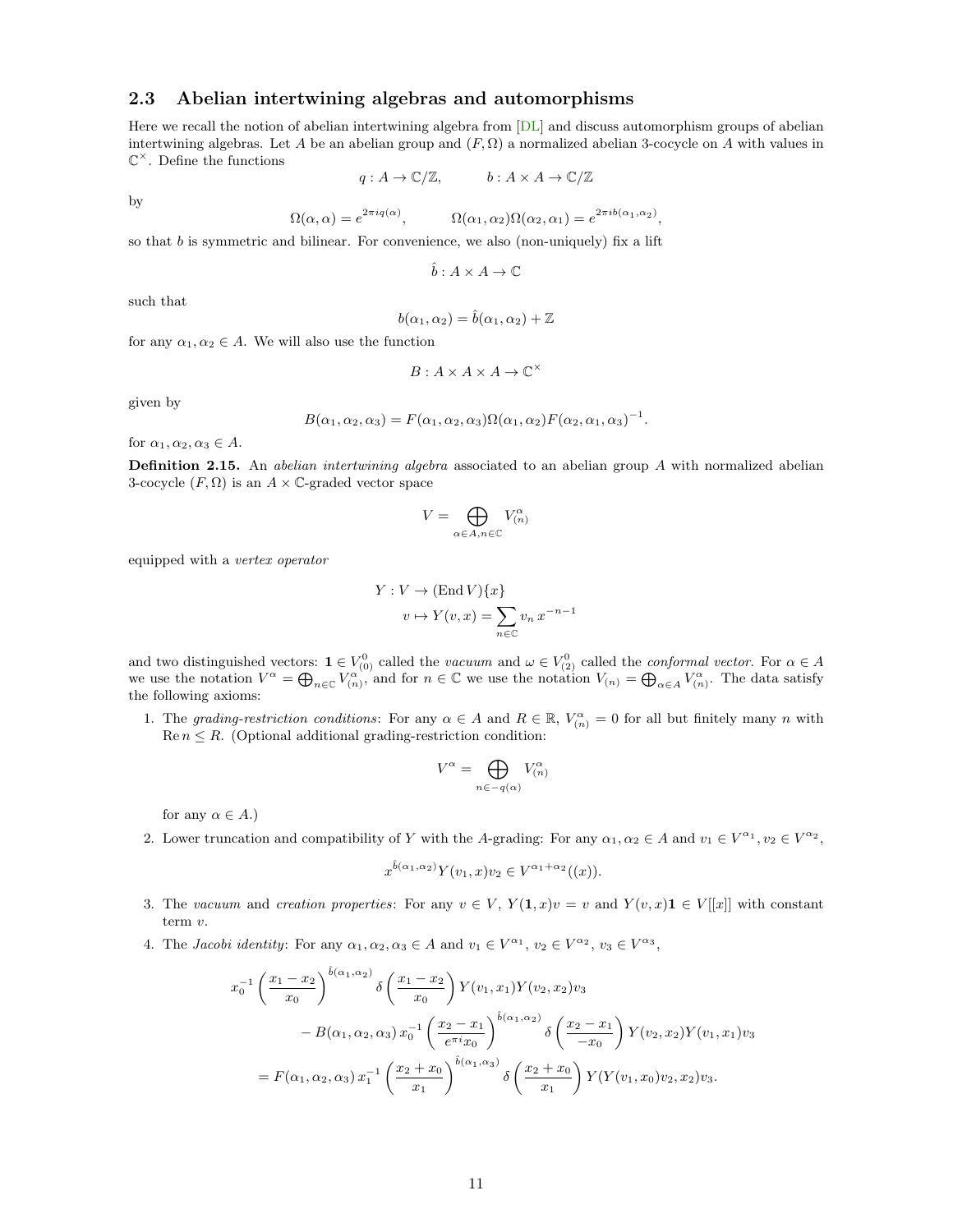5. The Virasoro relations: If we set  $Y(\omega, x) = \sum_{n \in \mathbb{Z}} L(n) x^{-n-2}$  (note that this is indeed the form of  $Y(\omega, x)$ ) by the normalization of  $\Omega$  and compatibility of Y with the A-grading), then

$$
[L(m), L(n)] = (m - n)L(m + n) + c\frac{m^3 - m}{12}\delta_{m+n,0}1_V,
$$

for any  $m, n \in \mathbb{Z}$ , where  $c \in \mathbb{C}$  is called the *central charge* of V. Moreover,  $V_{(n)}$  is the  $L(0)$ -eigenspace of V with eigenvalue n; for  $v \in V_{(n)}$ , n is denoted wt v and called the *conformal weight* of v.

6. The  $L(-1)$ -derivative property:

$$
Y(L(-1)v, x) = \frac{d}{dx}Y(v, x)
$$

for any  $v \in V$ .

**Remark 2.16.** The definition of abelian intertwining algebra associated to  $(F, \Omega)$  does not depend on the choice of lift  $\hat{b}$ , as replacing  $\hat{b}(\alpha_1, \alpha_2)$  with the same plus an integer does not change any of the formulas in compatibility of Y with the A-grading or the Jacobi identity.

Remark 2.17. Because the cocycle in the definition of abelian intertwining algebra is normalized, the subspace  $V^0$  is a vertex operator algebra (although possibly not Z-graded if the optional grading restriction condition in the definition fails to hold), and each  $V^{\alpha}$  for  $\alpha \in A$  is a  $V^0$ -module. Even more,  $Y|_{V^{\alpha_1} \otimes V^{\alpha_2}}$  is a  $V^0$ -intertwining operator of type  $\begin{pmatrix} V^{\alpha_1+\alpha_2} \\ V^{\alpha_1} V^{\alpha_2} \end{pmatrix}$  for all  $\alpha_1, \alpha_2 \in A$ .

Example 2.18. If we take an abelian group A with  $F = 1$  and  $\Omega = 1$ , then an abelian intertwining algebra associated to  $(F, \Omega)$ , together with the optional additional grading restriction condition, is a strongly A-graded conformal vertex algebra in the sense of [\[HLZ1\]](#page-30-7).

<span id="page-11-0"></span>**Example 2.19.** Suppose we take  $A = \mathbb{Z}/2\mathbb{Z}$ ,  $F = 1$ , and

$$
\Omega(i_1 + 2\mathbb{Z}, i_2 + 2\mathbb{Z}) = (-1)^{i_1 i_2}
$$

for  $i_1, i_2 \in \mathbb{Z}$ . Then  $(F, \Omega)$  is a normalized abelian 3-cocycle, and an abelian intertwining algebra associated to  $(F, \Omega)$  is a vertex operator superalgebra. If we include the optional additional grading restriction condition, we get a vertex operator superalgebra of "correct statistics" in the terminology of  $\overline{CKL}$ , that is,  $V^{\bar{0}}$  is Z-graded and  $V^{\bar{1}}$  is  $(\frac{1}{2} + \mathbb{Z})$ -graded.

We will need to use the following associativity property of the vertex operator for an abelian intertwining algebra, which is a consequence of the Jacobi identity (see [\[DL,](#page-29-2) Remark 12.31]): for  $v_1 \in V^{\alpha_1}$ ,  $v_2 \in V^{\alpha_2}$ ,  $v_3 \in V^{\alpha_3}$ , and  $v' \in V'$  (where  $V' = \bigoplus_{\alpha \in A, n \in \mathbb{C}} (V_{(n)}^{\alpha})^*$  is the graded dual of  $V$ ),

$$
\langle v', Y(v_1, z_1)Y(v_2, z_2)v_3\rangle(z_1-z_2)^{\hat{b}(\alpha_1, \alpha_2)}z_1^{\hat{b}(\alpha_1, \alpha_3)}z_2^{\hat{b}(\alpha_2, \alpha_3)}
$$

and

$$
F(\alpha_1,\alpha_2,\alpha_3)\langle v', Y(Y(v_1,z_1-z_2)v_2,z_2)v_3\rangle(z_1-z_2)^{\hat{b}(\alpha_1,\alpha_2)}z_1^{\hat{b}(\alpha_1,\alpha_3)}z_2^{\hat{b}(\alpha_2,\alpha_3)}
$$

are the expansions of a common rational function, with poles possible only at  $z_1 = 0$ ,  $z_2 = 0$ , and  $z_1 = z_2$ , in the regions  $|z_1| > |z_2| > 0$  and  $|z_2| > |z_1 - z_2| > 0$ , respectively. If we use  $f(z_1, z_2)$  to represent this common rational function (which of course also depends on  $v_1$ ,  $v_2$ ,  $v_3$ , and  $v'$ ), then we have the following equalities of multivalued analytic functions:

$$
\langle v', Y(v_1, z_1)Y(v_2, z_2)v_3 \rangle = z_1^{-\hat{b}(\alpha_1, \alpha_2) - \hat{b}(\alpha_1, \alpha_3)} z_2^{-\hat{b}(\alpha_2, \alpha_3)} \left(1 - \frac{z_2}{z_1}\right)^{-\hat{b}(\alpha_1, \alpha_2)} f(z_1, z_2)
$$

on the region  $|z_1| > |z_2| > 0$ , and

$$
\langle v', Y(Y(v_1, z_1 - z_2)v_2, z_2)v_3 \rangle
$$
  
=  $F(\alpha_1, \alpha_2, \alpha_3)^{-1}(z_1 - z_2)^{-\hat{b}(\alpha_1, \alpha_2)} z_2^{-\hat{b}(\alpha_1, \alpha_3) - \hat{b}(\alpha_2, \alpha_3)} \left(1 + \frac{z_1 - z_2}{z_2}\right)^{-\hat{b}(\alpha_1, \alpha_3)} f(z_1, z_2)$ 

on the region  $|z_2| > |z_1 - z_2| > 0$ .

We would like to compare the branches of these multivalued functions obtained by specializing complex powers of  $z_1$ ,  $z_2$ , and  $z_1 - z_2$  using the branch of logarithm log  $z = \log|z| + i \arg z$  for which  $0 \le \arg z < 2\pi$ . To this end, for  $z_1, z_2 \in \mathbb{C}^\times$  for which  $|z_1| > |z_2|$ , we write

$$
\log(z_1 - z_2) = \log z_1 + \log \left(1 - \frac{z_2}{z_1}\right) + 2\pi i p_{z_1, z_2},
$$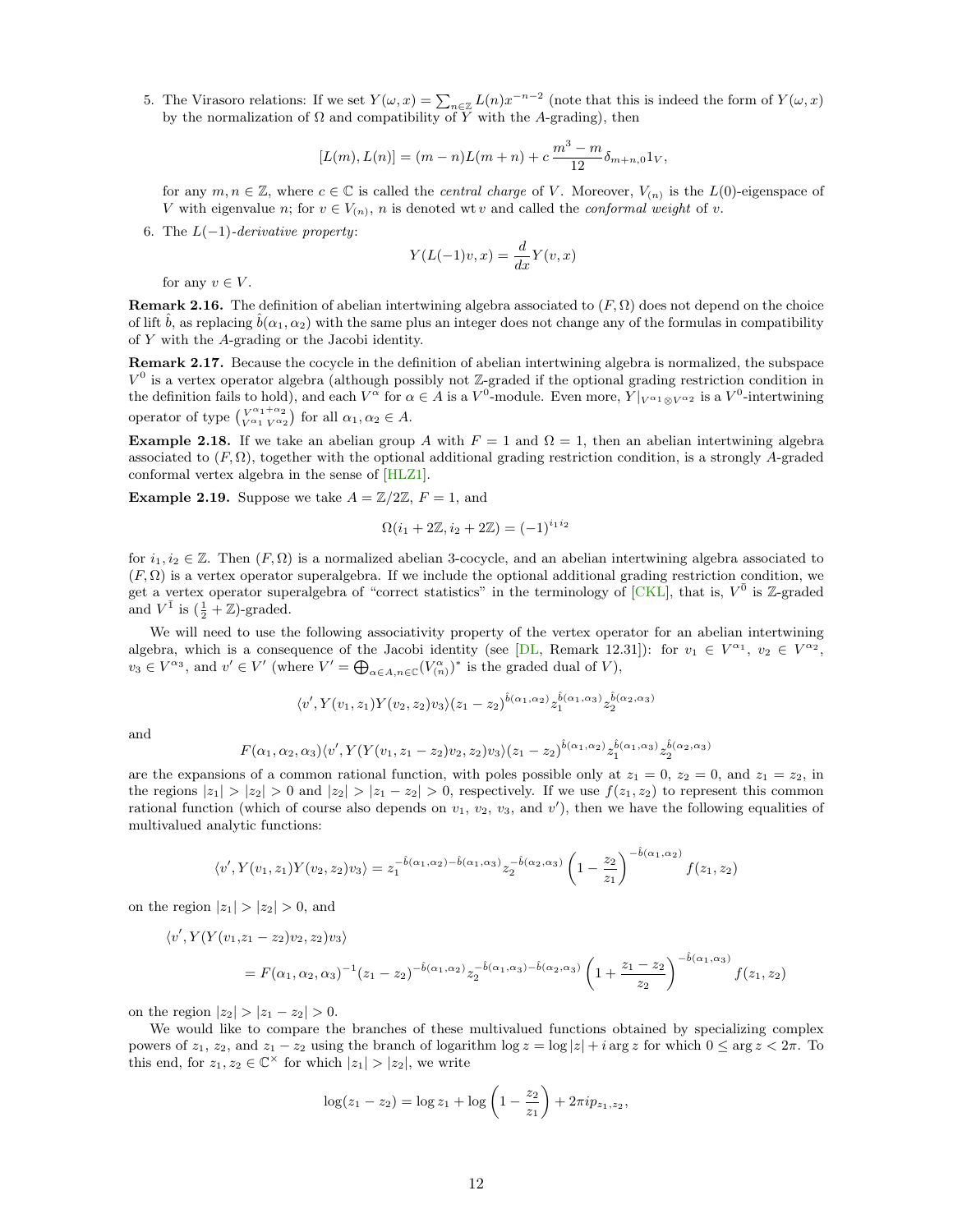where  $\log (1 - \frac{z_2}{z_1})$  represents the standard series of  $\log(1 - x)$  centered at  $x = 0$  specialized to  $x = z_2/z_1$ , and  $p_{z_1,z_2}$  is some integer. Note that if also  $|z_2| > |z_1 - z_2| > 0$  we then have

$$
\log z_1 = \log(z_2 - (z_2 - z_1)) = \log z_2 + \log \left(1 + \frac{z_1 - z_2}{z_2}\right) + 2\pi i p_{z_2, z_2 - z_1}.
$$

With this notation, if  $|z_1| > |z_2| > |z_1 - z_2| > 0$ , we can calculate:

$$
\langle v', Y(v_1, e^{\log z_1}) Y(v_2, e^{\log z_2}) v_3 \rangle = (e^{\log z_1})^{-\hat{b}(\alpha_1, \alpha_2) - \hat{b}(\alpha_1, \alpha_3)} (e^{\log z_2})^{-\hat{b}(\alpha_2, \alpha_3)} \left(1 - \frac{z_2}{z_1}\right)^{-\hat{b}(\alpha_1, \alpha_2)} f(z_1, z_2)
$$
  
\n
$$
= (e^{\log(z_1 - z_2)})^{-\hat{b}(\alpha_1, \alpha_2)} e^{2\pi i p_{z_1, z_2} \hat{b}(\alpha_1, \alpha_2)} (e^{\log z_2})^{-\hat{b}(\alpha_1, \alpha_3)} \left(1 + \frac{z_1 - z_2}{z_2}\right)^{-\hat{b}(\alpha_1, \alpha_3)}.
$$
  
\n
$$
\cdot e^{-2\pi i p_{z_2, z_2 - z_1} \hat{b}(\alpha_1, \alpha_3)} (e^{\log z_2})^{-\hat{b}(\alpha_2, \alpha_3)} f(z_1, z_2)
$$
  
\n
$$
= (\Omega(\alpha_1, \alpha_2) \Omega(\alpha_2, \alpha_1))^{p_{z_1, z_2}} (\Omega(\alpha_1, \alpha_3) \Omega(\alpha_3, \alpha_1))^{-p_{z_2, z_2 - z_1}}.
$$
  
\n
$$
\cdot F(\alpha_1, \alpha_2, \alpha_3) \langle v', Y(Y(v_1, e^{\log(z_1 - z_2)}) v_2, e^{\log z_2}) v_3 \rangle.
$$

<span id="page-12-1"></span>We state the result of this calculation as a proposition:

**Proposition 2.20.** If  $z_1, z_2 \in \mathbb{C}^\times$  satisfy  $|z_1| > |z_2| > |z_1 - z_2| > 0$ , then

$$
\langle v', Y(Y(v_1, e^{\log(z_1-z_2)})v_2, e^{\log z_2})v_3 = \mathcal{A}_{z_1, z_2}(\alpha_1, \alpha_2, \alpha_3) \langle v', Y(v_1, e^{\log z_1})Y(v_2, e^{\log z_2})v_3 \rangle,
$$

where

$$
\mathcal{A}_{z_1,z_2}(\alpha_1,\alpha_2,\alpha_3)=(\Omega(\alpha_1,\alpha_2)\Omega(\alpha_2,\alpha_1))^{-p_{z_1,z_2}}(\Omega(\alpha_1,\alpha_3)\Omega(\alpha_3,\alpha_1))^{p_{z_2,z_2-z_1}}\,F(\alpha_1,\alpha_2,\alpha_3)^{-1},
$$

for any  $v_1 \in V^{\alpha_1}$ ,  $v_2 \in V^{\alpha_2}$ ,  $v_3 \in V^{\alpha_3}$ , and  $v' \in V'$ .

<span id="page-12-2"></span>**Remark 2.21.** If  $r_1$  and  $r_2$  are positive real numbers satisfying  $r_1 > r_2 > r_1 - r_2 > 0$ , then it is clear that  $p_{r_1,r_2} = p_{r_2,r_2-r_1} = 0$ . Thus we have  $\mathcal{A}_{r_1,r_2}(\alpha_1,\alpha_2,\alpha_3) = F(\alpha_1,\alpha_2,\alpha_3)^{-1}$  in this case.

In addition to the above associativity result for  $Y$ , we will need the following skew-symmetry result, which can be found in  $[Ca, Lemma 2.35]$  $[Ca, Lemma 2.35]$  (see also the proof of  $[GL, Proposition 2.6]$  $[GL, Proposition 2.6]$ ):

<span id="page-12-5"></span>**Proposition 2.22.** For  $v_1 \in V^{\alpha_1}$  and  $v_2 \in V^{\alpha_2}$ ,

$$
Y(v_1, x)v_2 = \Omega(\alpha_1, \alpha_2)e^{xL(-1)}Y(v_2, e^{\pi i}x)v_1.
$$

Iterating skew-symmetry 2p times for  $p \in \mathbb{Z}$  yields the following corollary:

<span id="page-12-4"></span>Corollary 2.23. For  $v_1 \in V^{\alpha_1}$  and  $v_2 \in V^{\alpha_2}$ ,

$$
Y(v_1, x)v_2 = (\Omega(\alpha_1, \alpha_2)\Omega(\alpha_2, \alpha_1))^p Y(v_1, e^{2\pi i p}x)v_2.
$$

We will also need to consider products of three vertex operators. The following proposition is a special case of [\[DL,](#page-29-2) Theorem 12.33], which generalizes [\[FHL,](#page-30-18) Proposition 3.5.1] to abelian intertwining algebras:

<span id="page-12-3"></span>**Proposition 2.24.** For any  $v_1 \in V^{\alpha_1}$ ,  $v_2 \in V^{\alpha_2}$ ,  $v_3 \in V^{\alpha_3}$ ,  $v_4 \in V^{\alpha_4}$ , and  $v' \in V'$ , the series

$$
\langle v', Y(v_1, z_1)Y(v_2, z_2)Y(v_3, z_3)v_4 \rangle
$$

converges absolutely in the region  $|z_1| > |z_2| > |z_3| > 0$  and can be extended to a multivalued analytic function of the form  $f(z_1, z_2, z_3)$ 

$$
\frac{\frac{1}{2}\left( \alpha_1,\alpha_4\right)_{2}\hat{b}(\alpha_2,\alpha_4)}{z_1^{\hat{b}(\alpha_1,\alpha_4)}z_2^{\hat{b}(\alpha_3,\alpha_4)}(z_1-z_2)^{\hat{b}(\alpha_1,\alpha_2)}(z_1-z_3)^{\hat{b}(\alpha_1,\alpha_3)}(z_2-z_3)^{\hat{b}(\alpha_2,\alpha_3)}}
$$

where  $f(z_1, z_2, z_3)$  is a rational function with poles possible only at  $z_i = 0$  and  $z_i = z_j$  for  $1 \le i, j \le 3$  and  $i \ne j$ . The results of this paper will apply to abelian intertwining algebras that are simple in the following sense:

**Definition 2.25.** We say that an abelian intertwining algebra  $V$  is *simple* if the only A-graded subspaces closed under the actions of  $v_n$  for all  $v \in V$ ,  $n \in \mathbb{C}$  are 0 and V.

<span id="page-12-0"></span>**Proposition 2.26.** If V is a simple abelian intertwining algebra, then the V<sup>0</sup>-modules V<sup> $\alpha$ </sup> are simple for all  $\alpha \in A$ . In particular,  $V^0$  is a simple vertex operator algebra.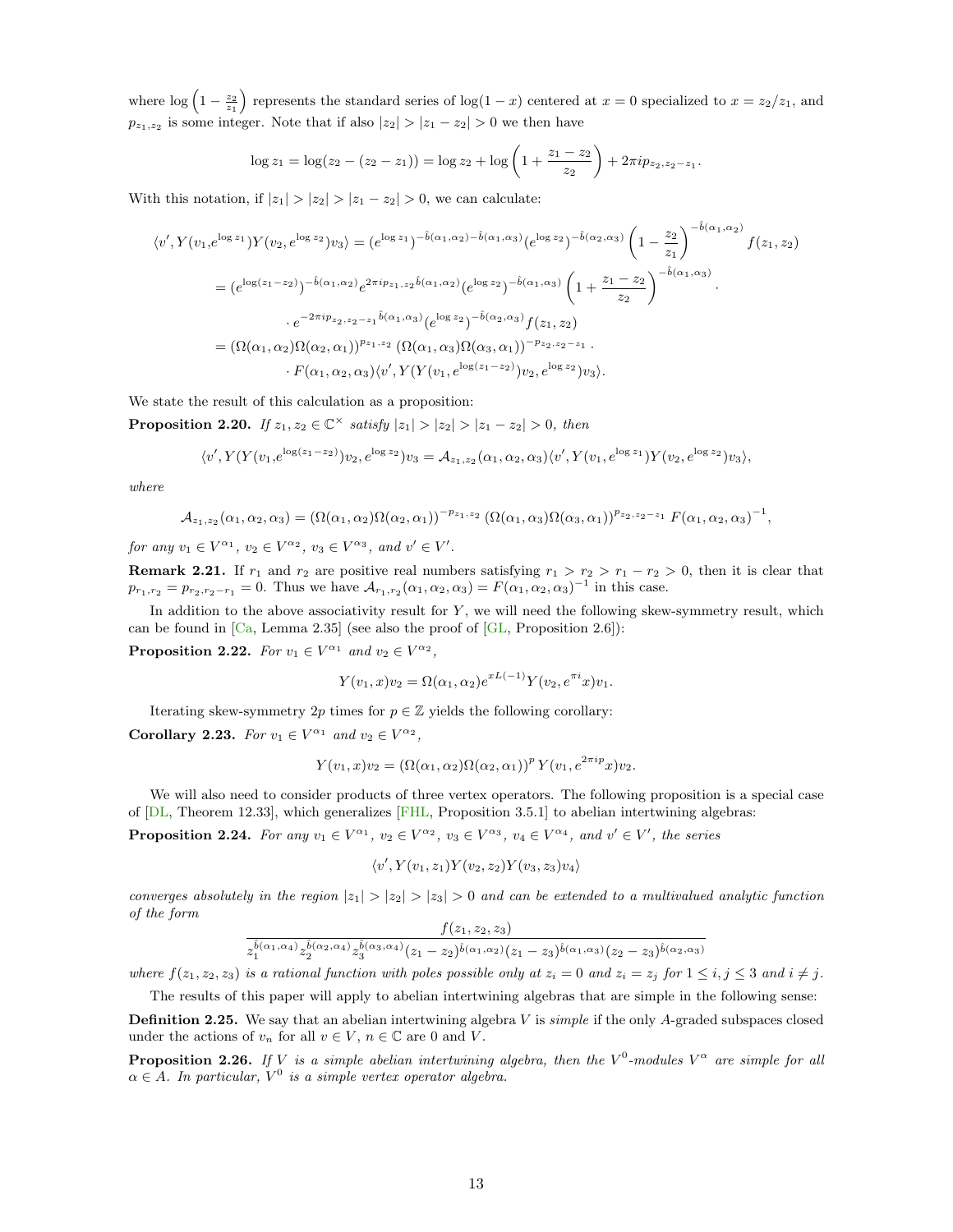*Proof.* Fix any non-zero  $v \in V^{\alpha}$ . It is sufficient to show that  $V^{\alpha} = \text{span}\{u_n v \mid u \in V^0, n \in \mathbb{Z}\}\.$  This will follow from showing  $V = \text{span}\{u_n v | u \in V, n \in \mathbb{C}\}\$ , because then compatibility of Y with the A-grading shows

$$
V = \text{span}\{u_n v \mid u \in V, n \in \mathbb{C}\} = \bigoplus_{\beta \in A} \text{span}\{u_n v \mid u \in V^{\beta}, n \in \mathbb{C}\} \subseteq \bigoplus_{\beta \in A} V^{\alpha + \beta} = V,
$$

so that  $V^{\alpha+\beta}$  must equal span $\{u_n v \mid u \in V^\beta, n \in \mathbb{C}\}\)$  for all  $\beta \in A$ .

Now set  $\tilde{V} = \text{span}\{u_n v | u \in V, n \in \mathbb{C}\}\$ . To show that  $\tilde{V} = V$ , note that since v is non-zero and Ahomogeneous,  $\tilde{V}$  is a non-zero A-graded subspace of V. Thus since V is simple, we only need to show that  $\tilde{V}$  is closed under the the left action of the vertex operator Y. Specifically, we need to show that for all  $v_1, v_2 \in V$ , the coefficients of the series  $Y(v_1, x_1)Y(v_2, x_2)v$  are contained in  $\tilde{V}$ .

The first thing to notice is that the easy generalization of [\[LL,](#page-31-9) Propositions 4.5.6 and 4.5.7] to intertwining operators among modules for the vertex operator algebra  $V^0$  implies that for any  $\beta \in A$ ,  $\widetilde{V} \cap V^{\beta}$  is a  $V^0$ submodule of  $V^{\beta}$ . This means that  $\widetilde{V}$  is preserved by  $L(0)$ , and hence  $\widetilde{V}$  is  $L(0)$ -graded.

Now consider the graded dual  $V' = \bigoplus_{\alpha \in A, n \in \mathbb{C}} (V_{(n)}^{\alpha})^*$ , and let  $\langle \cdot, \cdot \rangle$  denote the natural bilinear pairing between  $V'$  and  $V$ . Define

$$
\widetilde{V}^{\perp} = \{v' \in V' \mid \langle v', \widetilde{v} \rangle = 0 \text{ for all } \widetilde{v} \in \widetilde{V}\}.
$$

Since  $\tilde{V}$  is doubly graded by A and by conformal weight, the same is true of  $\tilde{V}^{\perp}$ . Then we have  $(\tilde{V}^{\perp})^{\perp} = \tilde{V}$ because this relation holds when restricted to each finite-dimensional subspace  $V_{(n)}^{\alpha}$  for  $\alpha \in A$  and  $n \in \mathbb{C}$ . Thus to show that the coefficients of  $Y(v_1, x_1)Y(v_2, x_2)v$  are contained in  $\widetilde{V}$  for any  $v_1, v_2 \in V$ , it is sufficient to show that the series

$$
\langle v', Y(v_1, x_1) Y(v_2, x_2) v \rangle = 0
$$

for all  $v' \in \widetilde{V}^{\perp}$ .

By linearity, it is enough to consider the case that  $v_1 \in V^{\alpha_1}$  and  $v_2 \in V^{\alpha_2}$  for some  $\alpha_1, \alpha_2 \in A$ . Then by [\[DL,](#page-29-2) Remark 12.31],

$$
(x_1 - x_2)^{\hat{b}(\alpha_1, \alpha_2)} x_1^{\hat{b}(\alpha_1, \alpha)} x_2^{\hat{b}(\alpha_2, \alpha)} \langle v', Y(v_1, x_1)Y(v_2, x_2)v \rangle
$$

is the expansion (in non-negative powers of  $x_2$ ) of a rational function  $f(v'; x_1, x_2)$  on  $\mathbb{C}^2$  with possible poles only at  $x_1 = 0, x_2 = 0,$  and  $x_1 = x_2$ . Moreover,

$$
F(\alpha_1, \alpha_2, \alpha) x_0^{\hat{b}(\alpha_1, \alpha_2)}(x_2 + x_0)^{\hat{b}(\alpha_1, \alpha)} x_2^{\hat{b}(\alpha_2, \alpha)} \langle v', Y(Y(v_1, x_0)v_2, x_2)v \rangle
$$

is the expansion of  $f(v'; x_2 + x_0, x_2)$  in the direction of non-negative powers of  $x_0$ . But if  $v' \in \tilde{V}^{\perp}$ , it is clear that the series expansion of  $f(v'; x_2 + x_0, x_2)$  equals zero, so the same is true of  $f(v'; x_1, x_2)$ . It follows that  $\langle v', Y(v_1, x_1) Y(v_2, x_2) v \rangle = 0$  whenever  $v' \in \tilde{V}^{\perp}$ , completing the proof.  $\Box$ 

Now we define automorphisms for an abelian intertwining algebra:

**Definition 2.27.** An *automorphism* of an abelian intertwining algebra V associated to an abelian group  $A$ with normalized 3-cocycle  $(F, \Omega)$  is a linear automorphism g of V which satisfies:

- 1. For any  $\alpha \in A$ ,  $g \cdot V^{\alpha} = V^{\alpha}$ .
- 2. For any  $v_1, v_2 \in V$ ,  $q \cdot Y(v_1, x)v_2 = Y(q \cdot v_1, x)q \cdot v_2$ .
- 3.  $q \cdot \mathbf{1} = \mathbf{1}$  and  $q \cdot \omega = \omega$ .

**Remark 2.28.** We require an automorphism g of V to preserve the A-grading, and in fact g preserves the conformal weight grading as well because  $q \cdot \omega = \omega$  implies q commutes with  $L(0)$ .

**Example 2.29.** Suppose  $\chi : A \to \mathbb{C}^\times$  is a group homomorphism. Then compatibility of Y with the A-gradation implies that  $\chi$  determines an automorphism of any abelian intertwining algebra associated to A via

$$
\chi \cdot v = \chi(\alpha)v
$$

for  $v \in V^{\alpha}$ , any  $\alpha \in A$ . In particular, viewing A as discrete, the unitary dual  $\hat{A}$  of homomorphisms  $A \to U(1)$ is a compact topological group acting faithfully as automorphisms of  $V$ .

If G is a group of automorphisms of an abelian intertwining algebra V, we use  $V^G$  to denote the fixed points of G, that is, the subspace of all  $v \in V$  such that  $g \cdot v = v$  for all  $g \in G$ . It is clear that  $V^G \cap V^0$  is a vertex operator subalgebra of  $V^0$ . Note also that  $V^G \cap V^0 = V^{\langle G, A \rangle}$ . Since we will always want  $V^G$  to be a vertex operator algebra, we will generally assume  $\widehat{A} \subseteq G$ . Note that since automorphisms of V preserve the A-grading,  $\widehat{A}$  will be central in any automorphism group G that contains it.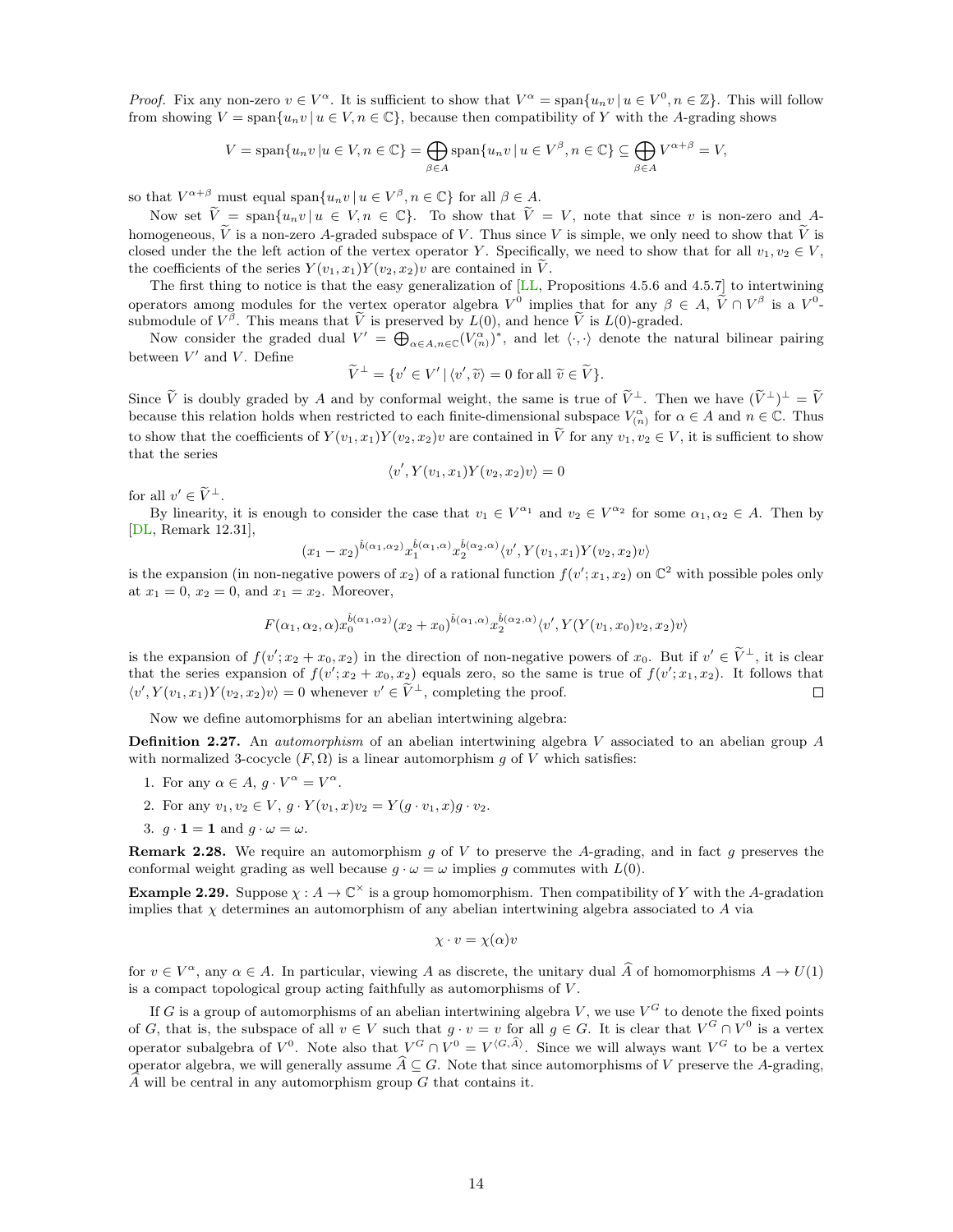## <span id="page-14-0"></span>3 From G-modules to  $V^G\!\!$ -modules

In this section and the next, V will be a simple abelian intertwining algebra and G will be some compact group of automorphisms of V. Our goal in this section is to introduce a functor from Rep G to the category of  $V^G$ modules that are contained in  $V$ . The appropriate functor to use was constructed in  $[Ki]$ ; to show that it induces an equivalence of abelian categories, we need a Schur-Weyl-type decomposition of V as a  $G \times V^G$ -module. Such a decomposition was obtained in  $[DLM1]$  in the case that V is a vertex operator algebra, so we just need to show that essentially the same proof there carries over to the abelian intertwining alebra case. First, we establish the setting for this section and the next:

<span id="page-14-2"></span>Assumption 3.1. We will always work under the following assumptions:

- A is a countable abelian group with normalized 3-cocycle  $(F, \Omega)$  on A with values in  $\mathbb{C}^{\times}$ .
- *V* is a simple abelian intertwining algebra associated to A and  $(F, \Omega)$ .
- $\bullet$  G is a compact Lie group of automorphisms of V containing  $\widehat{A}$ . (Note that G could be finite if A is.)
- The action of G on V is continuous in the sense that for any  $\alpha \in A$ ,  $n \in \mathbb{C}$ , the action of G on the finite-dimensional vector space  $V_{(n)}^{\alpha}$  is continuous with respect to the standard Euclidean topology on  $V_{(n)}^{\alpha}$ (in particular, this topology may be given by any norm  $\|\cdot\|$ ).

### <span id="page-14-1"></span>3.1 Schur-Weyl duality for abelian intertwining algebras

In  $[DLM1]$ , it was proved that if V is a simple vertex operator algebra and G is a compact Lie group of automorphisms acting continuously on V, then as a  $G \times V^G$  module,

$$
V = \bigoplus_{\chi \in \widehat{G}} M_{\chi} \otimes V_{\chi}
$$

where the sum runs over all irreducible finite-dimensional continuous characters of  $G$ ,  $M<sub>x</sub>$  is the irreducible G-module corresponding to  $\chi$ , and the  $V_{\chi}$  are (non-zero) distinct irreducible  $V^G$ -modules. Here, we show that the arguments in  $\overline{\text{DLM1}}$  generalize to the case that V is a suitable abelian intertwining algebra:

Theorem 3.2. Suppose V is a simple abelian intertwining algebra associated to a countable abelian group A with 3-cocycle  $(F, \Omega)$ , and suppose G is a compact Lie group of continuous automorphisms of V containing A. Then as a  $G \times V^G$ -module,

$$
V = \bigoplus_{\chi \in \widehat{G}} M_{\chi} \otimes V_{\chi},
$$

where the sum runs over all irreducible finite-dimensional characters of  $G$ ,  $M<sub>x</sub>$  is the irreducible G-module corresponding to  $\chi$ , and the  $V_{\chi}$  are non-zero distinct irreducible  $V^G$ -modules.

*Proof.* In the abelian intertwining algebra setting, the decomposition of  $V$  into a sum of tensor product modules works exactly as in [\[DLM1\]](#page-30-0): First, since G acts continously on each finite-dimensional vector space  $V_{(n)}^{\alpha}$ , V decomposes as the direct sum of finite-dimensional irreducible (continuous) G-modules. Thus for each  $\chi \in \widehat{G}$ , we set  $V^{\chi}$  to be the sum of all G-submodules in V that are isomorphic to  $M_{\chi}$ . So  $V = \bigoplus_{\chi \in \widehat{G}} V^{\chi}$ , although a priori some  $V^{\chi}$  could be zero. Note that since  $\widehat{A} \subseteq G$  and the  $V^{\alpha}$  are inequivalent  $\widehat{A}$ -modules, for any  $\chi$  we have  $V^{\chi} \subseteq V^{\alpha}$  for some single  $\alpha \in A$ . Then, the  $V^{G}$ -submodule  $V_{\chi}$  and the isomorphism  $V^{\chi} \cong M_{\chi} \otimes V_{\chi}$  are obtained by taking  $V_\chi$  to be the space of "highest weight vectors" in  $\overline{V}^\chi$  with respect to a certain (non-canonical) upper-triangular subalgebra of the group algebra  $L^1(G)$ .

We still need to check that the proofs of the following assertions from [\[DLM1\]](#page-30-0) carry through in our setting:

- 1.  $V^{\chi}$  is non-zero for any  $\chi \in \widehat{G}$ . Here, the proof in [\[DLM1\]](#page-30-0) relies on the following facts:
	- (a) There is a finite-dimensional faithful  $G$ -submodule contained in  $V$ .
	- (b) If  $V^{\chi}$  and  $V^{\psi}$  are non-zero, so is  $V^{\rho}$  whenever  $M_{\rho}$  is a submodule of  $M_{\chi} \otimes M_{\psi}$ .
	- (c) If  $V^{\chi} \neq 0$ , so is  $V^{\chi^*}$  where  $\chi^*$  is the dual character to  $\chi$ .
- 2. The  $V_{\chi}$  are distinct irreducible  $V^{G}$ -modules.

The proof of  $1(a)$  in  $[DLM1]$  uses only the compactness and finite-dimensionality of the Lie group  $G$ , as well as on the existence of an increasing sequence of finite-dimensional  $G$ -invariant subspaces of  $V$  that exhaust V. Unlike in [\[DLM1\]](#page-30-0), in the abelian intertwining algebra setting we cannot necessarily take the sequence of subspaces  $\{V_N\}$  where  $V_N = \bigoplus_{n \leq N} V_{(n)}$ , since this subspace might not be finite dimensional. However, since we are assuming that A is countable, we can enumerate A as  $\{\alpha_0, \alpha_1, \alpha_2, \ldots\}$  and then take

$$
V_N = \bigoplus_{i=0}^N \bigoplus_{\mathrm{Re}\, n \leq N} V_{(n)}^{\alpha_i},
$$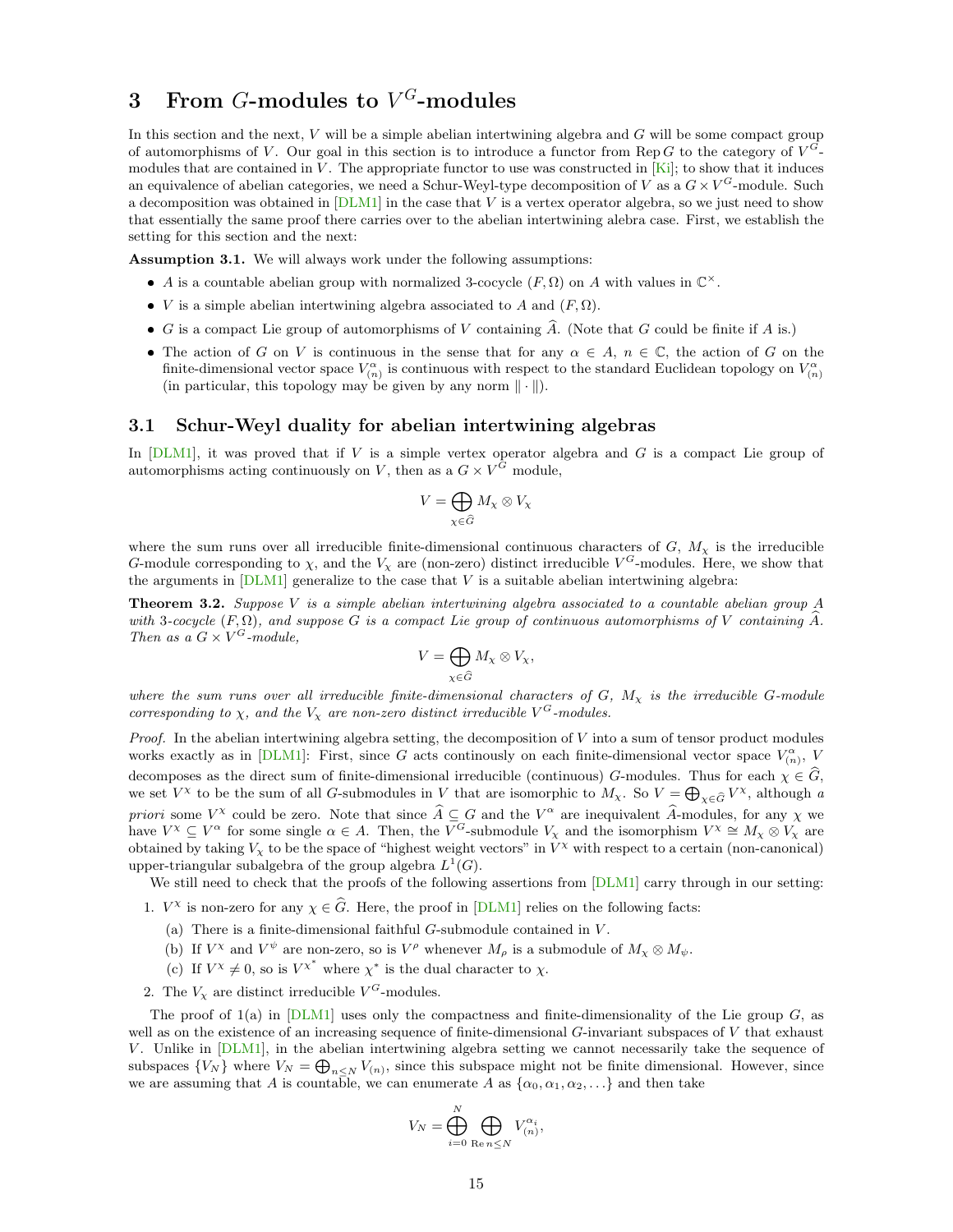which does give a sequence of finite-dimensional  $G$ -submodules of  $V$  that exhausts  $V$ , by our assumptions on the grading of an abelian intertwining algebra. The proof of point  $1(c)$  in  $[DLM1]$  goes through unchanged except that we need to use the generalization of [\[DLM1,](#page-30-0) Proposition 2.1], obtained here in the proof of Proposition [2.26,](#page-12-0) that  $V = \text{span}\{u_n v \mid u \in V, n \in \mathbb{C}\}\$ for any A-homogeneous  $v \in V$ .

Now the proof of point  $1(b)$  in  $[DLM1]$  relies on  $[DM, Lemma 3.1]$  $[DM, Lemma 3.1]$ . Here we state this lemma in the somewhat generalized form needed for the abelian intertwining algebra setting:

**Lemma 3.3.** If  $\{v_1^{(i)}\}_{i=1}^n$  is a set of non-zero vectors in  $V^{\alpha_1}$  and  $\{v_2^{(i)}\}_{i=1}^n$  is a set of linearly independent vectors in  $V^{\alpha_2}$  for some  $\alpha_1, \alpha_2 \in A$ , then

$$
\sum_{i=1}^{n} Y(v_1^{(i)}, x)v_2^{(i)} \neq 0.
$$

In light of Proposition [2.26,](#page-12-0) this lemma (as well as the original  $[DM,$  Lemma 3.1]), is a corollary of the following:

<span id="page-15-0"></span>**Lemma 3.4.** Suppose  $W_1$  and  $W_2$  are irreducible modules for a vertex operator algebra algebra  $V$ ,  $W_3$  is a third V-module, and  $Y$  is an intertwining operator of type  ${W_3 \choose W_1\ W_2}$ . If  $\{w_1^{(i)}\}_{i=1}^n$  is a set of non-zero vectors in  $W_1$ and  $\{w_2^{(i)}\}_{i=1}^n$  is a set of linearly independent vectors in  $W_2$ , then

$$
\sum_{i=1}^n {\cal Y}(w_1^{(i)},x)w_2^{(i)}\neq 0.
$$

The proof of this lemma is the same as the proof of [\[DM,](#page-30-9) Lemma 3.1]: one uses commutativity for the intertwining operator  $\mathcal Y$  to show that if  $\sum_{i=1}^n \mathcal Y(w_1^{(i)}, x) w_2^{(i)} = 0$ , then also  $\sum_{i=1}^n \mathcal Y(w_1^{(i)}, x) a w_2^{(i)} = 0$ , where a is any linear combination of products of the form  $v_{n_1}^{(1)} \cdots v_{n_k}^{(k)}$  for  $v^{(1)}, \ldots, v^{(k)} \in V$  and  $n_1, \ldots, n_k \in \mathbb{Z}$ . Then a density theorem argument using the irreducibility of  $W_2$  and the linear independence of the  $w_2^{(i)}$  shows that a can be chosen so that  $aw_2^{(i)} = \delta_{i,j}w_2^{(i)}$  for any particular  $1 \leq j \leq n$ . Thus,  $\mathcal{Y}(w_1^{(j)}, x)w_2^{(j)} = 0$ , and [\[DL,](#page-29-2) Proposition 11.9 implies  $w_1^{(j)}$  must be zero for all j. This completes the verification that the proof in [\[DLM1\]](#page-30-0) extends to our abelian intertwining algebra setting to show that  $V^{\chi} \neq 0$  for every  $\chi \in \widehat{G}$ .

Now to verify that the  $V_x$  remain distinct irreducible modules in the abelian intertwining algebra setting: the proof in [\[DLM1\]](#page-30-0) is based on Howe's theory of dual pairs (see for instance [\[Ho\]](#page-30-19)) and essentially requires components of vertex operators to fill up the endomorphism ring of finite-dimensional conformal-weight-graded  $G$ -submodules of  $V$ . To apply the proof in the abelian intertwining algebra setting, we need to verify the following assertion:

• Suppose *f* is a *G*-endomorphism of the finite-dimensional *G*-module *W* where *W* is either  $\bigoplus_{\text{Re } n \le N} V_{(n)}^{\alpha}$  for some  $\alpha \in A$  or  $\bigoplus_{\text{Re } n \le N} (V_{(n)}^{\alpha_1} \oplus V_{(n)}^{\alpha_2})$  for  $\alpha_1, \alpha_2 \in A$ , where *N* i  $n \in \mathbb{C}$  with Re  $n \leq N$ ,

$$
f|_{W_{(n)}} = \sum_{i} v_{n_i}^{(i)}|_{W_{(n)}}
$$

for some  $v^{(i)} \in V^G$  and  $n_i \in \mathbb{Z}$  (which could depend on n as well as on f).

It is enough to verify the above assertion for a G-endomorphism f of  $W = \bigoplus_{\text{Re }n \leq N} (V_{(n)}^{\alpha_1} \oplus V_{(n)}^{\alpha_2})$ . The argument is basically the same as for [\[DLM1,](#page-30-0) Lemma 2.2], but we provide a few more details. For  $m \in \mathbb{Z}$ let  $P_{\leq m}$  denote the projection from W to  $\bigoplus_{\text{Re }n\leq m}W_{(n)}$ ; this is a G-module endomorphism of W because G preserves the conformal weight spaces of W. Also let  $P_W$  denote the projection from V onto W with respect to the conformal weight and A-gradings, also a G-module homomorphism.

Now we claim that

$$
E = \text{span}\{P_W v_n P_{\leq m} \mid v \in V^0, n, m \in \mathbb{Z}\}\
$$

is a subalgebra of End W. To verify this claim, first note that E contains  $1_W$  because this equals  $P_W 1_{-1}P_{\leq N}$ . Next, we need to show that

$$
(P_W v_n P_{\leq m})(P_W v'_{n'} P_{\leq m'}) \in E
$$

for  $v, v' \in V^0, m, n, m', n' \in \mathbb{Z}$ . We may assume that  $v, v'$  are homogeneous with respect to the conformal weight gradation of  $V^0$ . In this case, for homogeneous  $w \in W$ ,

$$
P_{\leq m} P_W v'_{n'} w = \begin{cases} v'_{n'} w & \text{if } \text{Re wt } w \leq \min(N + n' + 1 - \text{wt } v', m + n' + 1 - \text{wt } v') \\ 0 & \text{otherwise} \end{cases}
$$

$$
= v'_{n'} P_{\leq M(v', n', m)} w
$$

where  $M(v', n', m) = \min(N + n' + 1 - wt v', m + n' + 1 - wt v')$ . Thus

$$
(P_W v_n P_{\leq m})(P_W v'_{n'} P_{m'}) = P_W v_n v'_{n'} P_{\leq \min(m', M(v', n', m))}.
$$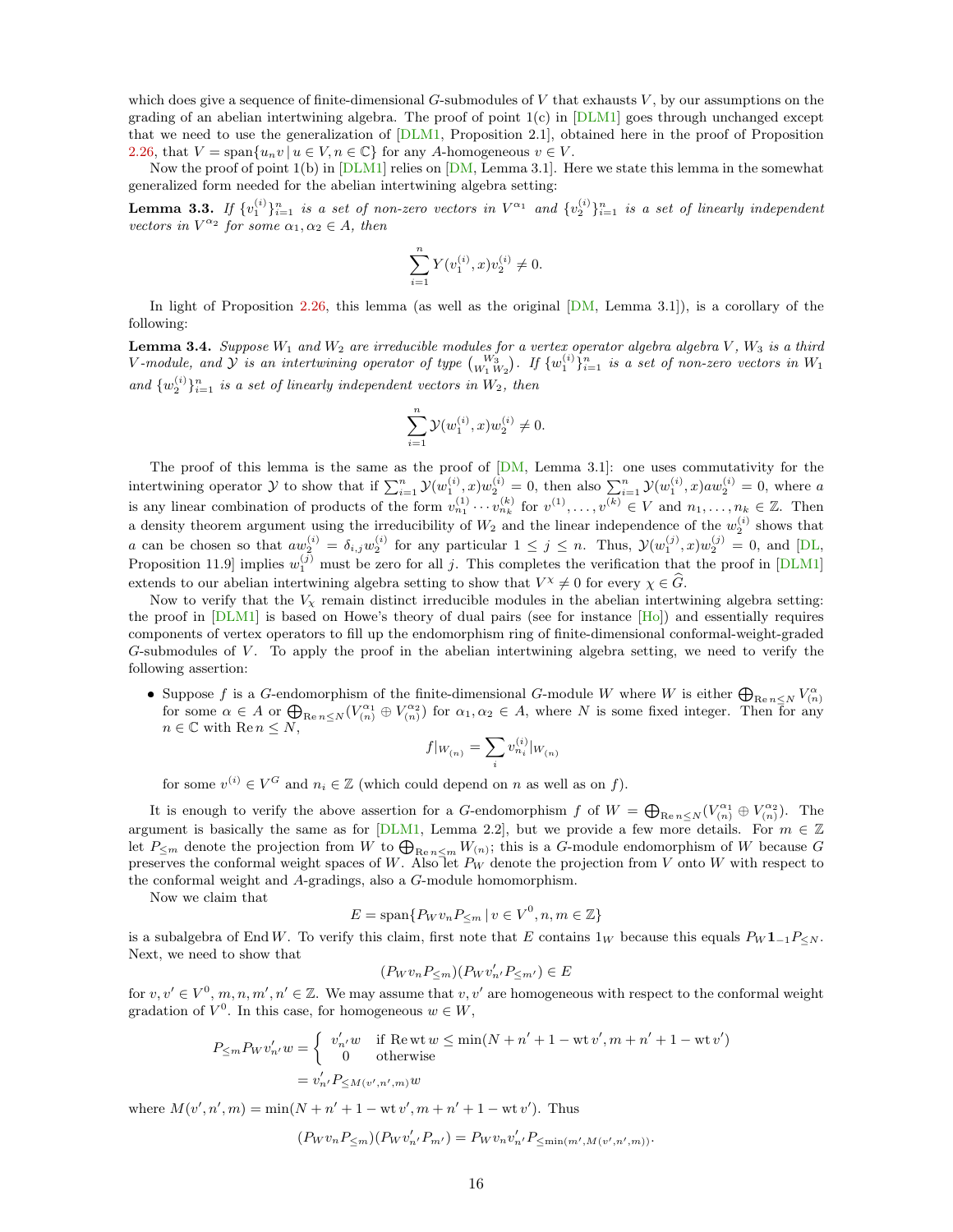Now by [\[LL,](#page-31-9) Proposition 4.5.7], we have, for any  $w \in V$ ,

<span id="page-16-1"></span>
$$
v_n v'_{n'} w = \sum_{i=0}^{M} \sum_{j=0}^{L} {n-L \choose i} {L \choose j} (v_{n-L-i+j} v')_{n'+L+i-j} w
$$
\n(3.1)

where L and M are nonnegative integers chosen such that  $v_kw = 0$  for  $k \geq L$  and  $v'_{k}w = 0$  for  $k > M + n'$ . Now if we choose L and M large enough so that these relations hold when  $w$  is any vector of a (finite) basis for  $W$ , then [\(3.1\)](#page-16-1) holds for any  $w \in W$ . Thus we get

$$
(P_W v_n P_{\leq m})(P_W v'_{n'} P_{\leq m'}) = \sum_{i=0}^{M} \sum_{j=0}^{L} {n-L \choose i} {L \choose j} P_W (v_{n-L-i+j} v')_{n'+L+i-j} P_{\leq \min(m',M(v',n',m))} \in E,
$$

completing the proof that  $E$  is an algebra in End  $W$ .

Now we observe that as an E-module,  $W = (W \cap V^{\alpha_1}) \oplus (W \cap V^{\alpha_2})$ , and by applying [\[LL,](#page-31-9) Proposition 4.5.6] and the fact that each  $V^{\alpha}$  is an irreducible  $V^{0}$ -module, we see that these two summands of W are irreducible  $E$ -modules. Since  $W$  is a completely reducible  $E$ -module, a density theorem argument shows that  $E = \text{End}(W \cap V^{\alpha_1}) \oplus \text{End}(W \cap V^{\alpha_2})$ . Since G preserves the A-grading of V as well as W, G acts on this subalgebra of End W by conjugation, so  $E$  decomposes as a direct sum of irreducible  $G$ -modules.

For any irreducible character  $\chi$  of G, the sum of all G-submodules in E isomorphic to  $M_{\chi}$  is

$$
E^{\chi} = \text{span}\{P_W v_n P_{\leq m} \mid v \in V^0 \cap V^{\chi}, m, n \in \mathbb{Z}\};
$$

this is because  $gv_ng^{-1}=(g\cdot v)_n$  and because  $P_W$  and  $P_{\leq m}$  are G-module homomorphisms. In particular, if f is an A-grading-preserving  $G$ -endomorphism of  $W, f$  is a linear combination

$$
f = \sum_{i} P_W v_{n_i}^{(i)} P_{\leq m_i}
$$

where  $v^{(i)} \in V^G$  are homogeneous and  $m_i, n_i \in \mathbb{Z}$ . So if Re  $n \leq N$ , we have

$$
f|_{W_{(n)}}=\sum_{i}^{\prime}v_{n_{i}}^{(i)}|_{W_{(n)}},
$$

where the sum is restricted to i such that  $m_i \ge \text{Re } n$  and wt  $v^{(i)} + \text{Re } n - n_i - 1 \le N$ . Note that if  $f|_{W_{(n)}} \neq 0$ , this restricted sum cannot be empty. Finally, we simply note that any G-endomorphism f of W automatically preserves the A-grading because such an endomorphism commutes with  $\widehat{A}\subseteq G.$  $\Box$ 

### <span id="page-16-0"></span>3.2 The functor

We continue to work in the setting of Assumption [3.1.](#page-14-2) Here, we discuss a functor  $\Phi$  introduced in [\[Ki\]](#page-31-0) from Rep G to the (semisimple) abelian category  $\mathcal{C}_V$  of  $V^G$ -modules generated by the  $V_\chi$ ,  $\chi \in \widehat{G}$ , appearing in the decomposition of V as a  $G \times V^G$ -module. In [\[Ki,](#page-31-0) Theorem 2.11], it was shown that when G is finite and  $C_V$ is contained in a rigid, semisimple, braided tensor category of  $V^G$ -modules,  $\Phi$  is a braided tensor equivalence. However, rigidity is generally rather difficult to establish for a category of vertex operator algebra modules. On the other hand, if G is finite abelian, V is a vertex operator algebra, and the  $V_x$  are contained in a braided tensor category of  $V^G$ -modules, the rigidity of the modules  $V_\chi$  was proven in [\[Miy1\]](#page-31-1), [\[CM\]](#page-29-0) (and see [\[CKLR,](#page-29-1) Appendix A] for the compact abelian case). We will settle the question of when  $\Phi$  is a braided tensor equivalence in the next section, where we show that for general compact G and an abelian intertwining algebra  $V$ ,  $\Phi$  is a braided tensor equivalence from Rep<sub>A,F,Ω</sub> G to  $\mathcal{C}_V$  exactly when  $\mathcal{C}_V$  is contained in some vertex (and thus also braided) tensor category of  $V^G$ -modules.

We now recall the functor  $\Phi$ : Rep  $G \to C_V$  constructed in [\[Ki\]](#page-31-0): Given a finite-dimensional continuous G-module M,  $M \otimes V$  is a  $V^G$ -module (not in  $\mathcal{C}_V$  unless G is finite) with vertex operator  $1_M \otimes Y$ , as well as a G-module with the tensor product G-module structure. Then the G-fixed points of  $M \otimes V$  is another  $V^G$ -module. Note that since as a  $G \times V^G$ -module

$$
M \otimes V = \bigoplus_{\chi \in \widehat{G}} (M \otimes M_{\chi}) \otimes V_{\chi},
$$

 $(M\otimes V)^G$  contains (finitely many) copies of  $V_\chi$  only if  $M^*_\chi$  is contained in M. Thus  $(M\otimes V)^G$  is an object of  $\mathcal{C}_V$ . Thus we can define the functor  $\Phi$  by:

- For any module M in Rep  $G, \Phi(M) = (M \otimes V)^G$ .
- For any morphism  $f : M_1 \to M_2$  of finite-dimensional G-modules,  $\Phi(f) = (f \otimes 1_V)|_{(M_1 \otimes V)}$ .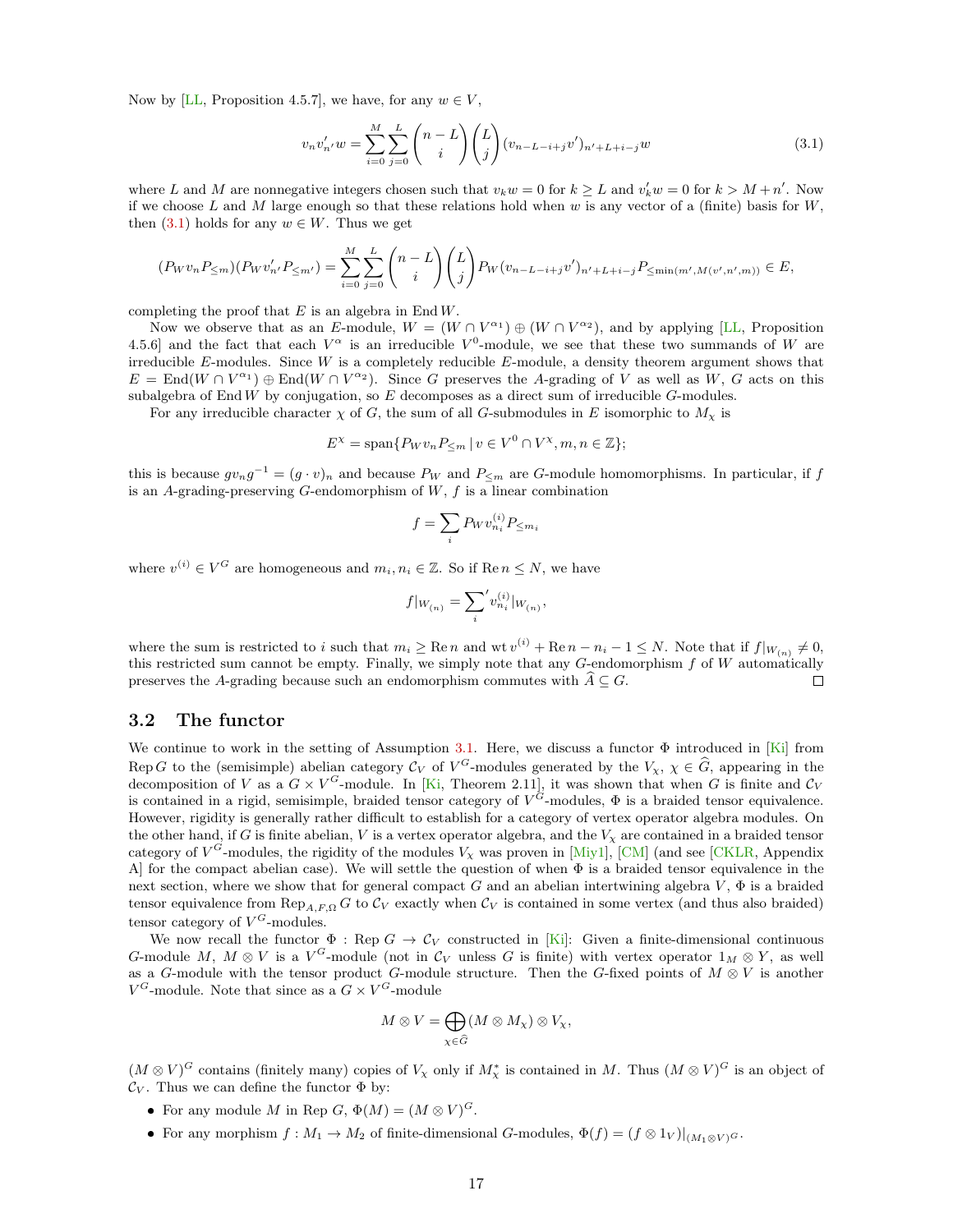Note that the image of  $\Phi(f)$  indeed lies in the G-fixed points of  $M_2 \otimes V$ , and that  $\Phi(f)$  is also a homomorphism of  $V^G$ -modules.

<span id="page-17-2"></span>**Proposition 3.5.** For each irreducible character  $\chi \in \widehat{G}$ , there is a  $V^G$ -module isomorphism  $\varphi_{\chi}: V_{\chi} \to \Phi(M_{\chi}^*)$ given by

$$
\varphi_{\chi}(v_{\chi})=\sum_i m'_{\chi,i}\otimes (m_{\chi,i}\otimes v_{\chi})
$$

for  $v_x \in V_x$ , where  $\{m_{\chi,i}\}\$ is a basis for  $M_{\chi}$  and  $\{m'_{\chi,i}\}\$ is the corresponding dual basis of  $M_{\chi}^*$ . Moreover,  $\Phi$  is an equivalence of abelian categories between Rep  $G$  and  $C_V$ .

*Proof.* It is evident that the indicated linear map  $\varphi_\chi$  is an injective  $V^G$ -module homomorphism from  $V_\chi$  to  $(M_X^* \otimes V)^G$ . It is also surjective because  $M_X^* \otimes M_\psi$  contains a (necessarily one-dimensional) non-zero G-invariant subspace if and only if  $\psi = \chi$ .

For the equivalence of abelian categories, we have just shown that every irreducible object  $V_x$  of  $\mathcal{C}_V$  is isomorphic to some  $\Phi(M)$  where  $M = M_{\chi}^*$  is irreducible. Also, since the  $V_{\chi}$  are irreducible and distinct,  $\Phi$  induces isomorphisms on spaces of morphisms between irreducible modules. Now it follows that  $\Phi$  is an equivalence because both Rep G and  $\mathcal{C}_V$  are semisimple.  $\Box$ 

To address the question of whether Φ gives an equivalence of tensor categories, we will need the natural transformation J of [\[Ki\]](#page-31-0) to relate tensor products in  $\mathcal{C}_V$  to tensor products in Rep<sub>A,F,Ω</sub> G. In fact, even if the  $V_X$  are not necessarily contained in a braided tensor category of  $V^G$ -modules, we can express J as a linear map between spaces of intertwining operators. Given modules  $W_1, W_2$ , and  $W_3$  for a vertex operator algebra, we use  $\mathcal{V}_{W_1\,W_2}^{W_3}$  to denote the vector space of intertwining operators of type  $\binom{W_3}{W_1\,W_2}$ .

For finite-dimensional continuous G-modules  $M_1$ ,  $M_2$ , and  $M_3$ , we define

$$
J_{M_1,M_2}^{M_3} : \text{hom}_G(M_1 \otimes M_2, M_3) \to \mathcal{V}_{\Phi(M_1)\Phi(M_2)}^{\Phi(M_3)} \tag{3.2}
$$

as follows: Given a G-module homomorphism  $f : M_1 \otimes M_2 \to M_3$ , we have an intertwining operator  $\mathcal{Y}_f$  of type  $\binom{M_3 \otimes V}{M_1 \otimes V M_2 \otimes V}$  given by

$$
\mathcal{Y}_f(m_1\otimes v_1,x)(m_2\otimes v_2)=f(m_1\otimes m_2)\otimes Y(v_1,x)v_2
$$

for  $m_1 \in M_1$ ,  $m_2 \in M_2$ , and  $v_1, v_2 \in V$ . Since f and the components of Y are G-module homomorphisms, the restriction of  $\mathcal{Y}_f$  to G-fixed points of  $(M_1 \otimes V) \otimes (M_2 \otimes V)$  maps into G-fixed points of  $(M_3 \otimes V)((x))$ . Hence

<span id="page-17-0"></span>
$$
J_{M_1,M_2}^{M_3}(f) = \mathcal{Y}_f|_{\Phi(M_1)\otimes\Phi(M_2)}
$$

is a  $V^G$ -intertwining operator of type  $\binom{\Phi(M_3)}{\Phi(M_1)\Phi(M_2)}$ .

We do not need tensor category structure on  $\mathcal{C}_V$  or any larger category of  $V^G$ -modules to prove that  $J_{M_1,M_2}^{M_3}$ is injective:

<span id="page-17-1"></span>**Proposition 3.6.** For any G-modules  $M_1$ ,  $M_2$ , and  $M_3$  in Rep G, the linear map  $J_{M_1,M_2}^{M_3}$  is injective.

*Proof.* Because Rep G is semisimple, we may assume that  $M_1 = M_{\chi}^*$ ,  $M_2 = M_{\psi}^*$ , and  $M_3 = M_{\rho}^*$  for irreducible characters  $\chi, \psi, \rho \in \widehat{G}$ . We shall show that if the intertwining operator  $\mathcal{Y} = J_{M_1,M_2}^{M_3}(f) \circ (\varphi_\chi \otimes \varphi_\psi)$  of type  $\binom{\Phi(M^*)}{\nu}$  $\mathcal{V}_{V_X}^{(\mu_{\rho}^{\mathcal{P}})}$  equals zero, then  $f=0$  as well. Thus suppose for all  $v_X \in V_X$  and  $v_{\psi} \in V_{\psi}$  we have

$$
0 = \mathcal{Y}(v_{\chi}, x)v_{\psi} = \sum_{i,j} \mathcal{Y}_f \left( m'_{\chi,i} \otimes (m_{\chi,i} \otimes v_{\chi}), x \right) \left( m'_{\psi,j} \otimes (m_{\psi,j} \otimes v_{\psi}) \right)
$$
  
\n
$$
= \sum_{i,j} f(m'_{\chi,i} \otimes m'_{\psi,j}) \otimes Y(m_{\chi,i} \otimes v_{\chi}, x)(m_{\psi,j} \otimes v_{\psi})
$$
  
\n
$$
= \sum_{i,j,k} \langle f(m'_{\chi,i} \otimes m'_{\psi,j}), m_{\rho,k} \rangle m'_{\rho,k} \otimes Y(m_{\chi,i} \otimes v_{\chi}, x)(m_{\psi,j} \otimes v_{\psi})
$$
  
\n
$$
= \sum_{k} \left( m'_{\rho,k} \otimes \sum_{j} Y \left( \sum_{i} \langle f(m'_{\chi,i} \otimes m'_{\psi,j}), m_{\rho,k} \rangle (m_{\chi,i} \otimes v_{\chi}), x \rangle \right) (m_{\psi,j} \otimes v_{\psi}) \right).
$$

Since the basis vectors  $m'_{\rho,k}$  are linearly independent, we have

$$
\sum_{j} Y \left( \sum_{i} \langle f(m'_{\chi,i} \otimes m'_{\psi,j}), m_{\rho,k} \rangle (m_{\chi,i} \otimes v_{\chi}), x) \right) (m_{\psi,j} \otimes v_{\psi}) = 0
$$

for all k. Now we may take  $v_{\psi}$  to be non-zero so that the vectors  $\{m_{\psi,j} \otimes v_{\psi}\}\$  are linearly independent. Then because V is simple,  $[DM, Lemma 3.1]$  $[DM, Lemma 3.1]$  (or more precisely, its generalization Lemma [3.4](#page-15-0) here) implies that

$$
\sum_i \langle f(m'_{\chi,i}\otimes m'_{\psi,j}), m_{\rho,k}\rangle (m_{\chi,i}\otimes v_\chi)=0
$$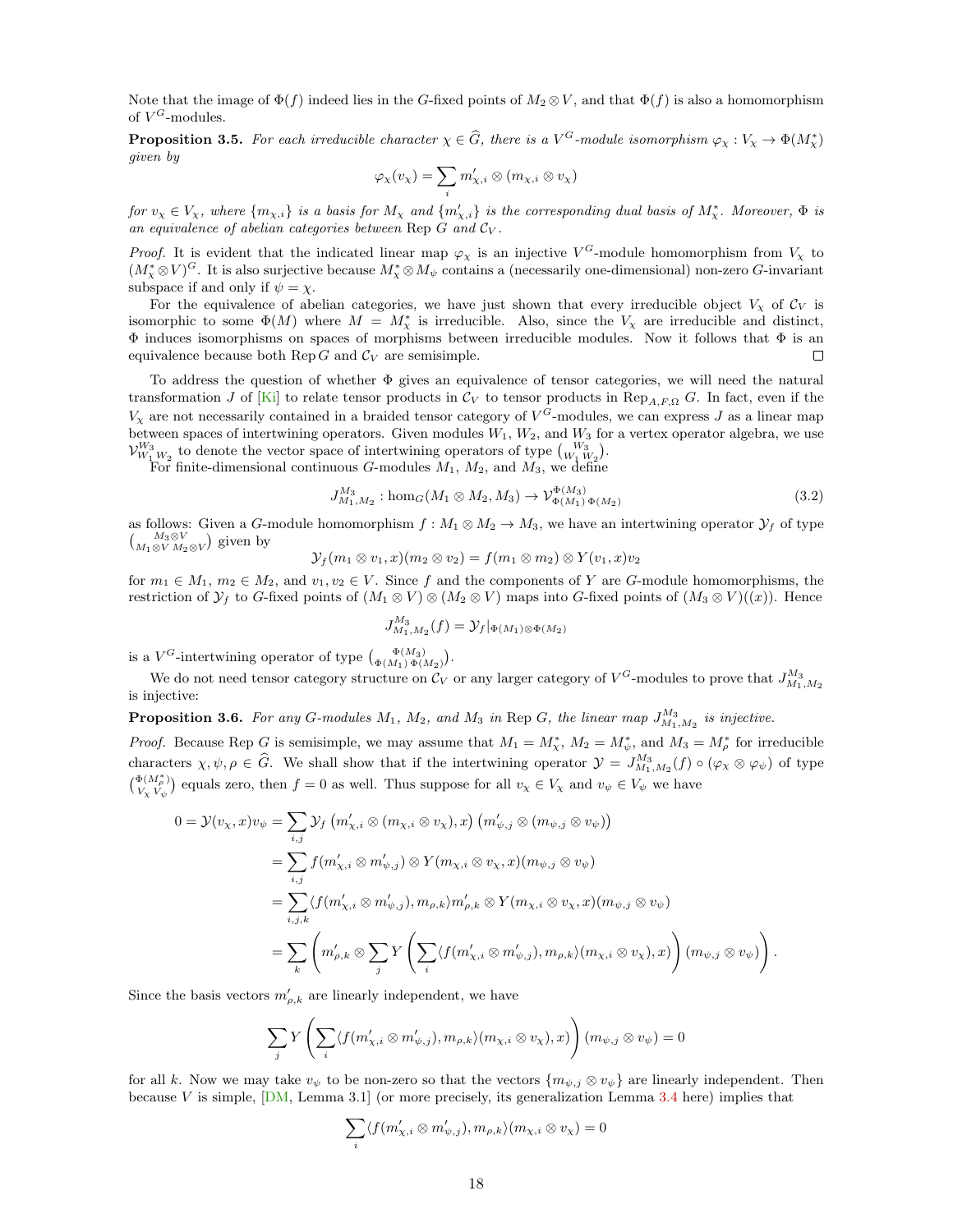for all j, k. Assuming also that  $v_x$  is non-zero so that the vectors  $\{m_{x,i} \otimes v_x\}$  are linearly independent, this means that

$$
\langle f(m'_{\chi,i}\otimes m'_{\psi,j}), m_{\rho,k}\rangle = 0
$$

 $\Box$ 

for all  $i, j, k$ , that is,  $f = 0$ .

## <span id="page-18-0"></span>4 The main theorems

Continuing to work under Assumption [3.1,](#page-14-2) our goal in this section is to show that if the linear maps  $J_{M_1,M_2}^{M_3}$ :  $hom_G(M_1 \otimes M_2, M_3) \to V^{\Phi(M_3)}_{\Phi(M_1) \Phi(M_2)}$  are surjective as well as injective, then the category  $\mathcal{C}_V$  of  $V^G$ -modules has vertex tensor category structure. Conversely, if we know that  $\mathcal{C}_V$  is contained in any vertex tensor category of  $V^G$ -modules (which could be larger than  $\mathcal{C}_V$ ), then  $\Phi$  induces a braided tensor equivalence (and in particular the maps  $J_{M_1,M_2}^{M_3}$  are surjective). In this second case, the tensor products of modules in  $\mathcal{C}_V$  are thus independent of the larger category C (recall Remark [2.3\)](#page-4-0), and since  $\text{Rep}_{A,F,\Omega} G$  is rigid (and indeed ribbon),  $\mathcal{C}_V$  will be a ribbon braided tensor subcategory of  $V^G$ -modules.

### <span id="page-18-1"></span>4.1 Equal fusion rules implies vertex tensor category structure

In this subsection, we assume that the linear maps  $J_{M_1 M_2}^{M_3}$  are isomorphisms, and in particular, surjective. This allows us to identify the  $P(z)$ -tensor products in the category  $\mathcal{C}_V$  of  $V^G$ -modules. Moreover, this effectively means that all  $V^G$ -intertwining operators in  $\mathcal{C}_V$  are derived from the vertex operator on V, which has the associativity properties needed to establish the  $P(z_1, z_2)$ -associativity isomorphisms in  $\mathcal{C}_V$ .

<span id="page-18-3"></span>**Theorem 4.1.** If the linear map  $J_{M_1,M_2}^{M_3}$  :  $\hom_G(M_1 \otimes M_2, M_3) \to V_{\Phi(M_1)\Phi(M_2)}^{\Phi(M_3)}$  of [\(3.2\)](#page-17-0) is surjective for all finite-dimensional continuous G-modules  $M_1$ ,  $M_2$ ,  $M_3$ , then the category  $\mathcal{C}_V$  of  $V^G$ -modules has vertex tensor category structure as described in Section [2.1.](#page-2-1)

*Proof.* We first need to show the existence of  $P(z)$ -tensor products in  $\mathcal{C}_V$  for  $z \in \mathbb{C}^\times$ ; then the existence of parallel transport, unit, and braiding isomorphisms follow immediately from the universal property of the  $P(z)$ -tensor product (see [\[HLZ8,](#page-31-2) Section 12.2]). Then we need to establish existence of  $P(z_1, z_2)$ -associativity isomorphisms in  $C_V$  for  $|z_1| > |z_2| > |z_1 - z_2| > 0$ . Finally, the only extra condition we need to verify for the coherence properties of  $[HLZ8,$  Theorem 12.15] is suitable convergence of products of three intertwining operators in  $C_V$ (see [\[HLZ8,](#page-31-2) Assumption 12.2]).

For  $z \in \mathbb{C}^{\times}$ , the  $P(z)$ -tensor product of modules  $W_1, W_2$  in  $\mathcal{C}_V$  can be constructed essentially as in [\[HLZ3,](#page-30-13) Proposition 4.33]. Specifically, since  $\Phi$  is an equivalence of categories, we may take  $W_1 = \Phi(M_1)$  and  $W_2 =$  $\Phi(M_2)$  for  $M_1$ ,  $M_2$  modules in Rep G. Then we can take

$$
\Phi(M_1) \boxtimes_{P(z)} \Phi(M_2) = \bigoplus_{\chi \in \widehat{G}} \hom_G(M_1 \otimes M_2, M_\chi)^* \otimes \Phi(M_\chi)
$$

with tensor product  $P(z)$ -intertwining map

$$
\boxtimes_{P(z)} = \sum_{\chi \in \widehat{G}} \sum_i f'_i \otimes \left( J_{M_1, M_2}^{M_\chi}(f_i) \right) (\cdot, e^{\log z}) \cdot,
$$

where for each  $\chi \in \widehat{G}$ ,  $\{f_i\}$  represents any basis of hom<sub>G</sub> $(M_1 \otimes M_2, M_\chi)$ , and  $\{f'_i\}$  is the dual basis. Note that although  $\widehat{G}$  may be infinite,  $hom_G(M_1 \otimes M_2, M_\chi)$  is non-zero for only finitely many  $\chi$ , so  $\Phi(M_1) \boxtimes_{P(z)} \Phi(M_2)$ is an object of  $\mathcal{C}_V$ .

Now to show that  $\Phi(M_1) \boxtimes_{P(z)} \Phi(M_2)$  satisfies the universal property of a  $P(z)$ -tensor product, consider any  $P(z)$ -intertwining map I of type  $\binom{W_3}{\Phi(M_1)\Phi(M_2)}$  where  $W_3$  is a module in  $\mathcal{C}_V$ . Since  $\mathcal{C}_V$  is semisimple and equivalent as a category to Rep G, we may take  $W_3 = \Phi(M_\psi)$  for some  $\psi \in \widehat{G}$ . Then because  $J_{M_1,M_2}^{M_\psi}$  is surjective by assumption,  $\mathcal{Y}_I = J_{M_1,M_2}^{M_{\psi}}(f)$  for some G-module homomorphism  $f : M_1 \otimes M_2 \to M_{\psi}$ . So one needs to verify that

<span id="page-18-2"></span>
$$
J_{M_1,M_2}^{M_{\psi}}(f) = \eta \circ \left(\sum_{\chi,i} f'_i \otimes J_{M_1,M_2}^{M_{\chi}}(f_i)\right) \tag{4.1}
$$

for some unique  $V^G$ -module homomorphism  $\eta : \Phi(M_1) \boxtimes_{P(z)} \Phi(M_2) \to \Phi(M_\psi)$ . In fact, the construction of  $\Phi(M_1) \boxtimes_{P(z)} \Phi(M_2)$  shows that  $\eta$  amounts to a linear functional on  $hom_G(M_1 \otimes M_2, M_\psi)^*$ , that is, a homomorphism in hom<sub>G</sub>( $M_1 \otimes M_2$ ,  $M_{\psi}$ ). Naturally enough, one then uniquely takes  $\eta = f$  for [\(4.1\)](#page-18-2) to hold. This establishes the existence of  $P(z)$ -tensor products in  $\mathcal{C}_V$ .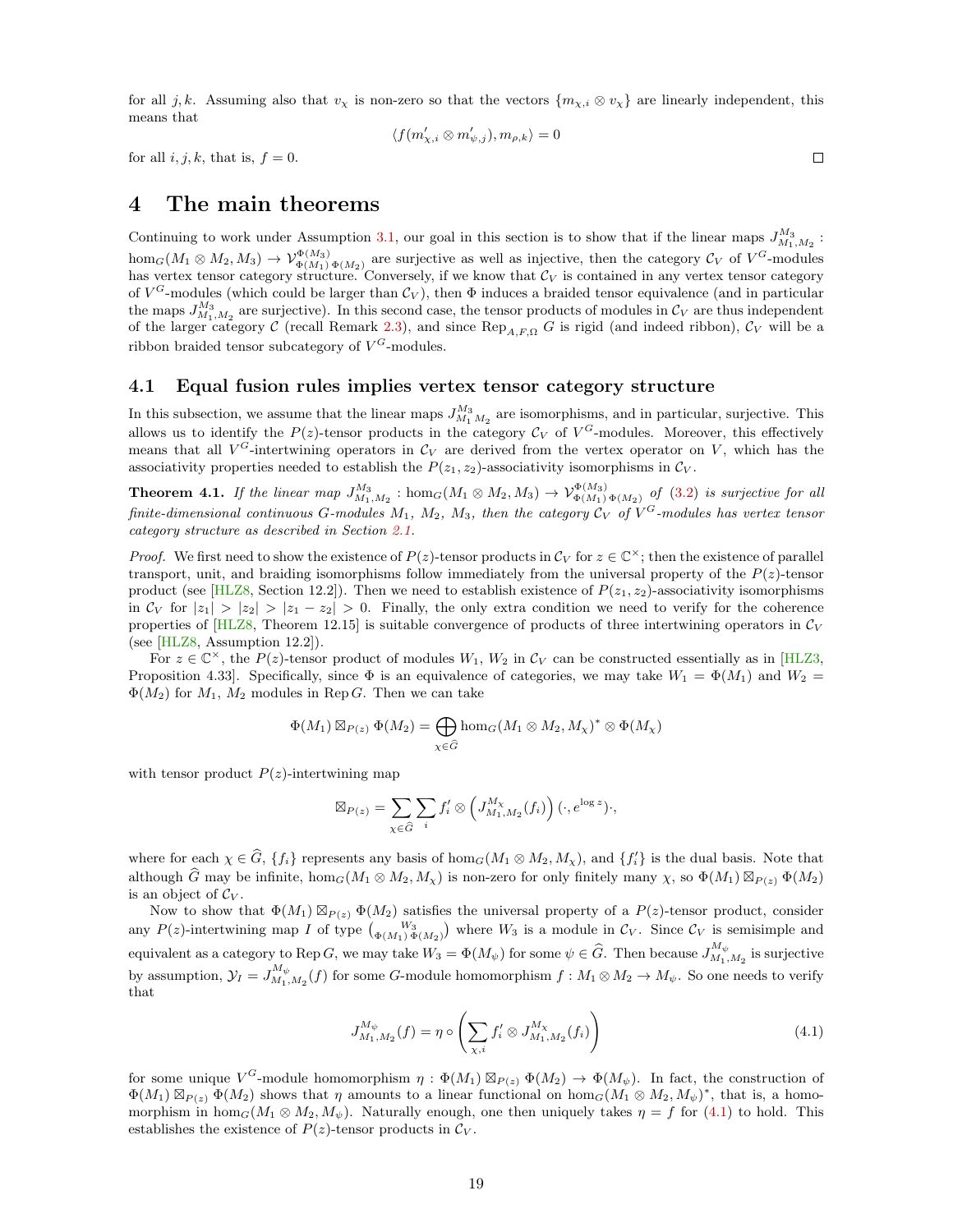Now to establish the existence of  $P(z_1, z_2)$ -associativity isomorphisms, it is sufficient to prove the following convergence and associativity of intertwining operators in  $\mathcal{C}_V$  (see for instance [\[HLZ6,](#page-31-10) Theorem 9.29, Corollary 9.30]):

• Given modules  $W_1$ ,  $W_2$ ,  $W_3$ ,  $W_4$ , and  $X_1$  in  $\mathcal{C}_V$  and intertwining operators  $\mathcal{Y}_1$ ,  $\mathcal{Y}_2$  of types  $\binom{W_4}{W_1 X_1}$  and  $\binom{X_1}{W_2 W_3}$ , respectively, the series

$$
\langle w_4',\mathcal{Y}_1(w_1,z_1)\mathcal{Y}_2(w_2,z_2)w_3\rangle=\sum_{h\in\mathbb{C}}\langle w_4',\mathcal{Y}_1(w_1,z_1)\pi_h(\mathcal{Y}_2(w_2,z_2)w_3)\rangle
$$

converges absolutely (to a multivalued analytic function) when  $|z_1| > |z_2| > 0$  for any  $w_1 \in W_1$ ,  $w_2 \in W_2$ ,  $w_3 \in W_3$ , and  $w'_4 \in W'_4$ . Moreover, there is a module  $X_2$  in  $\mathcal{C}_V$  and intertwining operators  $\mathcal{Y}^1$ ,  $\mathcal{Y}^2$  of types  $\binom{W_4}{X_2 W_3}$  and  $\binom{X_2}{W_1 W_2}$ , respectively, such that

$$
\langle w_4',\mathcal{Y}^1(\mathcal{Y}^2(w_1,z_0)w_2,z_2)w_3\rangle = \sum_{h\in\mathbb{C}} \langle w_4',\mathcal{Y}^1(\pi_h(\mathcal{Y}^2(w_1,z_0)w_2),z_2)w_3\rangle
$$

converges absolutely when  $|z_2| > |z_0| > 0$  for any  $w_1 \in W_1$ ,  $w_2 \in W_2$ ,  $w_3 \in W_3$ , and  $w'_4 \in W'_4$ , and such that

$$
\langle w_4', \mathcal{Y}_1(w_1, z_1) \mathcal{Y}_2(w_2, z_2) w_3 \rangle = \langle w_4', \mathcal{Y}^1(\mathcal{Y}^2(w_1, z_1 - z_2) w_2, z_2) w_3 \rangle
$$

(as multivalued functions) in the region  $|z_1| > |z_2| > |z_1 - z_2| > 0$ .

• Conversely, given modules  $W_1, W_2, W_3, W_4, X_2$  and intertwining operators  $\mathcal{Y}^1, \mathcal{Y}^2$ , as above, there is a module  $X_1$  in  $\mathcal{C}_V$  and intertwining operators  $\mathcal{Y}_1, \mathcal{Y}_2$  as above such that

$$
\langle w_4', \mathcal{Y}^1(\mathcal{Y}^2(w_1, z_0)w_2, z_2)w_3 \rangle = \langle w_4', \mathcal{Y}_1(w_1, z_0 + z_2)\mathcal{Y}_2(w_2, z_2)w_3 \rangle
$$

in the region  $|z_0 + z_2| > |z_2| > |z_0| > 0$ .

To establish this convergence and associativity of intertwining operators in  $\mathcal{C}_V$ , we note that because  $\mathcal{C}_V$  is semisimple, all multivalued functions obtained from compositions of intertwining operators as above are sums of ones obtained by taking  $W_i$  to be simple  $V^G$ -modules of the form  $V_\chi$  for  $\chi \in \widehat{G}$ . Moreover, because  $\Phi$  is a categorical equivalence, we may freely use either  $V_x$  or  $\Phi(M^*_x)$  together with the isomorphisms  $\varphi_x : V_x \to \Phi(M^*_x)$ of the previous section. Thus we consider a product of intertwining operators

$$
\langle w_4',\mathcal{Y}_1(w_1,z_1)\mathcal{Y}_2(w_2,z_2)w_3\rangle
$$

where  $\mathcal{Y}_1$  is of type  $\begin{pmatrix} \Phi(M_4) \\ V_{\chi_1} \Phi(N_1) \end{pmatrix}$  and  $\mathcal{Y}_2$  is of type  $\begin{pmatrix} \Phi(N_1) \\ V_{\chi_2} V_{\chi_3} \end{pmatrix}$ , for  $\chi_1, \chi_2, \chi_3 \in \widehat{G}$  and  $M_4$ ,  $N_1$  irreducible G-modules. Since by assumption the linear maps  $J_{M_1,M_2}^{M_3}$  are surjective, we can take

$$
\mathcal{Y}_1 = J_{M_{\chi_1, N_1}}^{M_4}(f_1) \circ (\varphi_{\chi_1} \otimes 1_{\Phi(N_1)})
$$

and

$$
\mathcal{Y}_2 = J_{M_{\chi_2}^*, M_{\chi_3}^*}^{N_1}(f_2) \circ (\varphi_{\chi_2} \otimes \varphi_{\chi_3})
$$

for  $f_1 \in \text{hom}_G(M^*_{\chi_1} \otimes N_1, M_4)$  and  $f_2 \in \text{hom}_G(M^*_{\chi_2} \otimes M^*_{\chi_3}, N_1)$ .

Then using  $\{m_{\chi_1,i}\}, \{m_{\chi_2,j}\},\$  and  $\{m_{\chi_3,k}\}\)$  to denote bases of  $M_{\chi_1}, M_{\chi_2}$ , and  $M_{\chi_3}$ , and using  $\{m_{\chi_1,i}'\},\$  ${m'_{\chi_2,j}}$ , and  ${m'_{\chi_3,k}}$  to denote their respective dual bases, we have from the definitions

$$
\langle w'_4, \mathcal{Y}_1(w_1, z_1) \mathcal{Y}_2(w_2, z_2) w_3 \rangle = \sum_{j,k} \langle w'_4, \mathcal{Y}_1(w_1, z_1) \left( f_2(m'_{\chi_2, j} \otimes m'_{\chi_3, k}) \otimes Y(m_{\chi_2, j} \otimes w_2, z_2)(m_{\chi_3, k} \otimes w_3) \right) \rangle
$$
  
= 
$$
\sum_{i,j,k} \langle w'_4, f_1(m'_{\chi_1, i} \otimes f_2(m'_{\chi_2, j} \otimes m'_{\chi_3, k})) \otimes Y(m_{\chi_1, i} \otimes w_1, z_1) Y(m_{\chi_2, j} \otimes w_2, z_2)(m_{\chi_3, k} \otimes w_3) \rangle,
$$

and this series converges absolutely when  $|z_1| > |z_2| > 0$ . If we write

$$
g = f_1 \circ (1_{M^*_{\chi_1}} \otimes f_2) \circ \mathcal{A}_{M^*_{\chi_1}, M^*_{\chi_2}, M^*_{\chi_3}}^{-1},
$$

and apply Proposition [2.20](#page-12-1) and Remark [2.21](#page-12-2) in the case that  $z_1$ ,  $z_2$  are positive real numbers such that  $z_1$  $z_2 > z_1 - z_2 > 0$ , we get

$$
\langle w'_4, \mathcal{Y}_1(w_1, e^{\log z_1}) \mathcal{Y}_2(w_2, e^{\log z_2}) w_3 \rangle = F(\alpha_1, \alpha_2, \alpha_3) \cdot \sum_{i,j,k} \langle g((m'_{\chi_1, i} \otimes m'_{\chi_2, j}) \otimes m'_{\chi_3, k}) \otimes Y(Y(m_{\chi_1, i} \otimes w_1, e^{\log(z_1 - z_2)})(m_{\chi_2, j} \otimes w_2), e^{\log z_2})(m_{\chi_3, k} \otimes w_3) \rangle
$$
  
= 
$$
\langle w'_4, \mathcal{Y}^1 \left( \sum_{i,j} (m'_{\chi_1, i} \otimes m'_{\chi_2, j}) \otimes Y(m_{\chi_1, i} \otimes w_1, e^{\log(z_1 - z_2)})(m_{\chi_2, j} \otimes w_2), e^{\log z_2} \right) w_3 \rangle
$$
  
= 
$$
\langle w'_4, \mathcal{Y}^1 (\mathcal{Y}^2(w_1, e^{\log(z_1 - z_2)}) w_2, e^{\log z_2}) w_3 \rangle,
$$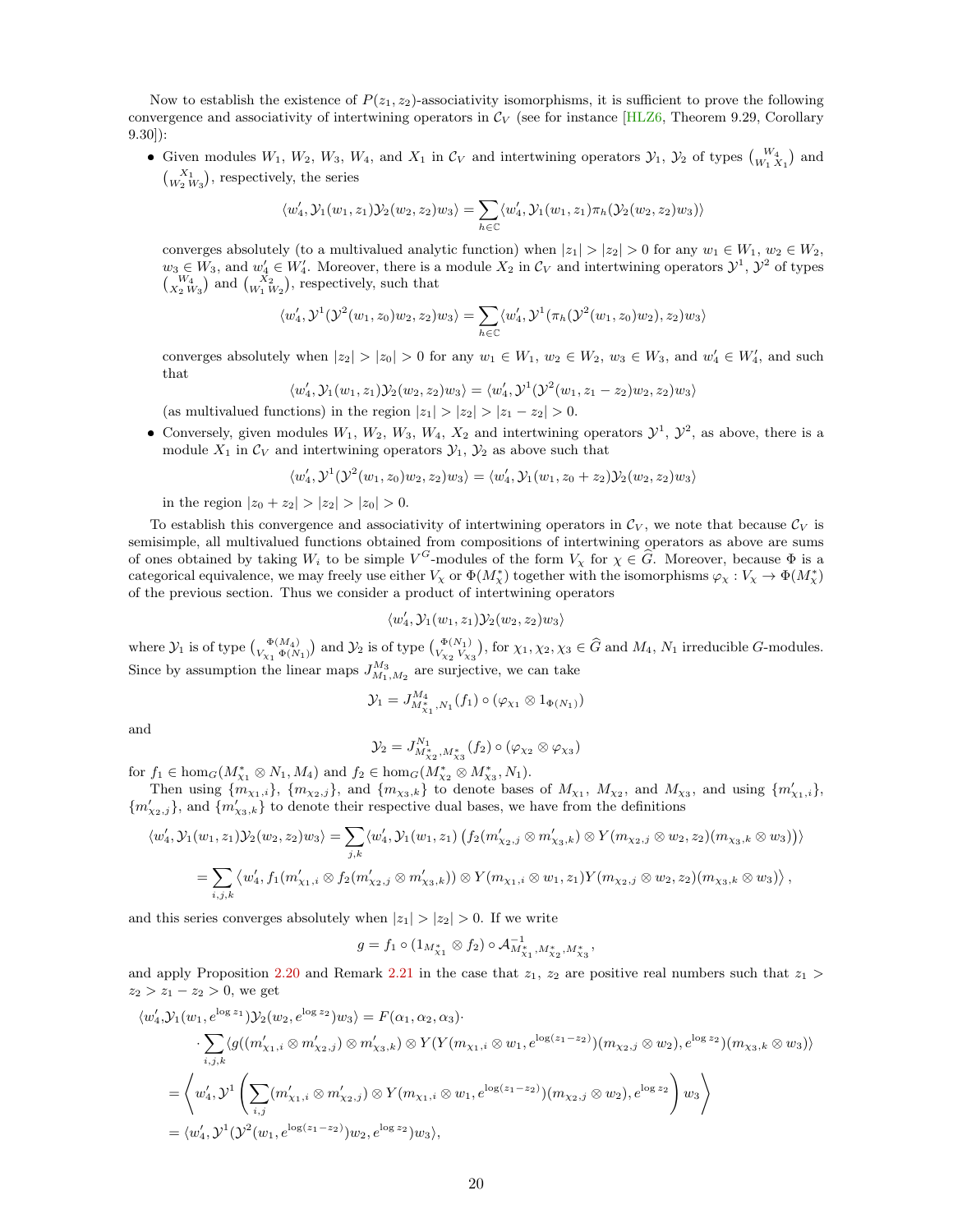where  $V^{\chi_i} \subseteq V^{\alpha_i}$  for  $i = 1, 2, 3$ ,

$$
\mathcal{Y}^{1} = F(\alpha_{1}, \alpha_{2}, \alpha_{3}) J_{M_{\chi_{1}}^{*} \otimes M_{\chi_{2}}^{*}, M_{\chi_{3}}^{*}}^{M_{4}}(g) \circ (1_{M_{\chi_{1}}^{*} \otimes M_{\chi_{2}}^{*}} \otimes \varphi_{\chi_{3}})
$$

is an intertwining operator of type  $\binom{\Phi(M_4)}{\Phi(M_{\chi_1}^*\otimes M_{\chi_2}^*)V_{\chi_3}}$  and

$$
\mathcal{Y}^2=J_{M_{\chi_1}^*,M_{\chi_2}^*}^{M_{\chi_1}^* \otimes M_{\chi_2}^*} (1_{M_{\chi_1}^* \otimes M_{\chi_2}^*}) \circ (\varphi_{\chi_1} \otimes \varphi_{\chi_2})
$$

is an intertwining operator of type  $\begin{pmatrix} \Phi(M^*_{X1} \otimes M^*_{X2}) \\ V & V \end{pmatrix}$  $\frac{W_{\chi_1} \otimes M_{\chi_2}}{W_{\chi_1} V_{\chi_2}}$ . This shows that there are single-valued branches of the multivalued functions

$$
\langle w_4',\mathcal{Y}_1(w_1,z_1)\mathcal{Y}_2(w_2,z_2)w_3\rangle
$$

and

$$
\langle w_4',\mathcal{Y}^1(\mathcal{Y}^2(w_1,z_1-z_2)w_2,z_2)w_3\rangle
$$

that agree on any simply-connected set containing the intersection of the region  $|z_1| > |z_2| > |z_1 - z_2| > 0$  with  $\mathbb{R}_+ \times \mathbb{R}_+$ . Consequently, the two multivalued functions restrict to equal multivalued functions on the domain  $|z_1| > |z_2| > |z_1 - z_2| > 0.$ 

The same kind of argument shows that it is possible to write any iterate

$$
\langle w_4',\mathcal{Y}^1(\mathcal{Y}^2(w_1,z_0)w_2,z_2)w_3\rangle
$$

of intertwining operators in  $\mathcal{C}_V$  as a product of intertwining operators. This establishes the existence of associativity isomorphisms in  $\mathcal{C}_V$ .

Finally, establishing the coherence conditions for the vertex tensor category structure on  $C_V$  requires the additional convergence condition found in [\[HLZ8,](#page-31-2) Assumption 12.2]:

• Given modules  $W_1, W_2, W_3, W_4, W_5, X_1, X_2$  in  $\mathcal{C}_V$  and intertwining operators  $\mathcal{Y}_1, \mathcal{Y}_2, \mathcal{Y}_3$  of types  $\binom{W_5}{W_1 X_1}$ ,  $\binom{X_1}{W_2 X_2}$ ,  $\binom{X_2}{W_3 W_4}$ , respectively, the double series

$$
\langle w_5', \mathcal{Y}_1(w_1, z_1) \mathcal{Y}_2(w_2, z_2) \mathcal{Y}_3(w_3, z_3) w_4 \rangle = \sum_{h_1, h_2 \in \mathbb{C}} \langle w_5', \mathcal{Y}_1(w_1, z_1) \pi_{h_1} \left( \mathcal{Y}_2(w_2, z_2) \pi_{h_2} \left( \mathcal{Y}_3(w_3, z_3) w_4 \right) \right) \rangle
$$

converges absolutely when  $|z_1| > |z_2| > |z_3| > |z_4| > 0$  for any  $w_1 \in W_1$ ,  $w_2 \in W_2$ ,  $w_3 \in W_3$ ,  $w_4 \in W_4$ , and  $w_5' \in W_5'$ . Moreover, the convergent double series can be extended to a multivalued analytic function with only possible poles at  $z_i = 0$ ,  $\infty$   $(i = 1, 2, 3)$  and  $z_i = z_j$   $(i \neq j)$ . Near each singular point, the multivalued function can be expanded as a series having the same form as the expansion of a solution to a regular singular point differential equation at a singularity.

To verify this condition, we may again take  $W_i = V_{Xi}$  for  $i = 1, 2, 3, 4$ ,  $W_5 = \Phi(M_5)$ ,  $X_j = \Phi(N_j)$  for  $j = 1, 2$ ,

$$
\mathcal{Y}_1 = J_{M_{\chi_1,N_1}^*}^{M_5}(f_1) \circ (\varphi_{\chi_1} \otimes 1_{\Phi(N_1)})
$$

for  $f_1 \in \text{hom}_G(M^*_{X_1} \otimes N_1, M_5),$ 

$$
\mathcal{Y}_2 = J_{M_{\chi_2}^*,N_2}^{N_1}(f_2) \circ (\varphi_{\chi_2} \otimes 1_{\Phi(N_2)})
$$

for  $f_2 \in \text{hom}_G(M^*_{\chi_2} \otimes N_2, N_1)$ , and

$$
\mathcal{Y}_3 = J_{M_{\chi_3}^*, M_{\chi_4}^*}^{N_2}(f_3) \circ (\varphi_{\chi_3} \otimes \varphi_{\chi_4})
$$

for  $f_3 \in \text{hom}_G(M^*_{\chi_3} \otimes M^*_{\chi_4}, N_2)$ . Then we have

$$
\langle w'_5, \mathcal{Y}_1(w_1, z_1) \mathcal{Y}_2(w_2, z_2) \mathcal{Y}_3(w_3, z_3) w_4 \rangle
$$
  
= 
$$
\sum_{i,j,k,l} \langle w'_5, f_1(m'_{\chi_1,i} \otimes f_2(m'_{\chi_2,j} \otimes f_3(m'_{\chi_3,k} \otimes m'_{\chi_4,l})) \rangle \otimes
$$
  

$$
\otimes Y(m_{\chi_1,i} \otimes w_1, z_1) Y(m_{\chi_2,j} \otimes w_2, z_2) Y(m_{\chi_3,k} \otimes w_3, z_3) (m_{\chi_4,l} \otimes w_4) \rangle,
$$

using the usual notation for bases of G-modules and their duals. The desired convergence and expansion condition then follows directly from Proposition [2.24.](#page-12-3)  $\Box$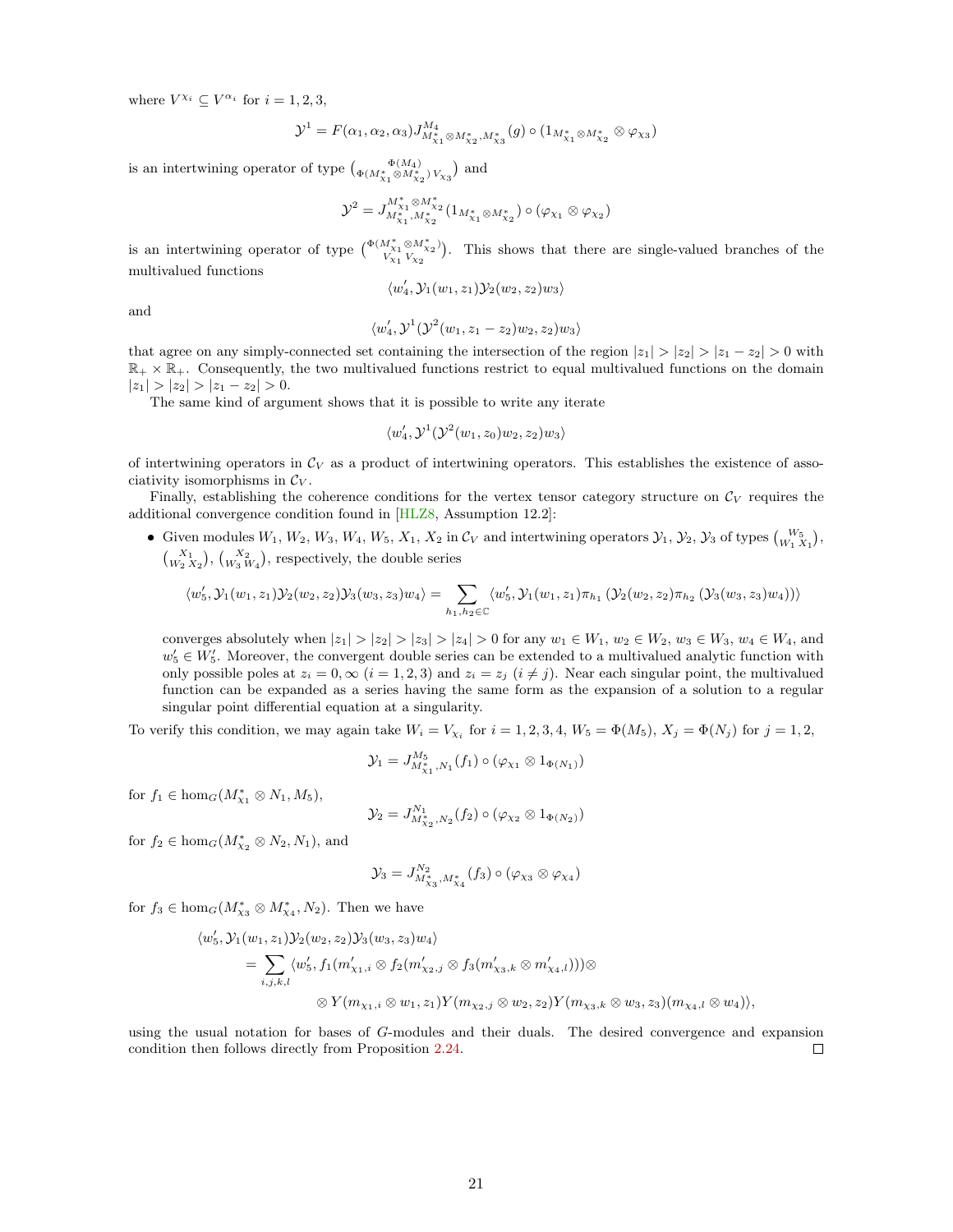### <span id="page-21-0"></span>4.2 Vertex tensor category structure implies a braided equivalence

In general it seems to be difficult to show that the linear maps  $J_{M_1,M_2}^{M_3}$  are surjective (and thus calculate the fusion rules among the  $V_{\chi}$ ) without using associativity of intertwining operators. However, in many cases, vertex tensor category structure on a suitable category of  $V^G$ -modules is known independently. Thus in this subsection we will work under the following assumption:

**Assumption 4.2.** There is a vertex tensor category  $C$  (as in [\[HLZ1\]](#page-30-7)-[\[HLZ8\]](#page-31-2)) of grading-restricted generalized  $V^G$ -modules that contains all  $V_\chi$  for  $\chi \in \widehat{G}$ .

For any  $z \in \mathbb{C}^{\times}$ , any morphism  $f : M_1 \otimes M_2 \to M_3$  in  $\text{Rep}_{A,F,\Omega} G$  induces a  $P(z)$ -intertwining map  $I_f$  of type  $\binom{\Phi(M_3)}{\Phi(M_1)\Phi(M_2)}$  by

$$
I_f = J_{M_1, M_2}^{M_3}(f) \left( \cdot, e^{\log z} \right) \cdot .
$$

Then the universal property of  $P(z)$ -tensor products implies there is a unique  $V^G$ -module homomorphism

$$
J_{P(z);M_1,M_2}: \Phi(M_1) \boxtimes_{P(z)} \Phi(M_2) \to \Phi(M_1 \otimes M_2)
$$

such that

$$
\overline{J_{P(z);M_1,M_2}}(w_1\boxtimes_{P(z)} w_2)=I_{1_{M_1\otimes M_2}}(w_1\otimes w_2)
$$

for  $w_1 \in \Phi(M_1)$  and  $w_2 \in \Phi(M_2)$ . We will set  $\boxtimes = \boxtimes_{P(1)}$  and  $J_{M_1,M_2} = J_{P(1);M_1,M_2}$ . An easy consequence of Proposition [4.7](#page-23-0) is the following:

<span id="page-21-1"></span>**Proposition 4.3.** For all modules  $M_1$ ,  $M_2$  in  $\text{Rep}_{A,F,\Omega} G$  and all  $z \in \mathbb{C}^\times$ ,  $J_{P(z);M_1,M_2}$  is surjective.

Proof. From the definitions,

$$
\Phi(f) \circ J_{P(z);M_1,M_2} = I_f
$$

for any G-module homomorphism  $f : M_1 \otimes M_2 \to M_3$ . Thus  $\Phi(f) \circ J_{P(z);M_1,M_2} = 0$  exactly when  $I_f = 0$ , which occurs exactly when  $f = 0$  by Proposition [3.6.](#page-17-1)

Now suppose  $F: \Phi(M_1 \otimes M_2) \to W$  is any morphism in C such that  $F \circ J_{P(z),M_1,M_2} = 0$ . Since  $\Phi(M_1 \otimes M_2)$ is semisimple, the image of F is a semisimple  $V^G$ -module in  $\mathcal{C}_V$  and thus isomorphic to some  $\Phi(M_3)$  because  $\Phi$ is an equivalence of categories. Thus

$$
F = i \circ \varphi \circ \Phi(f)
$$

where i is the inclusion of the image of F into W,  $\varphi$  is an isomorphism from  $\Phi(M_3)$  to the image of W, and f:  $M_1 \otimes M_2 \to M_3$  is some G-module homomorphism. Since  $i \circ \varphi$  is injective, it follows that  $\Phi(f) \circ J_{P(z);M_1,M_2} = 0$ , and hence  $f = 0$  and  $F = 0$  showing that  $J_{P(z);M_1,M_2}$  is surjective and hence  $f = 0$  and  $F = 0$ , showing that  $J_{P(z);M_1,M_2}$  is surjective.

We claim that the morphisms  $J_{P(z);M_1,M_2}$  determine a natural transformation  $J_{P(z)}$  from  $\mathbb{Z}_{P(z)} \circ (\Phi \times \Phi)$  to  $\Phi \circ \otimes$ , that is, for all morphisms  $f_1 : M_1 \to M_1$  and  $f_2 : M_2 \to M_2$  in Rep<sub>A,F,Q</sub> G, the diagram

$$
\Phi(M_1) \boxtimes_{P(z)} \Phi(M_2) \xrightarrow{J_{P(z);M_1,M_2}} \Phi(M_1 \otimes M_2)
$$
\n
$$
\downarrow \Phi(f_1) \boxtimes_{P(z)} \Phi(f_2) \qquad \qquad \downarrow \Phi(f_1 \otimes f_2)
$$
\n
$$
\Phi(\widetilde{M}_1) \boxtimes_{P(z)} \Phi(\widetilde{M}_2) \xrightarrow{J_{P(z); \widetilde{M}_1, \widetilde{M}_2}} \Phi(\widetilde{M}_1 \otimes \widetilde{M}_2)
$$

commutes. To verify this, take  $w_1 = \sum_i m_i^{(1)} \otimes v_i^{(1)} \in \Phi(M_1)$  and  $w_2 = \sum_j m_j^{(2)} \otimes v_j^{(2)} \in \Phi(M_2)$ . We have

$$
\overline{J_{P(z),\widetilde{M}_{1},\widetilde{M}_{2}} \circ (\Phi(f_{1}) \boxtimes_{P(z)} \Phi(f_{2}))}(w_{1} \boxtimes_{P(z)} w_{2})
$$
\n
$$
= \overline{J_{P(z),\widetilde{M}_{1},\widetilde{M}_{2}}} \left( \left( \sum_{i} f_{1}(m_{i}^{(1)}) \otimes v_{i}^{(1)} \right) \boxtimes_{P(z)} \left( \sum_{j} f_{2}(m_{j}^{(2)}) \otimes v_{j}^{(2)} \right) \right)
$$
\n
$$
= \sum_{i,j} \left( f_{1}(m_{i}^{(1)}) \otimes f_{2}(m_{j}^{(2)}) \right) \otimes Y \left( v_{i}^{(1)}, e^{\log z} \right) v_{j}^{(2)}
$$
\n
$$
= \overline{(f_{1} \otimes f_{2}) \otimes 1_{V}} \left( \sum_{i,j} (m_{i}^{(1)} \otimes m_{j}^{(2)}) \otimes Y \left( v_{i}^{(1)}, e^{\log z} \right) v_{j}^{(2)} \right)
$$
\n
$$
= \overline{\Phi(f_{1} \otimes f_{2}) \circ J_{P(z);M_{1},M_{2}}} (w_{1} \boxtimes_{P(z)} w_{2}),
$$

as desired.

We can actually show that  $\Phi$ , the natural transformations  $J_{P(z)}$ , and the isomorphism  $\varphi_1: V^G \to \Phi(\mathbb{C})$ determine an (a priori lax) vertex tensor functor if we give  $\text{Rep}_{A,F,\Omega} G$  the following vertex tensor category structure: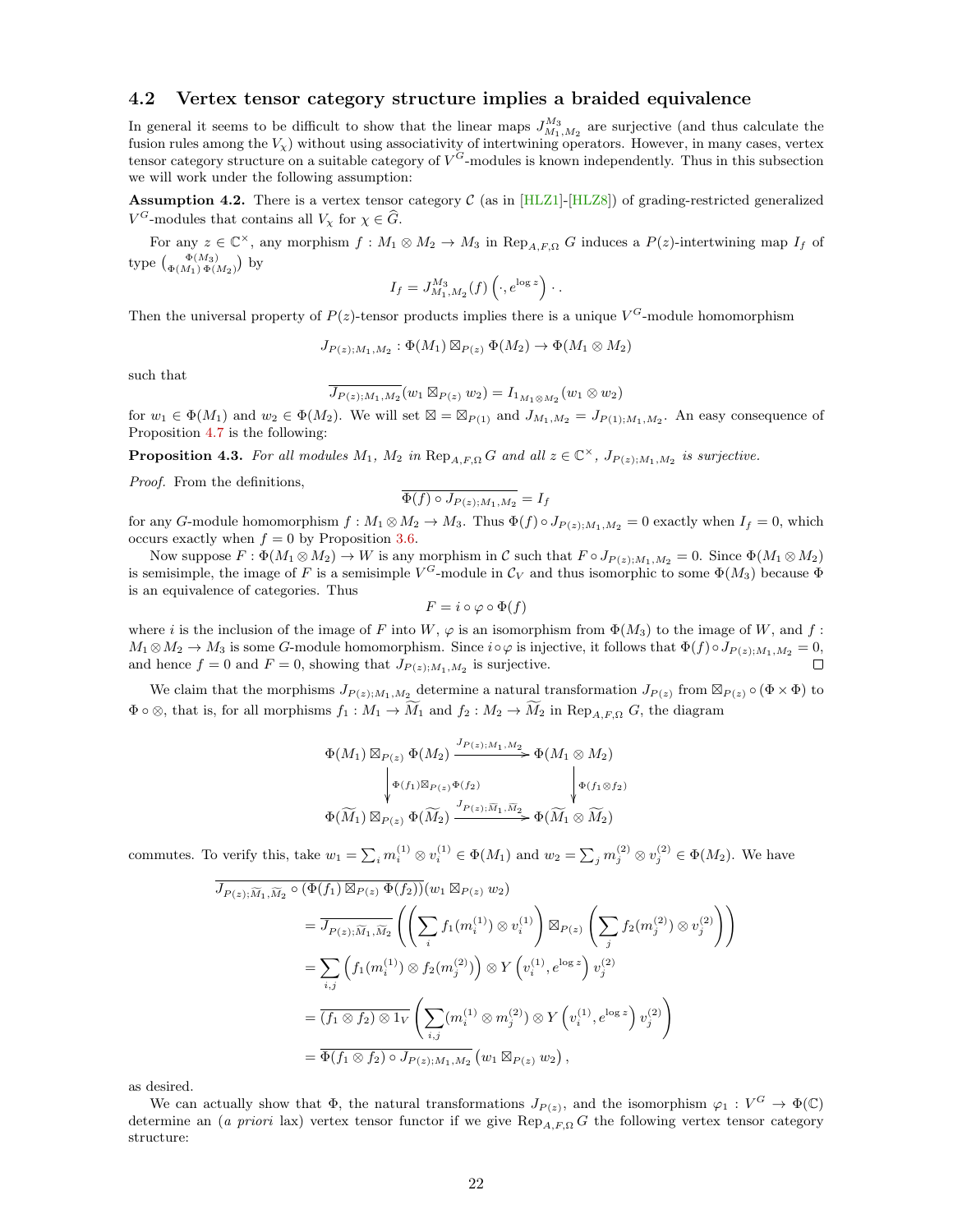- All  $P(z)$ -tensor product functors are the usual tensor product in  $\text{Rep}_{A,F,\Omega} G$ .
- For a continuous path  $\gamma$  in  $\mathbb{C}^{\times}$  beginning at  $z_1$  and ending at  $z_2$ , let  $p \in \mathbb{Z}$  such that  $\log z_1 + 2\pi i p$  is the branch of logarithm at  $z_1$  determined by log  $z_2$  and the path  $\gamma$ . Then for  $M_1$  in Rep<sup> $\alpha_1$ </sup> G and  $M_2$  in  $\text{Rep}^{\alpha_2}$  G, the parallel transport isomorphism

$$
T_{\gamma;M_1,M_2}:M_1\boxtimes_{P(z_1)} M_2=M_1\otimes M_2\longrightarrow M_1\boxtimes_{P(z_2)} M_2=M_1\otimes M_2
$$

is scalar multiplication by  $(\Omega(\alpha_1, \alpha_2) \Omega(\alpha_2, \alpha_1))^{-p}$ .

- For all  $z \in \mathbb{C}^{\times}$ , the  $P(z)$ -unit and  $P(z)$ -braiding isomorphisms are the unit and braiding isomorphisms in  $\text{Rep}_{A,F,\Omega} G.$
- For  $z_1, z_2 \in \mathbb{C}^\times$  such that  $|z_1| > |z_2| > |z_1 z_2| > 0$ , the  $P(z_1, z_2)$ -associativity isomorphism is given by

$$
\mathcal{A}_{P(z_1, z_2); M_1, M_2, M_3} = \mathcal{A}_{z_1, z_2}(\alpha_1, \alpha_2, \alpha_3) \mathcal{A}_{\text{Rep }G; M_1, M_2, M_3}
$$

(recall the notation of Proposition [2.20\)](#page-12-1) when each  $M_i$  is in Rep<sup> $\alpha_i$ </sup> G for  $i = 1, 2, 3$ .

<span id="page-22-0"></span>Remark 4.4. If we apply the recipe in [\[HLZ8\]](#page-31-2) (see also Section [2.1\)](#page-2-1) for obtaining a braided tensor category from the vertex tensor category structure on  $\text{Rep}_{A,F,\Omega} G$ , we get back the braided tensor category structure on Rep<sub>A,F,Ω</sub> G. (For the associativity isomorphisms, this uses Remark [2.21.](#page-12-2))

Now we have:

<span id="page-22-1"></span>**Theorem 4.5.** The triple  $(\Phi, \{J_{P(z)}\}_{z\in\mathbb{C}^{\times}}, \varphi_1)$  is a lax vertex tensor functor from Rep<sub>A,F,Ω</sub> G to C.

*Proof.* In the proof, we will use  $M_i$  to represent an object of Rep<sup> $\alpha_i$ </sup> G for  $i = 1, 2, 3$ , and we will represent typical vectors in  $\Phi(M_1)$ ,  $\Phi(M_2)$ , and  $\Phi(M_3)$  by  $w_1 = \sum_i m_i^{(1)} \otimes v_i^{(1)}$ ,  $w_2 = \sum_j m_j^{(2)} \otimes v_j^{(2)}$ , and  $w_3 = \sum_k m_k^{(3)} \otimes v_k^{(3)}$ , respectively.

First we show that  $J_{P(z)}$  is compatible with parallel transport isomorphisms in the sense that the diagram [\(2.2\)](#page-5-1) commutes for all continuous paths  $\gamma$  in  $\mathbb{C}^{\times}$  beginning at  $z_1$  and ending at  $z_2$ . To verify this, suppose that  $\log z_1 + 2\pi i p$  is the branch of logarithm at  $z_1$  determined by  $\log z_2$  and the path  $\gamma$ . Then

$$
\overline{J_{P(z_{2});M_{1},M_{2}} \circ T_{\gamma;\Phi(M_{1}),\Phi(M_{2})}}(w_{1} \boxtimes_{P(z_{1})} w_{2}) = \overline{J_{P(z_{2});M_{1},M_{2}}} \left( \mathcal{Y}_{\boxtimes_{P(z_{2})}}(w_{1}, e^{\log z_{1} + 2\pi i p}) w_{2} \right)
$$
\n
$$
= e^{(\log z_{1} + 2\pi i p - \log z_{2})L(0)} \overline{J_{P(z_{2});M_{1},M_{2}}} \left( (e^{-(\log z_{1} + 2\pi i p - \log z_{2})L(0)} w_{1}) \boxtimes_{P(z_{2})} (e^{-(\log z_{1} + 2\pi i p - \log z_{2})L(0)} w_{2}) \right)
$$
\n
$$
= \sum_{i,j} (m_{i}^{(1)} \otimes m_{j}^{(2)}) \otimes Y \left( v_{i}^{(1)}, e^{\log z_{1} + 2\pi i p} \right) v_{j}^{(2)}
$$
\n
$$
= \sum_{i,j} (\Omega(\alpha_{1}, \alpha_{2})\Omega(\alpha_{2}, \alpha_{1}))^{-p} (m_{i}^{(1)} \otimes m_{j}^{(2)}) \otimes Y \left( v_{i}^{(1)}, e^{\log z_{1}} \right) v_{j}^{(2)}
$$
\n
$$
= \overline{\Phi(T_{\gamma;M_{1},M_{2}}) \circ J_{P(z_{1});M_{1},M_{2}}(w_{1} \boxtimes_{P(z_{1})} w_{2})},
$$

using Corollary [2.23](#page-12-4) and the definition of  $T_{\gamma;M_1,M_2}$ .

Next we need to show that  $J_{P(z)}$  is compatible with  $\varphi_1$  and the unit isomorphisms in the sense that the diagrams [\(2.3\)](#page-5-0) commute for any M in Rep<sub>A,F,Ω</sub> G. To prove this, take  $w = \sum_i m_i \otimes v_i \in \Phi(M)$  and  $u \in V^G$ . Then we have

$$
\overline{\Phi(l_M) \circ J_{P(z);C,M} \circ (\varphi_1 \boxtimes_{P(z)} 1_{\Phi(M)})}(u \boxtimes_{P(z)} w) = \overline{\Phi(l_M) \circ J_{P(z);C,M}} \left( (1 \otimes (1 \otimes u)) \boxtimes_{P(z)} \sum_i m_i \otimes v_i \right)
$$

$$
= \overline{\Phi(l_M)} \left( \sum_i (1 \otimes m_i) \otimes Y(1 \otimes u, e^{\log z}) v_i \right) = \sum_i m_i \otimes Y(u, z) v_i
$$

$$
= Y_{\Phi(M)}(u, z)w = \overline{l_{P(z); \Phi(m)}} (u \boxtimes_{P(z)} w),
$$

where we can write  $e^{\log z} = z$  inside Y because  $Y(u, x)$  contains only integral powers of x when  $u \in V^G \subseteq V^0$ . We also have

$$
\overline{\Phi(r_M) \circ J_{P(z);M,\mathbb{C}} \circ (1_{\Phi(M)} \boxtimes_{P(z)} \varphi_1)}(w \boxtimes_{P(z)} u) = \overline{\Phi(r_M) \circ J_{P(z);M,\mathbb{C}}}\left(\left(\sum_i m_i \otimes v_i\right) \boxtimes_{P(z)} (1 \otimes (1 \otimes u))\right)
$$

$$
= \overline{\Phi(r_M)}\left(\sum_i (m_i \otimes 1) \otimes Y(v_i, e^{\log z})(1 \otimes u)\right) = \sum_i m_i \otimes e^{zL(-1)}Y(u, e^{\log z + \pi i})v_i
$$

$$
= e^{zL(-1)}Y_{\Phi(M)}(u, -z)w = \overline{r_{P(z); \Phi(M)}}(w \boxtimes_{P(z)} u),
$$

where we have used Proposition [2.22](#page-12-5) in the case  $\alpha_2 = 0$ .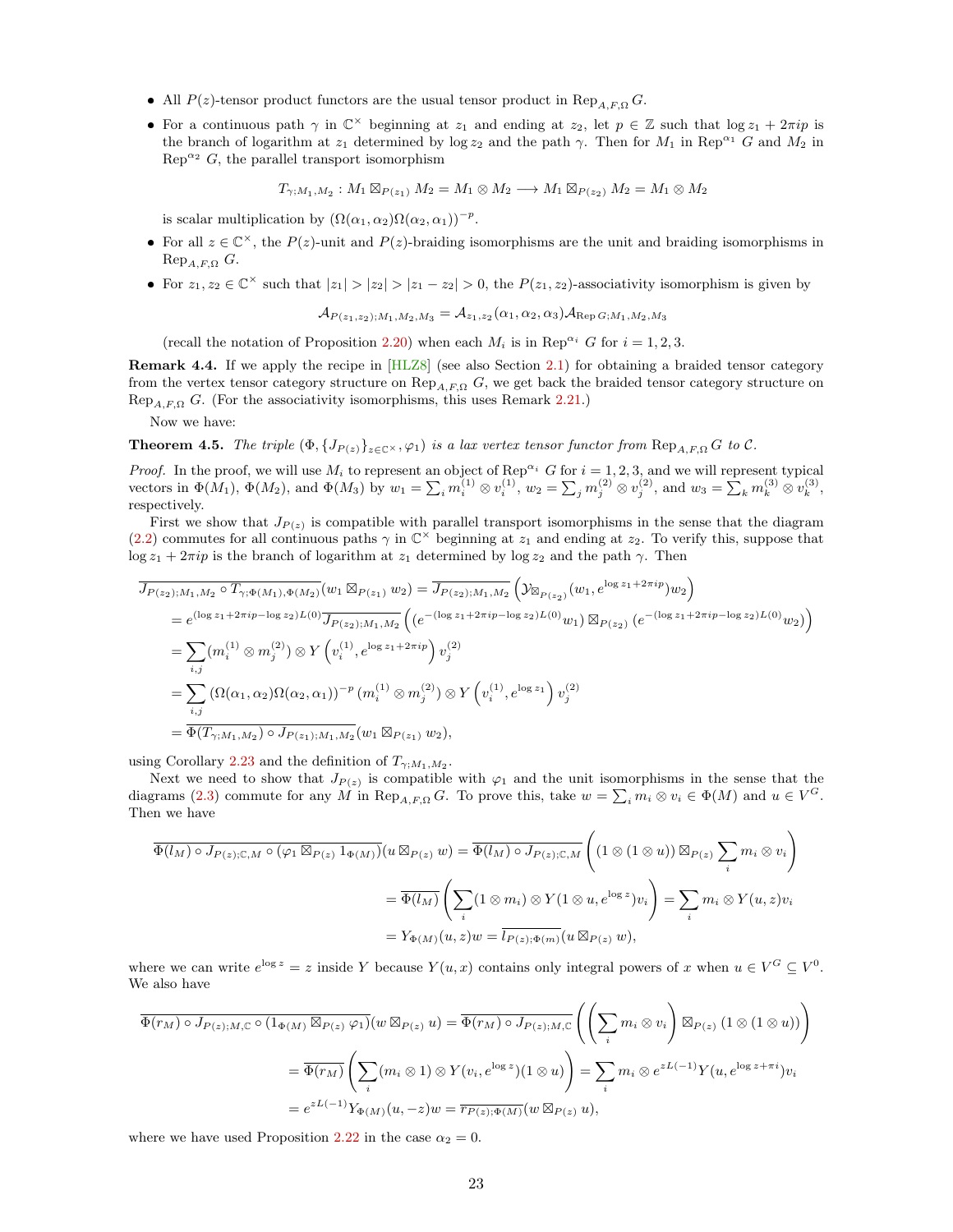Now we show that  $J_{P(z)}$  is compatible with the  $P(z)$ -braiding isomorphisms in  $\text{Rep}_{A,F,\Omega} G$  and  $\mathcal{C}$ , that is, the diagram [\(2.5\)](#page-6-1) commutes. To prove this, we calculate

$$
\overline{J_{P(-z);M_2,M_1} \circ \mathcal{R}_{P(z);\Phi(M_1),\Phi(M_2)}}(w_1 \boxtimes_{P(z)} w_2) = \overline{J_{P(-z);M_2,M_1}} \left(e^{zL(-1)} \mathcal{Y}_{\boxtimes_{P(-z)}}(w_2, e^{\log z + \pi i}) w_1\right)
$$
\n
$$
= e^{zL(-1)} e^{(\log z + \pi i - \log(-z))L(0)}.
$$
\n
$$
\overline{J_{P(-z);M_2,M_1}} \left( (e^{-(\log z + \pi i - \log(-z))L(0)} w_2) \boxtimes_{P(-z)} (e^{-(\log z + \pi i - \log(-z))L(0)} w_1) \right)
$$
\n
$$
= \sum_{i,j} (m_j^{(2)} \otimes m_i^{(1)}) \otimes e^{zL(-1)} Y(v_j^{(2)}, e^{\log z + \pi i}) v_i^{(1)} = \sum_{i,j} \Omega(\alpha_1, \alpha_2)^{-1} (m_j^{(2)} \otimes m_i^{(1)}) \otimes Y(v_i^{(1)}, e^{\log z}) v_j^{(2)}
$$
\n
$$
= \overline{\Phi(\mathcal{R}_{M_1,M_2})} \left( \sum_{i,j} (m_i^{(1)} \otimes m_j^{(2)}) \otimes Y(v_i^{(1)}, e^{\log z}) v_j^{(2)} \right) = \overline{\Phi(\mathcal{R}_{M_1,M_2}) \circ J_{P(z);M_1,M_2}}(w_1 \boxtimes_{P(z)} w_2),
$$

where we have used skew-symmetry of  $Y$ , Proposition [2.22.](#page-12-5)

Finally, we have to show that  $J_{P(z)}$  is compatible with the  $P(z_1, z_2)$ -associativity isomorphisms in Rep<sub>A,F,Ω</sub> G and  $C$ , that is, the diagram  $(2.4)$  commutes. Here, the calculation uses Proposition [2.20:](#page-12-1)

$$
J_{P(z_{2}),M_{1}\otimes M_{2},M_{3}} \circ (J_{P(z_{1}-z_{2}),M_{1},M_{2}} \boxtimes P(z_{2}) 1_{\Phi(M_{3})}) \circ \mathcal{A}_{P(z_{1},z_{2}),\Phi(M_{1}),\Phi(M_{2}),\Phi(M_{3})}(w_{1} \boxtimes P(z_{1}) (w_{2} \boxtimes P(z_{2}) w_{3}))
$$
\n
$$
= J_{P(z_{2}),M_{1}\otimes M_{2},M_{3}} \circ (J_{P(z_{1}-z_{2}),M_{1},M_{2}} \boxtimes P(z_{2}) 1_{\Phi(M_{3})})(w_{1} \boxtimes P(z_{1}-z_{2}) w_{2}) \boxtimes P(z_{2}) w_{3})
$$
\n
$$
= J_{P(z_{2}),M_{1}\otimes M_{2},M_{3}} \left( \left( \sum_{i,j} (m_{i}^{(1)} \otimes m_{j}^{(2)}) \otimes Y (v_{i}^{(1)}, e^{\log(z_{1}-z_{2})}) v_{j}^{(2)} \right) \boxtimes P(z_{2}) w_{3} \right)
$$
\n
$$
= \sum_{i,j,k} ((m_{i}^{(1)} \otimes m_{j}^{(2)}) \otimes m_{k}^{(3)}) \otimes Y \left( Y (v_{i}^{(1)}, e^{\log(z_{1}-z_{2})}) v_{j}^{(2)}, e^{\log z_{2}} \right) v_{k}^{(3)}
$$
\n
$$
= \sum_{i,j,k} \mathcal{A}_{z_{1},z_{2}}(\alpha_{1},\alpha_{2},\alpha_{3}) \left( (m_{i}^{(1)} \otimes m_{j}^{(2)}) \otimes m_{k}^{(3)} \right) \otimes Y (v_{i}^{(1)}, e^{\log z_{1}}) Y (v_{j}^{(2)}, e^{\log z_{2}}) v_{k}^{(3)}
$$
\n
$$
= \overline{\Phi(\mathcal{A}_{P(z_{1},z_{2}),M_{1},M_{2},M_{3}})} \left( \sum_{i,j,k} (m_{i}^{(1)} \otimes (m_{j}^{(2)} \otimes m_{k}^{(3)})) \otimes Y (v_{i}^{(1)}, e^{\log z_{1}}) Y (v_{j}^{(2)}, e^{\log z_{2}}) v_{k}^{(3)} \right)
$$
\n
$$
= \overline{\Phi(\mathcal{A}_{P(z_{1},z_{2}),M_{1},M_{2},
$$

as desired. This completes the proof that  $(\Phi, \{J_{P(z)}\}_{z\in\mathbb{C}^{\times}}, \varphi_1)$  is a (possibly lax) vertex tensor functor in the sense of [\[CKM\]](#page-29-4).  $\Box$ 

Now the previous theorem, Theorem [2.6,](#page-6-3) and Remark [4.4](#page-22-0) immediately yield:

<span id="page-23-1"></span>Corollary 4.6. The triple  $(\Phi, J, \varphi_1)$  is a lax braided tensor functor from  $\text{Rep}_{A,F,\Omega} G$  to  $\mathcal{C}.$ 

Now we can complete the proof that  $\Phi$  gives a braided tensor equivalence by showing that  $J_{M_1,M_2}$  is injective for any G-modules  $M_1$ ,  $M_2$  in Rep<sub>A,F,Ω</sub> G. The proof is categorical and heavily uses compatibility of J with associativity and unit isomorphisms:

<span id="page-23-0"></span>**Theorem 4.7.** For any G-modules  $M_1$ ,  $M_2$  in  $\text{Rep}_{A,F,\Omega} G$ , the homomorphism  $J_{M_1,M_2} : \Phi(M_1) \boxtimes \Phi(M_2) \to$  $\Phi(M_1 \otimes M_2)$  is injective.

*Proof.* Let K be the kernel of  $J_{M_1,M_2}$  and let  $k: K \to \Phi(M_1) \boxtimes \Phi(M_2)$  be the canonical embedding. Consider the  $V^G$ -module homomorphism  $F$  defined by the composition

$$
\Phi(M_1 \otimes M_1^*) \boxtimes K \xrightarrow{1_{\Phi(M_1 \otimes M_1^*)} \boxtimes k} \Phi(M_1 \otimes M_1^*) \boxtimes (\Phi(M_1) \boxtimes \Phi(M_2))
$$
\n
$$
\xrightarrow{\mathcal{A}_{\Phi(M_1 \otimes M_1^*), \Phi(M_1), \Phi(M_2))}} (\Phi(M_1 \otimes M_1^*) \boxtimes \Phi(M_1)) \boxtimes \Phi(M_2) \xrightarrow{\mathcal{J}_{M_1 \otimes M_1^*, M_1} \boxtimes 1_{\Phi(M_2)}} \Phi((M_1 \otimes M_1^*) \otimes M_1) \boxtimes \Phi(M_2))
$$
\n
$$
\xrightarrow{\Phi(\mathcal{A}_{M_1, M_1^*, M_1}^{-1}) \boxtimes 1_{\Phi(M_2)}}} \Phi(M_1 \otimes (M_1^* \otimes M_1)) \boxtimes \Phi(M_2) \xrightarrow{\Phi(1_{M_1} \otimes e_{M_1}) \boxtimes 1_{\Phi(M_2)}}} \Phi(M_1 \otimes \mathbb{C}) \boxtimes \Phi(M_2)
$$
\n
$$
\xrightarrow{\Phi(r_{M_1}) \boxtimes 1_{\Phi(M_2)}}} \Phi(M_1) \boxtimes \Phi(M_2).
$$

The theorem will follow from the following two claims:

Claim 1:  $F \circ (\Phi(i_{M_1}) \boxtimes 1_K) \circ (\varphi_1 \boxtimes 1_K) \circ l_K^{-1} = k.$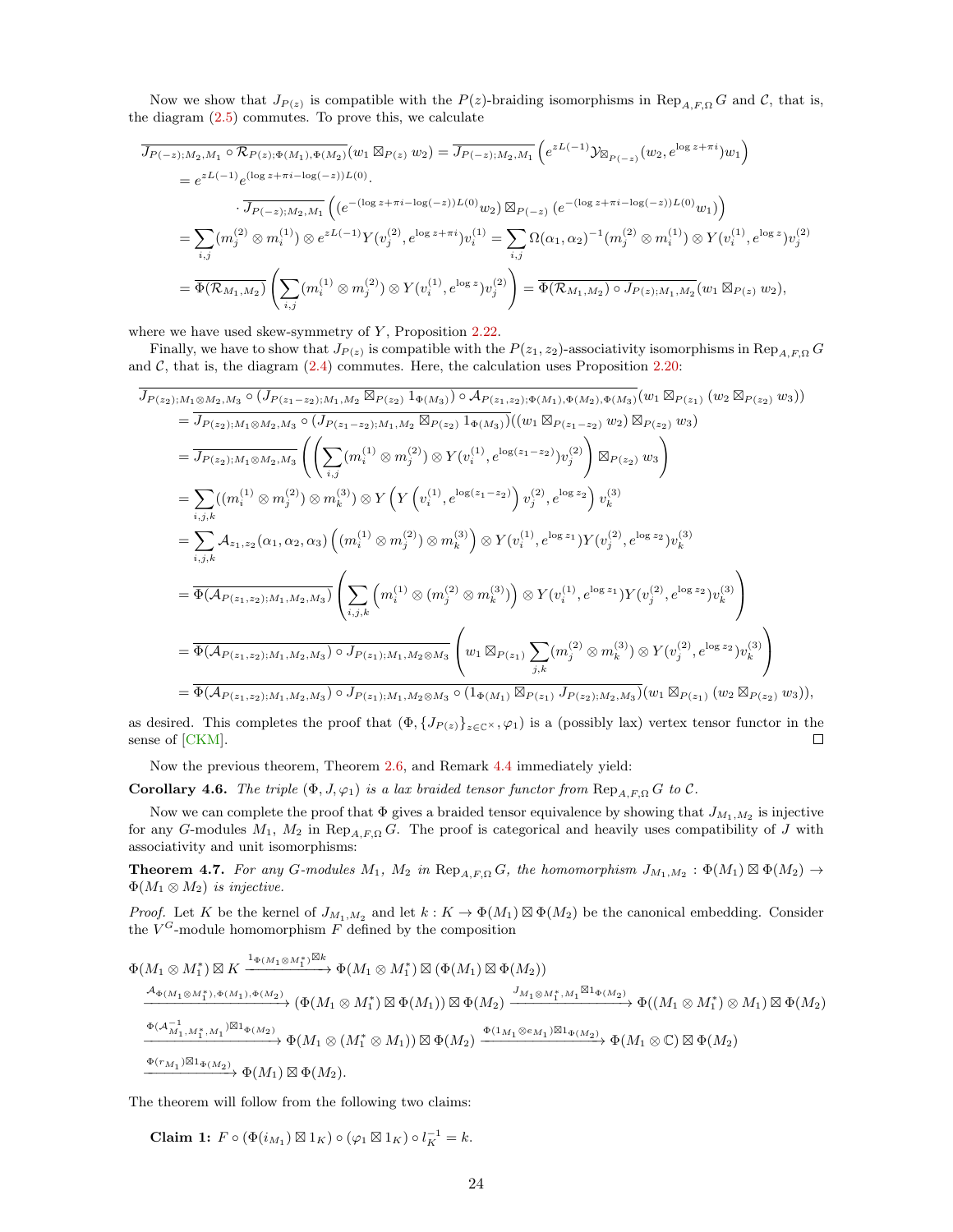Claim 2:  $F \circ (J_{M_1,M_1^*} \boxtimes 1_K) = 0.$ 

For, since we have already proved  $J_{M_1,M_1^*}$  is surjective, and since the functor  $\cdot \boxtimes K$  is right exact,  $J_{M_1,M_1^*} \boxtimes 1_K$ is surjective and Claim 2 implies  $F = 0$ . Then Claim 1 will imply  $k = 0$ , and hence  $K = 0$ .

Now to verify Claim 1, by the naturality of the left unit isomorphisms in  $\mathcal{C}$ , the indicated composition is

$$
\begin{split} &K\xrightarrow{k}\Phi(M_{1})\boxtimes\Phi(M_{2})\xrightarrow{l_{\Phi(M_{1})\boxtimes\Phi(M_{2})}}V^{G}\boxtimes\left(\Phi(M_{1})\boxtimes\Phi(M_{2})\right)\xrightarrow{\varphi_{1}\boxtimes1_{\Phi(M_{1})\boxtimes\Phi(M_{2})}}\Phi(\mathbb{C})\boxtimes\left(\Phi(M_{1})\boxtimes\Phi(M_{2})\right)\\ &\xrightarrow{\Phi(i_{M_{1}})\boxtimes1_{\Phi(M_{1})\boxtimes\Phi(M_{2})}}\Phi(M_{1}\boxtimes M_{1}^{*})\boxtimes\left(\Phi(M_{1})\boxtimes\Phi(M_{2})\right)\xrightarrow{\mathcal{A}_{\Phi(M_{1}\otimes M_{1}^{*}),\Phi(M_{1}),\Phi(M_{2})}}\left(\Phi(M_{1}\otimes M_{1}^{*})\boxtimes\Phi(M_{1})\right)\boxtimes\Phi(M_{2})\\ &\xrightarrow{J_{M_{1}\otimes M_{1}^{*},M_{1}}\boxtimes1_{\Phi(M_{2})}}\Phi((M_{1}\otimes M_{1}^{*})\otimes M_{1})\boxtimes\Phi(M_{2})\xrightarrow{\Phi(i_{M_{1}},M_{1}^{*},M_{1})\boxtimes1_{\Phi(M_{2})}}\Phi(M_{1}\otimes(M_{1}^{*}\otimes M_{1}))\boxtimes\Phi(M_{2})\\ &\xrightarrow{\Phi(1_{M_{1}}\otimes e_{M_{1}})\boxtimes1_{\Phi(M_{2})}}\Phi(M_{1}\otimes\mathbb{C})\boxtimes\Phi(M_{2})\xrightarrow{\Phi(r_{M_{1}})\boxtimes1_{\Phi(M_{2})}}\Phi(M_{1})\boxtimes\Phi(M_{2}). \end{split}
$$

Next we can use the naturality of the associativity isomorphisms and the triangle in  $\mathcal C$  (see for instance [\[Ka,](#page-31-11) Lemma XI.2.2]) to rewrite this composition as

$$
K \xrightarrow{\mathbf{k}} \Phi(M_1) \boxtimes \Phi(M_2) \xrightarrow{l_{\Phi(M_1)}^{-1} \boxtimes 1_{\Phi(M_2)}^{-1}} (V^G \boxtimes \Phi(M_1)) \boxtimes \Phi(M_2) \xrightarrow{(\varphi_1 \boxtimes 1_{\Phi(M_1)}) \boxtimes 1_{\Phi(M_2)}^{-1}} (\Phi(\mathbb{C}) \boxtimes \Phi(M_1)) \boxtimes \Phi(M_2)
$$
  

$$
\xrightarrow{(\Phi(i_{M_1}) \boxtimes 1_{\Phi(M_1)}) \boxtimes 1_{\Phi(M_2)}} (\Phi(M_1 \otimes M_1^*) \boxtimes \Phi(M_1)) \boxtimes \Phi(M_2) \xrightarrow{J_{M_1 \otimes M_1^*, M_1} \boxtimes 1_{\Phi(M_2)}} \Phi((M_1 \otimes M_1^*) \otimes M_1) \otimes \Phi(M_2)
$$
  

$$
\xrightarrow{\Phi(\mathcal{A}_{M_1, M_1^*, M_1}) \boxtimes 1_{\Phi(M_2)}} \Phi(M_1 \otimes (M_1^* \otimes M_1)) \boxtimes \Phi(M_2) \xrightarrow{\Phi(1_{M_1} \otimes e_{M_1}) \boxtimes 1_{\Phi(M_2)}} \Phi(M_1 \otimes \mathbb{C}) \boxtimes \Phi(M_2)
$$
  

$$
\xrightarrow{\Phi(r_{M_1}) \boxtimes 1_{\Phi(M_2)}} \Phi(M_1) \boxtimes \Phi(M_2).
$$

Now the naturality of  $J$  implies that

$$
J_{M_{1}\otimes M_{1}^{*},M_{1}}\circ (\Phi(i_{M_{1}})\boxtimes 1_{\Phi(M_{1})})=\Phi(i_{M_{1}}\otimes 1_{M_{1}})\circ J_{\mathbb{C},M_{1}}.
$$

Moreover, the compatibility of  $\varphi_1$  and J with left unit isomorphisms shows that we get the composition

$$
\begin{split} K &\xrightarrow{k} \Phi(M_1) \boxtimes \Phi(M_2) \xrightarrow{\Phi(l_{M_1}^{-1}) \boxtimes 1_{\Phi(M_2)}} \Phi(\mathbb{C} \boxtimes M_1) \boxtimes \Phi(M_2) \xrightarrow{\Phi(i_{M_1} \boxtimes 1_{M_1}) \boxtimes 1_{\Phi(M_2)}} \Phi((M_1 \otimes M_1^*) \otimes M_1) \boxtimes \Phi(M_2) \\ &\xrightarrow{\Phi(\mathcal{A}_{M_1,M_1^*,M_1}^{-1}) \boxtimes 1_{\Phi(M_2)}} \Phi(M_1 \otimes (M_1^* \otimes M_1)) \boxtimes \Phi(M_2) \xrightarrow{\Phi(1_{M_1} \otimes e_{M_1}) \boxtimes 1_{\Phi(M_2)}} \Phi(M_1 \otimes \mathbb{C}) \boxtimes \Phi(M_2) \\ &\xrightarrow{\Phi(r_{M_1}) \boxtimes 1_{\Phi(M_2)}} \Phi(M_1) \boxtimes \Phi(M_2). \end{split}
$$

Now the rigidity of  $M_1$  in Rep<sub>A,F,Ω</sub> G implies that the entire composition collapses to k, completing the proof of Claim 1.

Now for Claim 2, we are considering the composition

$$
\begin{split} &(\Phi(M_1)\boxtimes \Phi(M_1^*))\boxtimes K\xrightarrow{J_{M_1,M_1^*}\boxtimes k} \Phi(M_1\boxtimes M_1^*)\boxtimes (\Phi(M_1)\boxtimes \Phi(M_2))\\ &\xrightarrow{A_{\Phi(M_1\otimes M_1^*),\Phi(M_1),\Phi(M_2))}} (\Phi(M_1\otimes M_1^*)\boxtimes \Phi(M_1))\boxtimes \Phi(M_2)\xrightarrow{J_{M_1\otimes M_1^*,M_1}\boxtimes 1_{\Phi(M_2)}} \Phi((M_1\otimes M_1^*)\otimes M_1)\boxtimes \Phi(M_2))\\ &\xrightarrow{\Phi(\mathcal{A}_{M_1,M_1^*,M_1}^{-})\boxtimes 1_{\Phi(M_2)}} \Phi(M_1\otimes (M_1^*\otimes M_1))\boxtimes \Phi(M_2)\xrightarrow{\Phi(1_{M_1}\otimes e_{M_1})\boxtimes 1_{\Phi(M_2)}} \Phi(M_1\otimes \mathbb{C})\boxtimes \Phi(M_2)\\ &\xrightarrow{\Phi(r_{M_1})\boxtimes 1_{\Phi(M_2)}} \Phi(M_1)\boxtimes \Phi(M_2). \end{split}
$$

The idea is to use compatibility of J with the associativity and unit isomorphisms to move the  $J_{M_1,M_1^*}$  at the beginning on the left over to the right. The naturality of the associativity isomorphism in  $C$  implies that our beginning on the left over to the right. The naturality of the associativity isomorphism in  $C$  implies that composition is

$$
\begin{split}\n&\left(\Phi(M_{1})\boxtimes\Phi(M_{1}^{*})\right)\boxtimes K\xrightarrow{1_{\Phi(M_{1})\boxtimes\Phi(M_{1}^{*})}\boxtimes k}\left(\Phi(M_{1})\boxtimes\Phi(M_{1}^{*})\right)\boxtimes\left(\Phi(M_{1})\boxtimes\Phi(M_{2})\right)\\ \xrightarrow{A_{\Phi(M_{1})\boxtimes\Phi(M_{1}^{*}),\Phi(M_{1}),\Phi(M_{2})}}\left(\left(\Phi(M_{1})\boxtimes\Phi(M_{1}^{*})\right)\boxtimes\Phi(M_{1})\right)\boxtimes\Phi(M_{2})\\ &\xrightarrow{(J_{M_{1},M_{1}^{*}}\boxtimes1_{\Phi(M_{1})})\boxtimes1_{\Phi(M_{2})}}\left(\Phi(M_{1}\otimes M_{1}^{*})\boxtimes\Phi(M_{1})\right)\boxtimes\Phi(M_{2})\xrightarrow{J_{M_{1}\otimes M_{1}^{*},M_{1}}\boxtimes1_{\Phi(M_{2})}}\Phi((M_{1}\otimes M_{1}^{*})\boxtimes M_{1})\boxtimes\Phi(M_{2})\\ &\xrightarrow{\Phi(A_{M_{1},M_{1}^{*},M_{1}}^{-})\boxtimes1_{\Phi(M_{2})}}\Phi(M_{1}\otimes(M_{1}^{*}\otimes M_{1}))\boxtimes\Phi(M_{2})\xrightarrow{\Phi(1_{M_{1}}\otimes e_{M_{1}})\boxtimes1_{\Phi(M_{2})}}\Phi(M_{1}\otimes\mathbb{C})\boxtimes\Phi(M_{2})\\ &\xrightarrow{\Phi(r_{M_{1}})\boxtimes1_{\Phi(M_{2})}}\Phi(M_{1})\boxtimes\Phi(M_{2}).\n\end{split}
$$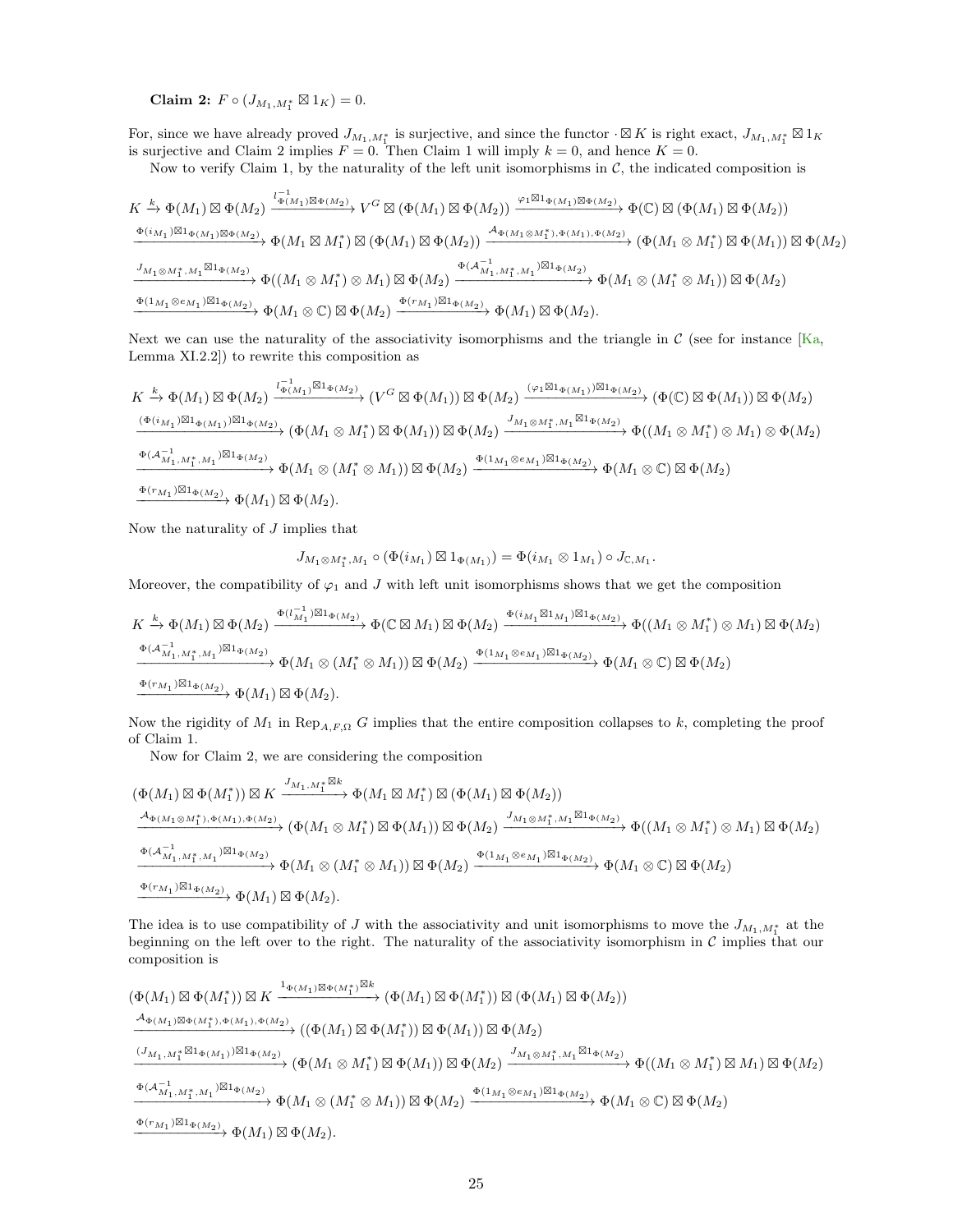Now by the compatibility of J with the associativity isomorphisms, we can rewrite the third, fourth, and fifth arrows above:

$$
\begin{split}\n&\left(\Phi(M_{1})\boxtimes\Phi(M_{1}^{*})\right)\boxtimes K\xrightarrow{1_{\Phi(M_{1}^{*})}\boxtimes k}\n\left(\Phi(M_{1})\boxtimes\Phi(M_{1}^{*})\boxtimes\left(\Phi(M_{1})\boxtimes\Phi(M_{2})\right)\right) \\
&\xrightarrow{\mathcal{A}_{\Phi(M_{1})}\boxtimes\Phi(M_{1}^{*}),\Phi(M_{1}),\Phi(M_{2})}\n\left(\left(\Phi(M_{1})\boxtimes\Phi(M_{1}^{*})\right)\boxtimes\Phi(M_{1})\right)\boxtimes\Phi(M_{2}) \\
&\xrightarrow{\mathcal{A}_{\Phi(M_{1})},\Phi(M_{1}^{*}),\Phi(M_{1})}\n\otimes\left(\Phi(M_{1})\boxtimes\Phi(M_{1}^{*})\boxtimes\Phi(M_{1})\right)\boxtimes\Phi(M_{2})\n\end{split}
$$
\n
$$
\begin{split}\n&\xrightarrow{1_{\Phi(M_{1})}\boxtimes\mathcal{A}_{\Phi(M_{1})},\Phi(M_{1})}\n\otimes\left(\Phi(M_{1})\boxtimes\Phi(M_{1}^{*})\boxtimes\Phi(M_{1})\right)\boxtimes\Phi(M_{2})\n\end{split}
$$
\n
$$
\xrightarrow{1_{\Phi(M_{1})}\boxtimes\mathcal{M}_{1}^{*},\mathcal{M}_{1}}\boxtimes\mathcal{A}_{\Phi(M_{2})}\n\left(\Phi(M_{1})\boxtimes\Phi(M_{1}^{*}\otimes M_{1})\right)\boxtimes\Phi(M_{2})\n\end{split}
$$
\n
$$
\xrightarrow{\mathcal{M}_{1},\mathcal{M}_{1}^{*}\otimes\mathcal{M}_{1}}\boxtimes\mathcal{A}_{\Phi(M_{1})}\boxtimes\Phi(M_{2})\n\end{split}
$$

Next, the naturality of  $J$  implies that

$$
\Phi(1_{M_1} \boxtimes e_{M_1}) \circ J_{M_1, M_1^* \otimes M_1} = J_{M_1, \mathbb{C}} \circ (1_{\Phi(M_1)} \boxtimes \Phi(e_{M_1}));
$$

using this plus the compatibility of J and  $\varphi_1$  with the right unit isomorphisms, we get

$$
\begin{split}\n&\left(\Phi(M_{1})\boxtimes\Phi(M_{1}^{*})\right)\boxtimes K\xrightarrow{1_{\Phi(M_{1})\boxtimes\Phi(M_{1}^{*})}\boxtimes k}\left(\Phi(M_{1})\boxtimes\Phi(M_{1}^{*})\right)\boxtimes\left(\Phi(M_{1})\boxtimes\Phi(M_{2})\right)\\&\xrightarrow{\mathcal{A}_{\Phi(M_{1})\boxtimes\Phi(M_{1}^{*}),\Phi(M_{1}),\Phi(M_{2})}}\left((\Phi(M_{1})\boxtimes\Phi(M_{1}^{*}))\boxtimes\Phi(M_{1})\right)\boxtimes\Phi(M_{2})\\&\xrightarrow{\mathcal{A}_{\Phi(M_{1}),\Phi(M_{1}^{*}),\Phi(M_{1})}\boxtimes 1_{\Phi(M_{2})}}\left(\Phi(M_{1})\boxtimes\left(\Phi(M_{1}^{*})\boxtimes\Phi(M_{1})\right)\boxtimes\Phi(M_{2})\right)\\&\xrightarrow{(1_{\Phi(M_{1})}\boxtimes J_{M_{1}^{*},M_{1}})\boxtimes 1_{\Phi(M_{2})}}\left(\Phi(M_{1})\boxtimes\Phi(M_{1}^{*}\otimes M_{1})\right)\boxtimes\Phi(M_{2})\xrightarrow{(1_{\Phi(M_{1})}\boxtimes\Phi(e_{M_{1}}))\boxtimes 1_{\Phi(M_{2})}}\left(\Phi(M_{1})\boxtimes\Phi(M_{2})\right)\\&\xrightarrow{(1_{\Phi(M_{1})}\boxtimes\varphi_{1}^{-1})\boxtimes 1_{\Phi(M_{2})}}\left(\Phi(M_{1})\boxtimes V^{G}\right)\boxtimes\Phi(M_{2})\xrightarrow{r_{\Phi(M_{1})}\boxtimes 1_{\Phi(M_{2})}}\Phi(M_{1})\boxtimes\Phi(M_{2}).\n\end{split}
$$

Now by the triangle axiom in  $C$ ,

$$
r_{\Phi(M_1)} \boxtimes 1_{\Phi(M_2)} = (1_{\Phi(M_1)} \boxtimes l_{\Phi(M_2)}) \circ \mathcal{A}_{\Phi(M_1),V^G,\Phi(M_2)}^{-1};
$$

then by naturality we can move this new associativity isomorphism back over three arrows in our composition and rewrite the resulting composition of three associativity isomorphisms as a composition of two using the pentagon identity:

$$
\begin{split} &(\Phi(M_1)\boxtimes \Phi(M_1^*))\boxtimes K \xrightarrow{1_{\Phi(M_1)\boxtimes \Phi(M_1^*)\boxtimes k}} (\Phi(M_1)\boxtimes \Phi(M_1^*))\boxtimes (\Phi(M_1)\boxtimes \Phi(M_2))\\ &\xrightarrow{A_{\Phi(M_1),\Phi(M_1^*),\Phi(M_1)\boxtimes \Phi(M_2)}} \Phi(M_1)\boxtimes (\Phi(M_1^*)\boxtimes (\Phi(M_1)\boxtimes \Phi(M_2)))\\ &\xrightarrow{1_{\Phi(M_1)}\boxtimes A_{\Phi(M_1^*),\Phi(M_1),\Phi(M_2)}} \Phi(M_1)\boxtimes ((\Phi(M_1^*)\boxtimes \Phi(M_1))\boxtimes \Phi(M_2))\\ &\xrightarrow{1_{\Phi(M_1)}\boxtimes (J_{M_1^*,M_1}\boxtimes 1_{\Phi(M_2)})} \Phi(M_1)\boxtimes (\Phi(M_1^*\otimes M_1)\boxtimes \Phi(M_2))\xrightarrow{1_{\Phi(M_1)}\boxtimes (\Phi(e_{M_1})\boxtimes 1_{\Phi(M_2)})} \Phi(M_1)\boxtimes (\Phi(\mathbb{C})\boxtimes \Phi(M_2))\\ &\xrightarrow{1_{\Phi(M_1)}\boxtimes (\varphi_1^{-1}\boxtimes 1_{\Phi(M_2)})} \Phi(M_1)\boxtimes (V^G\boxtimes \Phi(M_2))\xrightarrow{1_{\Phi(M_1)}\boxtimes 1_{\Phi(M_2)}} \Phi(M_1)\boxtimes \Phi(M_2). \end{split}
$$

We again use the compatibility of J and  $\varphi_1$  with now the left unit isomorphisms and the naturality of J to rewrite the last three arrows above:

$$
\begin{split} &(\Phi(M_1)\boxtimes \Phi(M_1^*))\boxtimes K\xrightarrow{1_{\Phi(M_1)\boxtimes \Phi(M_1^*)}\boxtimes k} (\Phi(M_1)\boxtimes \Phi(M_1^*))\boxtimes (\Phi(M_1)\boxtimes \Phi(M_2))\\ &\xrightarrow{A_{\Phi(M_1),\Phi(M_1^*),\Phi(M_1)\boxtimes \Phi(M_2)}} \Phi(M_1)\boxtimes (\Phi(M_1^*)\boxtimes (\Phi(M_1)\boxtimes \Phi(M_2)))\\ &\xrightarrow{1_{\Phi(M_1)}\boxtimes A_{\Phi(M_1^*),\Phi(M_1),\Phi(M_2)}} \Phi(M_1)\boxtimes ((\Phi(M_1^*)\boxtimes \Phi(M_1))\boxtimes \Phi(M_2))\\ &\xrightarrow{1_{\Phi(M_1)}\boxtimes (J_{M_1^*,M_1}\boxtimes 1_{\Phi(M_2)})} \Phi(M_1)\boxtimes (\Phi(M_1^*\otimes M_1)\boxtimes \Phi(M_2))\xrightarrow{1_{\Phi(M_1)}\boxtimes J_{M_1^*}\otimes M_1,M_2}} \Phi(M_1)\boxtimes \Phi((M_1^*\otimes M_1)\otimes M_2)\\ &\xrightarrow{1_{\Phi(M_1)}\boxtimes \Phi(e_{M_1}\boxtimes 1_{M_2})} \Phi(M_1)\boxtimes \Phi(\boxtimes M_2)\xrightarrow{1_{\Phi(M_1)}\boxtimes \Phi(M_2)} \Phi(M_1)\boxtimes \Phi(M_2). \end{split}
$$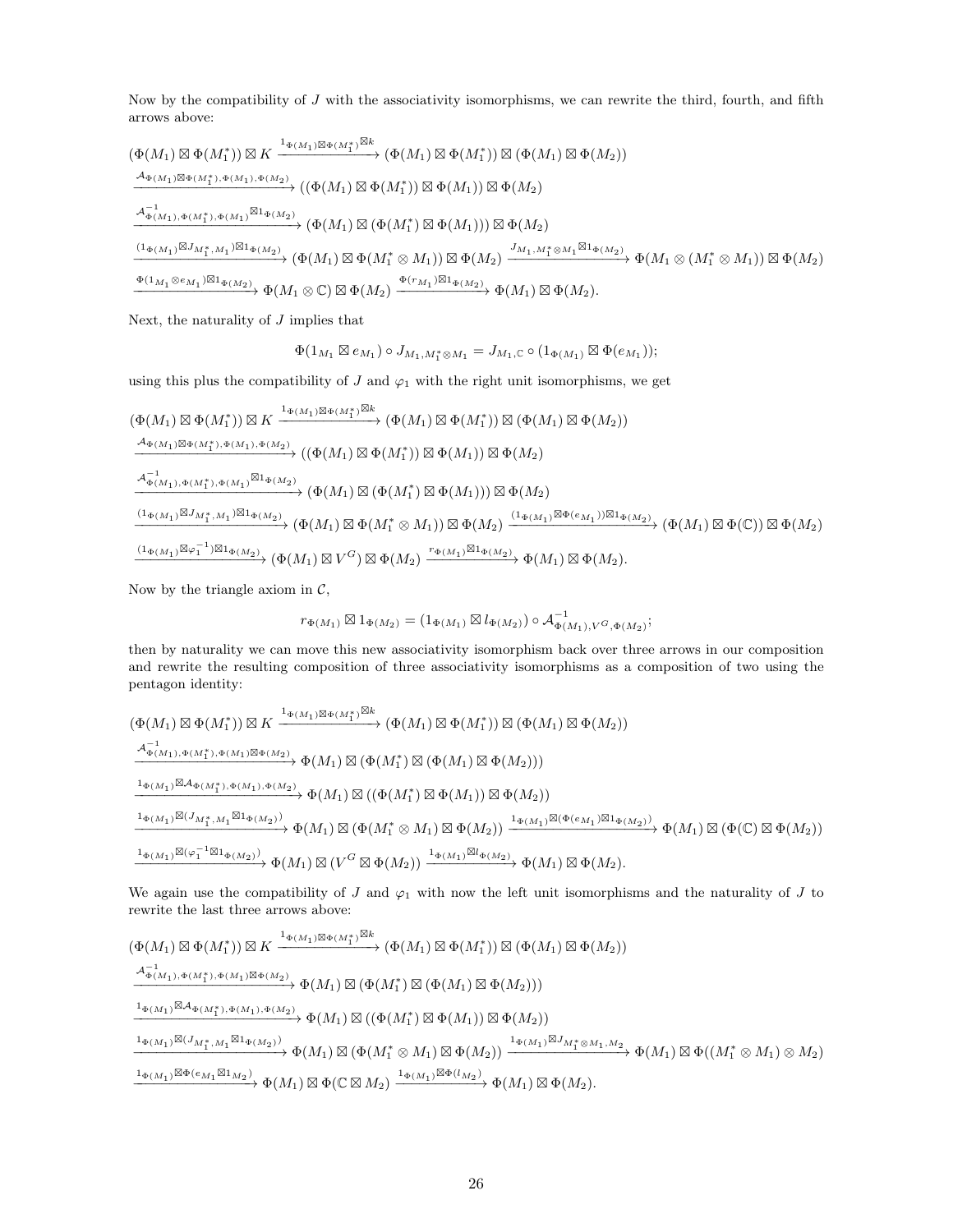Finally, we apply the naturality of the associativity isomorphisms to the first two arrows above, and we apply the compatibility of  $J$  with the associativity isomorphisms to the third, fourth, and fifth arrows, to get:

$$
\begin{split} &(\Phi(M_1)\boxtimes \Phi(M_1^*))\boxtimes K \xrightarrow{\mathcal{A}_{\Phi(M_1),\Phi(M_1^*),K}} \Phi(M_1)\boxtimes (\Phi(M_1^*)\boxtimes K)\\ &\xrightarrow{\mathbf{1}_{\Phi(M_1)}\boxtimes (\mathbf{1}_{\Phi(M_1^*)}\boxtimes k)} \Phi(M_1)\boxtimes (\Phi(M_1^*)\boxtimes (\Phi(M_1)\boxtimes \Phi(M_2)))\\ &\xrightarrow{\mathbf{1}_{\Phi(M_1)}\boxtimes (\mathbf{1}_{\Phi(M_1^*)}\boxtimes J_{M_1,M_2})} \Phi(M_1)\boxtimes (\Phi(M_1^*)\boxtimes \Phi(M_1\otimes M_2))\xrightarrow{\mathbf{1}_{\Phi(M_1)}\boxtimes J_{M_1^*,M_1\otimes M_2}} \Phi(M_1)\boxtimes \Phi(M_1^*\otimes (M_1\otimes M_2))\\ &\xrightarrow{\mathbf{1}_{\Phi(M_1)}\boxtimes \Phi(\mathcal{A}_{M_1^*,M_1,M_2})} \Phi(M_1)\boxtimes \Phi((M_1^*\otimes M_1)\otimes M_2)\xrightarrow{\mathbf{1}_{\Phi(M_1)}\boxtimes \Phi(e_{M_1}\boxtimes \mathbf{1}_{M_2})} \Phi(M_1)\boxtimes \Phi(\mathbb{C}\boxtimes M_2)\\ &\xrightarrow{\mathbf{1}_{\Phi(M_1)}\boxtimes \Phi(\mathcal{U}_{M_2})} \Phi(M_1)\boxtimes \Phi(M_2). \end{split}
$$

But this composition is 0 because by definition  $J_{M_1,M_2} \circ k = 0$ . This completes the proof of Claim 2 and hence of the theorem.  $\Box$ 

Now as an immediate consequence of Proposition [4.3,](#page-21-1) Corollary [4.6](#page-23-1) and Theorem [4.7,](#page-23-0) and Proposition [3.5](#page-17-2) we get:

<span id="page-26-1"></span>**Corollary 4.8.** The triple  $(\Phi, J, \varphi_1)$  is a braided tensor functor from  $\text{Rep}_{A,F,\Omega} G$  to C. Moreover,  $(\Phi, J, \varphi_1)$ induces a braided tensor equivalence between  $\text{Rep}_{A,F,\Omega} G$  and  $\mathcal{C}_V$ .

**Remark 4.9.** The natural transformation  $J$ , shown to be an isomorphism in Proposition [3.6,](#page-17-1) Proposition [4.3,](#page-21-1) and Theorem [4.7,](#page-23-0) is needed to show that  $\mathcal{C}_V$  is actually closed under tensor products and hence is a braided tensor category. Note that since the proof was independent of  $\mathcal{C}$ , tensor products in  $\mathcal{C}_V$  do not depend on the category of  $V^G$ -modules under consideration.

**Remark 4.10.** The fact that J is an natural isomorphism, together with the compatibility of each  $J_{P(z)}$  with parallel transport isomorphisms shown in the proof of Theorem [4.5,](#page-22-1) shows that  $J_{P(z)}$  is a natural isomorphism for each  $z \in \mathbb{C}^{\times}$ . Specifically, each  $J_{P(z);M_1,M_2}$  is an isomorphism because

$$
J_{P(z);M_1,M_2} = \Phi(T_{z \to 1;M_1,M_2})^{-1} \circ J_{M_1,M_2} \circ T_{z \to 1; \Phi(M_1), \Phi(M_2)}
$$

is a composition of isomorphisms. Thus we can view  $(\Phi, \{J_{P(z)}\}_{z\in\mathbb{C}^{\times}}, \varphi_1)$  as an equivalence of vertex tensor categories, at least as far as the  $P(z)$ -tensor structures are concerned.

### <span id="page-26-0"></span>4.3 Examples and applications

Here we illustrate Theorem [4.1](#page-18-3) and Corollary [4.8](#page-26-1) with examples to show how they can be used. Theorem [4.1](#page-18-3) can be used in situations where fusion rules among  $V^G$ -modules are known a priori, and Corollary [4.8](#page-26-1) can be used in situations where it is known a priori that  $V^G$  has a suitable vertex tensor category of modules.

Example 4.11. In this example and the next, we discuss compact automorphism groups of the lattice vertex operator algebra  $V_Q$  where  $Q = \mathbb{Z}\alpha$  is the  $\mathfrak{sl}_2$ -root lattice, that is,  $\langle \alpha, \alpha \rangle = 2$ . More generally, we consider the abelian intertwining algebra  $V_P$ , where  $P = \mathbb{Z}_2^{\alpha}$  is the  $\mathfrak{sl}_2$ -weight lattice, into which  $V_Q$  embeds by [\[DL,](#page-29-2) Theorem 12.24].

First we consider the action of the compact abelian group  $U(1)$  on  $V_Q$  and  $V_P$  and show how in these cases Theorem [4.1](#page-18-3) and Corollary [4.8](#page-26-1) recover familiar properties of the rank-one Heisenberg vertex operator algebra H and its modules. The vertex operator algebra H appears as a subalgebra of  $V_Q$  and  $V_P$ , and these algebras decompose as H-modules as follows:

$$
V_Q = \bigoplus_{\lambda \in Q} \mathcal{F}_{\lambda}, \qquad V_P = \bigoplus_{\lambda \in P} \mathcal{F}_{\lambda},
$$

where  $\mathcal{F}_{\lambda}$  is the irreducible Heisenberg Fock module of highest weight  $\lambda$ . Then there is an injective homomorphism  $\rho: U(1) \cong \mathbb{R} \alpha / P \to \text{Aut } V_Q$  such that

$$
\rho(\beta + P)|_{\mathcal{F}_{\lambda}} = e^{2\pi i \langle \beta, \lambda \rangle}
$$

for  $\beta \in \mathbb{R} \alpha$  and  $\lambda \in Q$ , and we have  $V_Q^{U(1)} = \mathcal{F}_0 = \mathcal{H}$ . It is not hard to show (see for example [\[CKLR,](#page-29-1) Theorem 2.3) that the category of (direct sums of) Fock modules for  $H$  admits vertex tensor category structure, so that Corollary [4.8](#page-26-1) implies that the category of Fock modules with highest weights in  $Q$  is a symmetric tensor category equivalent to Rep  $U(1)$ . In particular, since  $U(1)$  is abelian, we recover the well-known result that these Heisenberg Fock modules are simple currents, that is, the tensor product of two such irreducible modules is irreducible:  $\mathcal{F}_{\lambda} \boxtimes \mathcal{F}_{\mu} \cong \mathcal{F}_{\lambda+\mu}$  for  $\lambda, \mu \in Q$ .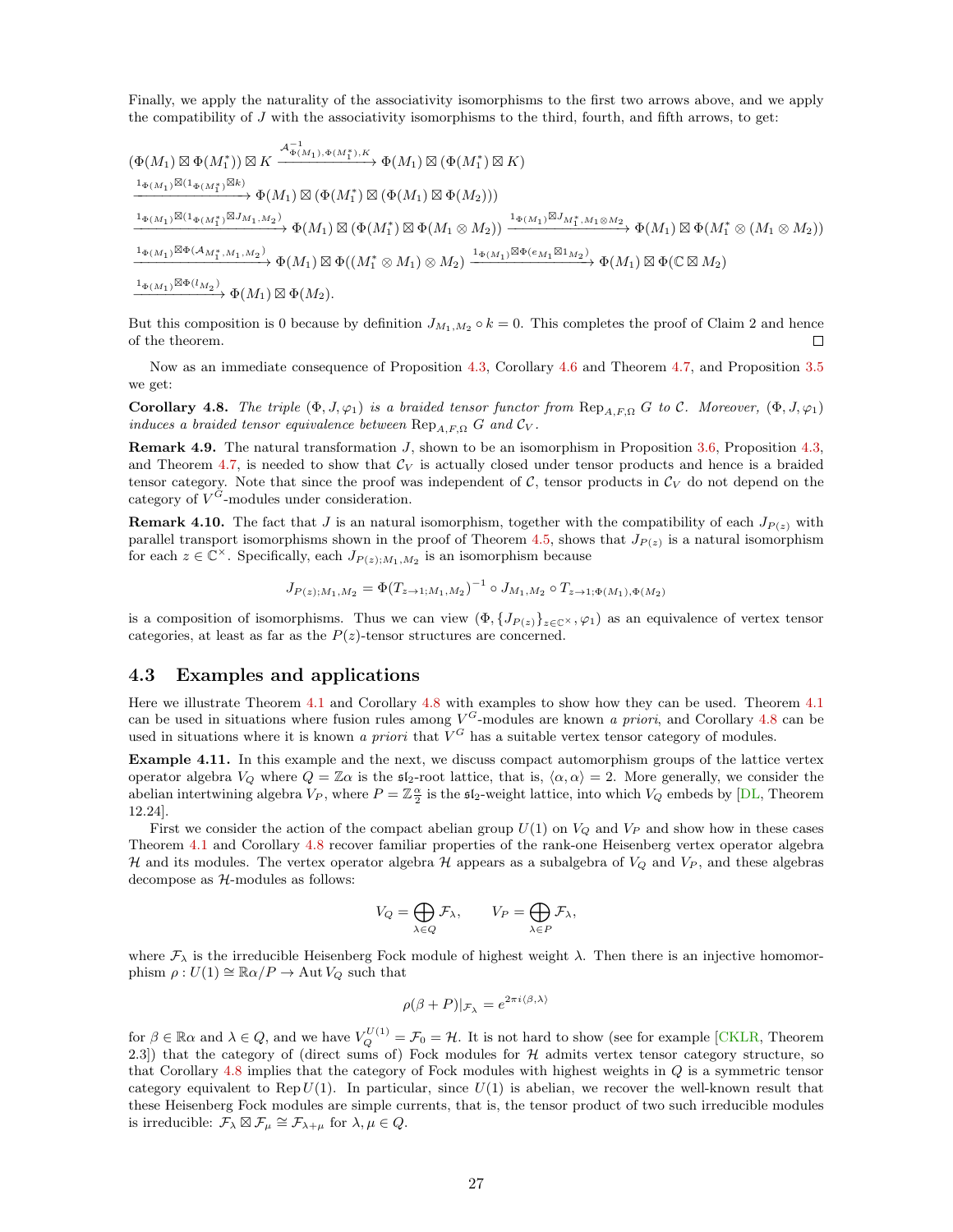Alternatively, the fusion rules for Heisenberg Fock modules are well known to agree with those for finitedimensional  $U(1)$ -modules, so that one could use Theorem [4.1](#page-18-3) to conclude the existence of vertex tensor category structure on the category of Fock modules with highest weights in Q. Then it follows from Corollary [4.8](#page-26-1) that the corresponding symmetric tensor category structure is equivalent to Rep  $U(1)$ .

One can further obtain vertex tensor category structure on the category of Fock modules with highest weights in P by studying the analogous action of  $U(1) \cong \mathbb{R} \alpha/Q$  on  $V_P$ . In this case, the corresponding braided tensor category of  $H$ -modules will be equivalent to the modification of Rep  $U(1)$  by a 3-cocycle; we will describe this 3-cocyle in detail in the next example. Note that here we are considering small semisimple subcategories of the full category  $H$  − mod of grading-restricted, generalized H-modules. In fact, the full category  $H$  − mod admits vertex tensor category structure: the simple objects of  $H$  – mod consist of all Fock modules with arbitrary highest weights, all simple modules are simple currents, and all objects are finite-length extensions of Fock modules.

**Example 4.12.** Now the action of  $U(1)$  on  $V_P$  as in the previous example extends to an action of  $SU(2)$  on  $V_P$ , which descends to a faithful action of  $SO(3)$  on  $V_Q$ ; we will use these actions to obtain new vertex tensor categories. It is well known (see for instance [\[DG\]](#page-29-7), [\[Mil\]](#page-31-12)), that the fixed-point subalgebra  $V_Q^{SO(3)} = V_P^{SU(2)}$  is the simple Virasoro vertex operator algebra  $L(1,0)$  with central charge  $c = 1$ . The irreducible  $L(1,0)$ -modules appearing in the decomposition of  $V_P$  as an  $SU(2)$ -module are the modules  $L(1, \frac{n^2}{4})$  $\frac{n^2}{4}$ ) for  $n \in \mathbb{N}$ , where  $n^2/4$ denotes the lowest conformal weight (see [\[Mil\]](#page-31-12)). The functor  $\Phi$  from Rep  $SU(2)$  to  $L(1,0)$ -modules sends the  $(n+1)$ -dimensional irreducible  $SU(2)$ -module  $V(n)$  to  $L(1, \frac{n^2}{4})$  $\frac{i}{4}$ ).

In [\[Mil,](#page-31-12) Theorem 3.3], it was shown that the fusion rules among the  $L(1,0)$ -modules  $L(1, \frac{n^2}{4})$  $\frac{n^2}{4}$ ) for  $n \in \mathbb{N}$  agree with the fusion rules for finite-dimensional irreducible  $sI_2$ -modules (equivalently, finite-dimensional irreducible continuous  $SU(2)$ -modules). Thus Theorem [4.1](#page-18-3) applies to show that the semisimple category  $\mathcal{C}_{V_P}$  of  $L(1,0)$ modules generated by the  $L(1, \frac{n^2}{4})$  $\frac{n^2}{4}$ ) for  $n \in \mathbb{N}$  has vertex tensor category structure. Then Corollary [4.8](#page-26-1) implies that the braided tensor category structure on  $\mathcal{C}_{V_P}$  is equivalent to the tensor category structure on Rep  $SU(2)$ modified by the 3-cocycle  $(F, \Omega)$ .<sup>[1](#page-27-0)</sup>

Let us discuss the 3-cocycle  $(F, \Omega)$  defining the abelian intertwining algebra structure on  $V_P$  in detail. First, the grading group A is  $P/Q \cong \mathbb{Z}/2\mathbb{Z}$ . Then, careful examination of the construction in [\[DL,](#page-29-2) Chapter 12] reveals that we may take

$$
F(\alpha_1 + Q, \alpha_2 + Q, \alpha_3 + Q) = \begin{cases} 1 & \text{if } \alpha_1 \in Q, \alpha_2 \in Q, \text{ or } \alpha_3 \in Q \\ -1 & \text{if } \alpha_1, \alpha_2, \alpha_3 \in \frac{\alpha}{2} + Q \end{cases}
$$

where  $\alpha$  denotes the positive root of  $\mathfrak{sl}_2$ , and

$$
\Omega(\alpha_1 + Q, \alpha_2 + Q) = \begin{cases} 1 & \text{if } \alpha_1 \in Q \text{ or } \alpha_2 \in Q \\ -i & \text{if } \alpha_1, \alpha_2 \in \frac{\alpha}{2} + Q \end{cases}
$$

.

Now,  $V_Q$  contains the odd-dimensional irreducible representations of  $SU(2)$ , while  $V_{\frac{\alpha}{2}+Q}$  contains the evendimensional representations. Thus the braiding isomorphisms

$$
\mathcal{R}_{V(m),V(n)}: V(m) \otimes V(n) \to V(n) \otimes V(m)
$$

for irreducible modules in  $\mathrm{Rep}_{P/Q,F,\Omega}$   $SU(2)$  are given by:

$$
\mathcal{R}_{V(m),V(n)}(m_1 \otimes m_2) = \begin{cases} m_2 \otimes m_1 & \text{if } m \in 2\mathbb{Z} \text{ or } n \in 2\mathbb{Z} \\ i (m_2 \otimes m_1) & \text{if } m, n \in 2\mathbb{Z} + 1 \end{cases}.
$$

This formula allows us to calculate the S-matrix of  $\mathcal{C}_{V_P}$ :

$$
S_{m,n} = \text{Tr}\,\mathcal{R}_{L(1,\frac{n^2}{4}),L(1,\frac{m^2}{4})} \circ \mathcal{R}_{L(1,\frac{m^2}{4}),L(1,\frac{n^2}{4})} = (-1)^{mn}(m+1)(n+1).
$$

Since the S-matrix is an invariant of a ribbon tensor category structure, the fact that some S-matrix entries are negative shows that  $\mathcal{C}_{V_P}$  is not quite equivalent to the unmodified symmetric ribbon tensor category Rep  $SU(2)$ . On the other hand, the smaller category  $\mathcal{C}_{V_Q}$  containing the irreducible modules  $L(1, \frac{n^2}{4})$  $\frac{n^2}{4}$ ) for  $n \in 2\mathbb{Z}$  is symmetric and tensor equivalent to Rep  $SO(3)$ .

**Example 4.13.** If a vertex operator algebra is  $C_2$ -cofinite and CFT-type (all conformal weights are non-negative and its 0th conformal weight space is spanned by the vacuum), then its full category  $V - \text{mod}$  of gradingrestricted generalized modules has vertex tensor category structure by [\[Hu4,](#page-30-2) Proposition 4.1 and Theorem 4.13]. Moreover, if G is a finite solvable automorphism group of a  $C_2$ -cofinite, CFT-type vertex operator algebra  $V$ , then the fixed-point subalgebra  $V^G$  is also  $C_2$ -cofinite by [\[Miy2\]](#page-31-3). Consequently, Corollary [4.8](#page-26-1) implies that in

<span id="page-27-0"></span><sup>&</sup>lt;sup>1</sup>A more general result for *ADE* weight lattice abelian intertwining algebras was stated in the dissertation [\[St\]](#page-31-13), but the version of Theorem [4.7](#page-23-0) above that is needed there was not fully proved. This is why we only consider the case of  $s_2$  here, using [\[Mil\]](#page-31-12).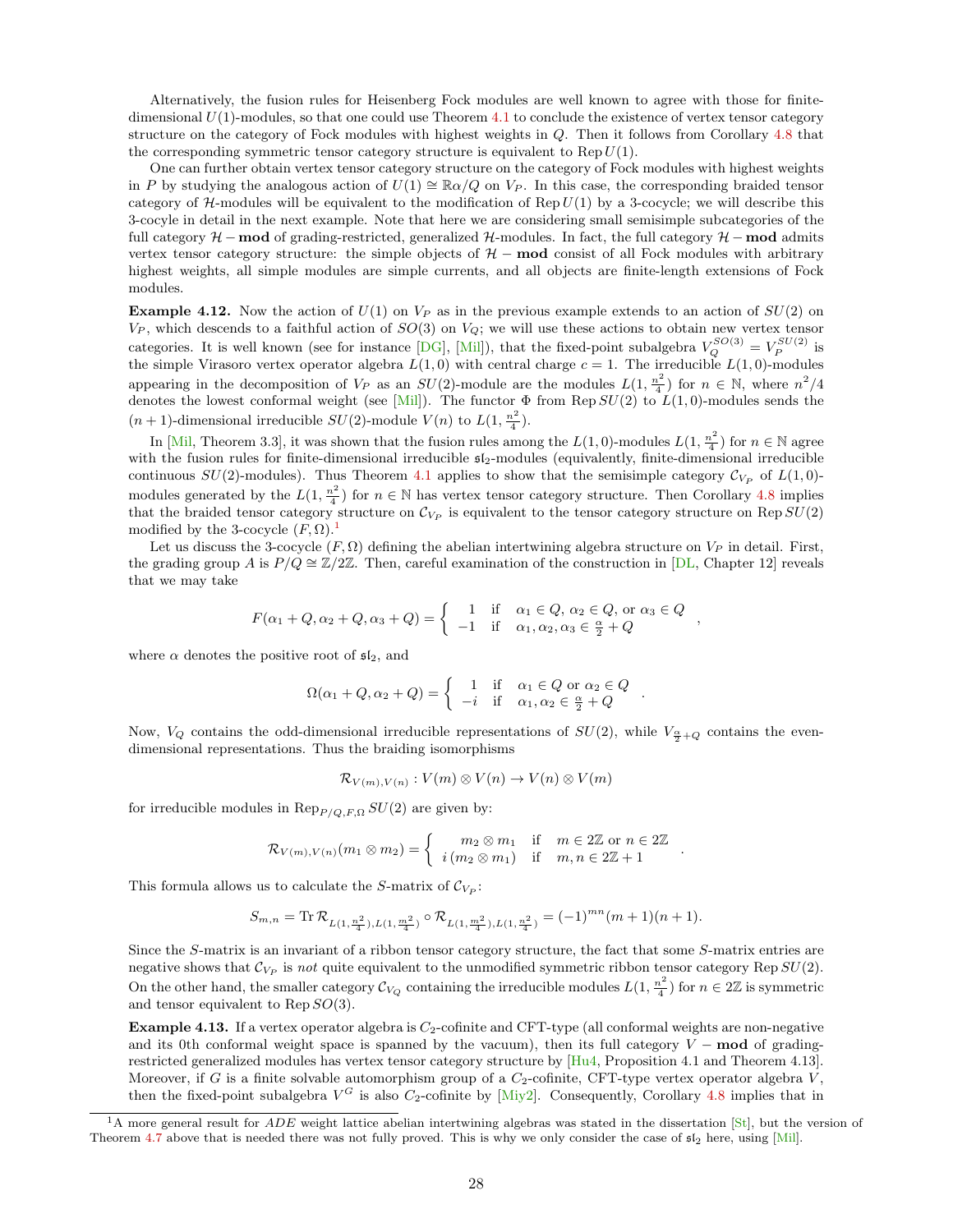this situation, the irreducible  $V^G$ -modules appearing in the decomposition of V as a  $V^G$ -module generate a symmetric tensor subcategory of  $V^G$  – mod equivalent to Rep G.

As an explicit example in this setting, we may consider the symplectic fermion vertex operator superalgebra  $SF(d)$  of d pairs of symplectic fermions studied in  $[Ab]$ , whose automorphism group is the symplectic group  $Sp(2d, \mathbb{C})$ . The even vertex operator subalgebra  $SF^+(d)$  is  $C_2$ -cofinite and has automorphism group  $Sp(2d,\mathbb{C})\setminus\langle P\rangle$ , where P is the parity involution of  $SF(d)$ . Consequently, if  $G \le Sp(2d,\mathbb{C})$  is any finite solvable subgroup containing P, then  $SF(d)^G = SF^+(d)^{G/(P)}$  is C<sub>2</sub>-cofinite, and thus  $SF(d)^G$  – mod has vertex tensor category structure. Then by Corollary [4.8,](#page-26-1) the irreducible  $SF(d)<sup>G</sup>$ -modules appearing in the decomposition of  $SF(d)$  as an  $SF(d)^G$ -module generate a braided tensor subcategory of  $SF(d)^G$  – mod equivalent to  $\text{Rep}_{\mathbb{Z}/2\mathbb{Z},1,\Omega} G$  (recall from Example [2.19](#page-11-0) that here  $\Omega(i_1 + 2\mathbb{Z}, i_2 + 2\mathbb{Z}) = (-1)^{i_1 i_2}$  for  $i_1, i_2 \in \mathbb{Z}$ ).

As a further application of the tensor equivalence of Corollary [4.8,](#page-26-1) we will show that if  $G$  is a finite automorphism group of a simple CFT-type vertex operator algebra V and  $V^G$  is strongly rational in the sense that it is simple, CFT-type, self-contragredient,  $C_2$ -cofinite, and rational, then V is also strongly rational. This result was obtained previously in [\[ADJR,](#page-29-3) Lemma 4.2] under the strong additional assumption that all irreducible  $V^G$ -modules are non-negatively graded, with a non-zero conformal weight 0 space occurring only in  $V^G$  itself. Here, the role of Corollary  $4.8$  is to show that the categorical dimension of V in the modular tensor category  $V^G$  – mod is non-zero; this is needed for showing that V – mod inherits semisimplicity from  $V^G$  – mod. Note that the converse question of whether strong rationality of V implies that of  $V^G$ , resolved for solvable G in [\[CM\]](#page-29-0), is certainly more difficult.

<span id="page-28-0"></span>**Theorem 4.14.** Suppose V is a simple CFT-type vertex operator algebra and G is a finite automorphism group of V. If  $V^G$  is strongly rational, then V is also strongly rational.

Proof. We need to verify that V is rational,  $C_2$ -cofinite, and self-contragredient. The  $C_2$ -cofiniteness of V follows from [\[ABD,](#page-29-9) Proposition 5.2]: as a semisimple module for the  $C_2$ -cofinite vertex operator algebra  $V^G$ , V is C<sub>2</sub>-cofinite as  $V^G$ -module and hence also as V-module. That V is self-contragredient follows from [\[Li,](#page-31-14) Corollary 3.2 since  $V$  is simple and

$$
L(1)V_{(1)} = \bigoplus_{\chi \in \widehat{G}} M_{\chi} \otimes L(1)(V_{\chi})_{(1)} = L(1)V_{(1)}^G = 0,
$$

where the last equality holds because  $V^G$  is CFT-type and self-contragredient.

For showing that V is rational, note that V is an object in the category  $\mathcal C$  of (grading-restricted, generalized)  $V^G$ -modules, which by  $[Hu3]$  is a semisimple modular tensor category. By [\[HKL,](#page-30-3) Theorem 3.2 and Remark 3.3], V is a commutative associative algebra in the modular tensor category C, and by [\[HKL,](#page-30-3) Theorem 3.4], the category of (grading-restricted, generalized) V-modules is the category  $\text{Rep}^0 V$  of "dyslectic" modules for the algebra object V, using the notation of [\[KO\]](#page-31-15). By Lemma 1.20, Theorem 3.2, and Theorem 3.3 of [KO], Rep<sup>0</sup> V is semisimple provided that V is simple and the categorical dimension dim<sub>C</sub>V  $\neq$  0. So we are reduced to proving dim<sub>C</sub> V  $\neq$  0 and that semisimplicity of the grading-restricted, generalized module category of a CFTtype  $C_2$ -cofinite vertex operator algebra implies rationality. These will be proven in Propositions [4.15](#page-28-1) and [4.16](#page-28-2) below.  $\Box$ 

<span id="page-28-1"></span>**Proposition 4.15.** Assume that V is a simple vertex operator algebra, G is a finite automorphism group of V, and the irreducible modules  $V_{\chi}$  for  $\chi \in \widehat{G}$  occurring in the decomposition of V as a  $V^G$ -module are objects in a vertex tensor category C of  $V^G$ -modules. Then  $\dim_{\mathcal{C}} V = |G|$ .

*Proof.* The decomposition  $V = \bigoplus_{\chi \in \widehat{G}} M_{\chi} \otimes V_{\chi}$  implies that

$$
\dim_{\mathcal{C}} V = \sum_{\chi \in \widehat{G}} (\dim_{\mathbb{C}} M_{\chi})(\dim_{\mathcal{C}} V_{\chi}).
$$

Since the twists on the ribbon categories Rep G and  $\mathcal{C}_V$  are trivial (in the case of  $\mathcal{C}_V$  this is because the twist  $e^{2\pi i L(0)}$  equals the identity on the Z-graded  $V^G$ -module V),  $\Phi$ : Rep  $G \to C_V$  is an equivalence of ribbon categories. Thus

$$
\dim_{\mathcal{C}} V_{\chi} = \dim_{\mathcal{C}} \Phi(M_{\chi}^*) = \dim_{\mathbb{C}} M_{\chi}^*.
$$

Consequently we calculate

$$
\dim_{\mathcal{C}} V = \sum_{\chi \in \widehat{G}} (\dim_{\mathbb{C}} M_{\chi})(\dim_{\mathbb{C}} M_{\chi}^*) = \sum_{\chi \in \widehat{G}} \dim_{\mathbb{C}} \text{End}_{\mathbb{C}} M_{\chi} = \dim_{\mathbb{C}} \mathbb{C}[G] = |G|.
$$

 $\Box$ 

<span id="page-28-2"></span>**Proposition 4.16.** If the category of grading-restricted, generalized modules for a CFT-type,  $C_2$ -cofinite vertex operator algebra  $V$  is semisimple, then  $V$  is rational.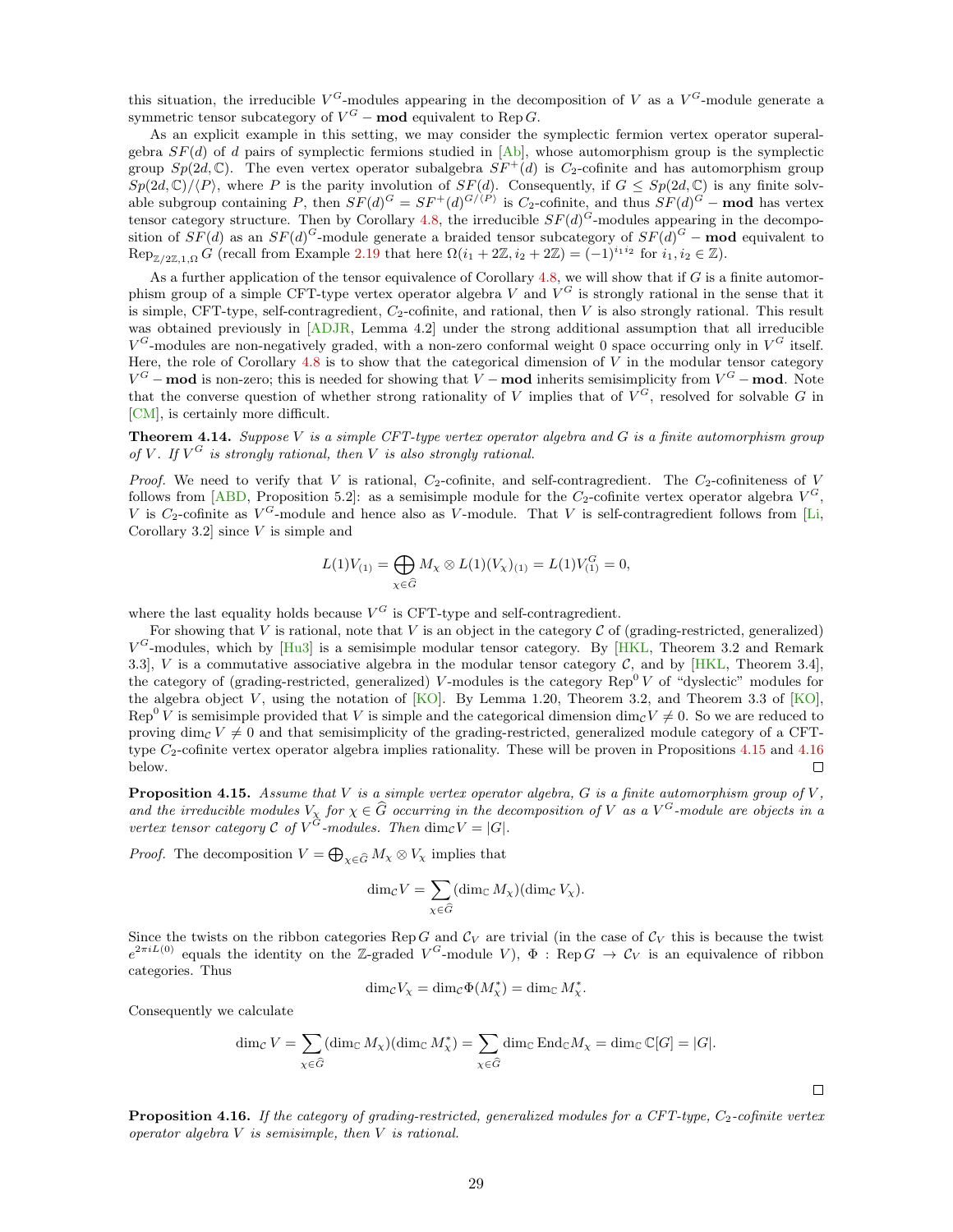*Proof.* This is essentially the content of Lemma 3.6 and Proposition 3.7 of  $[CM]$ , but here we provide an alternate proof that uses a slightly different collection of results from the vertex operator algebra literature. We need to show that if  $W = \bigoplus_{n \geq 0} W(n)$  is an N-gradable weak V-module, then W is the direct sum of (possibly infinitely many) irreducible grading-restricted submodules.

First assume that W is generated by a homogeneous vector  $w \in W(N)$  for some  $N \geq 0$ . Then by [\[LL,](#page-31-9) Proposition 4.5.6],

$$
W = \text{span}\{v_n w \mid v \in V, n \in \mathbb{Z}\},\
$$

and hence

$$
W(N) = \text{span}\{v_{\text{wt }v-1}w \mid v \text{ homogeneous}\}.
$$

This means that  $W(N)$  is singly-generated as a module for the Nth Zhu's algebra  $A_N(V)$  as in [\[DLM2\]](#page-30-20). Because V is C<sub>2</sub>-cofinite,  $A_N(V)$  is finite dimensional by [\[Bu,](#page-29-10) Corollary 5.5], and hence  $W(N)$  is finite dimensional. Then  $[Bu, Corollary 5.6]$  $[Bu, Corollary 5.6]$  shows that W is an ordinary grading-restricted V-module. Since the category of grading-restricted V-modules is semisimple by assumption, it follows that  $W$  is a direct sum of irreducible grading-restricted modules in this case.

Now take a general N-gradable weak module W. Then  $W = \sum_{n\geq 0} \sum_{w\in W(n)} V \cdot w$ , where  $V \cdot w$  is the N-gradable weak V-submodule of W generated by a homogeneous  $w$ . By the previous case, each  $V \cdot w$  is a grading-restricted and thus semisimple  $V$ -module. This means that  $W$  is a sum, and therefore also a direct sum, of irreducible grading-restricted  $V$ -modules, completing the proof that  $V$  is rational.  $\Box$ 

**Remark 4.17.** Under the strong assumption that V is g-rational for all  $g \in G$ , Proposition [4.15](#page-28-1) was essentially proven in [\[DJX,](#page-29-11) Theorem 6.3]. The only difference is that [\[DJX\]](#page-29-11) is concerned with "quantum dimensions" of  $V^G$ -modules defined in terms of characters. When  $V^G$  is strongly rational and every irreducible  $V^G$ -module other than  $V^G$  itself has strictly positive conformal weights, the results of  $[DJX]$  show that these quantum dimensions are actually Frobenius-Perron dimensions in the fusion category of  $V^G$ -modules. So in this setting we see that the categorical and Frobenius-Perron dimensions of modules in  $C_V$  coincide. Note, however, that Proposition [4.15](#page-28-1) requires no rationality assumption on V.

**Remark 4.18.** The formula dim<sub>C</sub>  $V_\chi = \dim_{\mathbb{C}} M_\chi^*$  used in the proof of Proposition [4.15,](#page-28-1) which holds for continuous actions of compact groups on  $V$  as long as the vertex tensor category  $\mathcal C$  exists, may be viewed as a partial resolution of Conjecture 6.7 in  $[DJX]$ . However, the conjecture in  $[DJX]$  is stated in terms of quantum dimensions which it is not clear necessarily exist when  $V^G$  is not strongly rational. Of course, the categorical dimensions dimc  $V_x$  also do not exist unless we have braided tensor category structure on a suitable category  $C$ of  $V^G$ -modules.

## References

- <span id="page-29-8"></span>[Ab] T. Abe, A  $\mathbb{Z}_2$ -orbifold model of the symplectic fermionic vertex operator superalgebra, Math. Z. 255 (2007), 755–792.
- <span id="page-29-9"></span>[ABD] T. Abe, G. Buhl and C. Dong, Rationality, regularity, and  $C_2$ -cofiniteness, Trans. Amer. Math. Soc. 356 (2004), 3391–3402.
- <span id="page-29-3"></span>[ADJR] C. Ai, C. Dong, X. Jiao and L. Ren, The irreducible modules and fusion rules for the parafermion vertex operator algebras, Trans. Amer. Math. Soc. 370 (2018), 5963–5981.
- <span id="page-29-10"></span>[Bu] G. Buhl, A spanning set for VOA modules, J. Algebra 254 (2002), 125–151.
- <span id="page-29-6"></span>[Ca] S. Carnahan, A self-dual integral form of the moonshine module, SIGMA Symmetry Integrability Geom. Methods Appl. 15 (2019), Paper No. 030, 36 pp.
- <span id="page-29-0"></span>[CM] S. Carnahan and M. Miyamoto, Regularity of fixed-point vertex operator algebras, arXiv:1603.05645.
- <span id="page-29-5"></span>[CKL] T. Creutzig, S. Kanade and A. Linshaw, Simple current extensions beyond semi-simplicity, Commun. Contemp. Math. (2019), arXiv:1511.08754.
- <span id="page-29-1"></span>[CKLR] T. Creutzig, S. Kanade, A. Linshaw and D. Ridout, Schur-Weyl duality for Heisenberg cosets, Transform. Groups **24** (2019), 301-354.
- <span id="page-29-4"></span>[CKM] T. Creutzig, S. Kanade and R. McRae, Tensor categories for vertex operator superalgebra extensions, arXiv:1705.05017.
- <span id="page-29-11"></span>[DJX] C. Dong, X. Jiao and F. Xu, Quantum dimensions and quantum Galois theory, Trans. Amer. Math. Soc. **365** (2013), 6441-6469.
- <span id="page-29-7"></span>[DG] C. Dong and R. Griess, Rank one lattice type vertex operator algebras and their automorphism groups, J. Algebra 208 (1998), 262–275.
- <span id="page-29-2"></span>[DL] C. Dong and J. Lepowsky, Generalized Vertex Algebras and Relative Vertex Operators, Progress in Math., Vol. 112, Birkhäuser, Boston, 1993.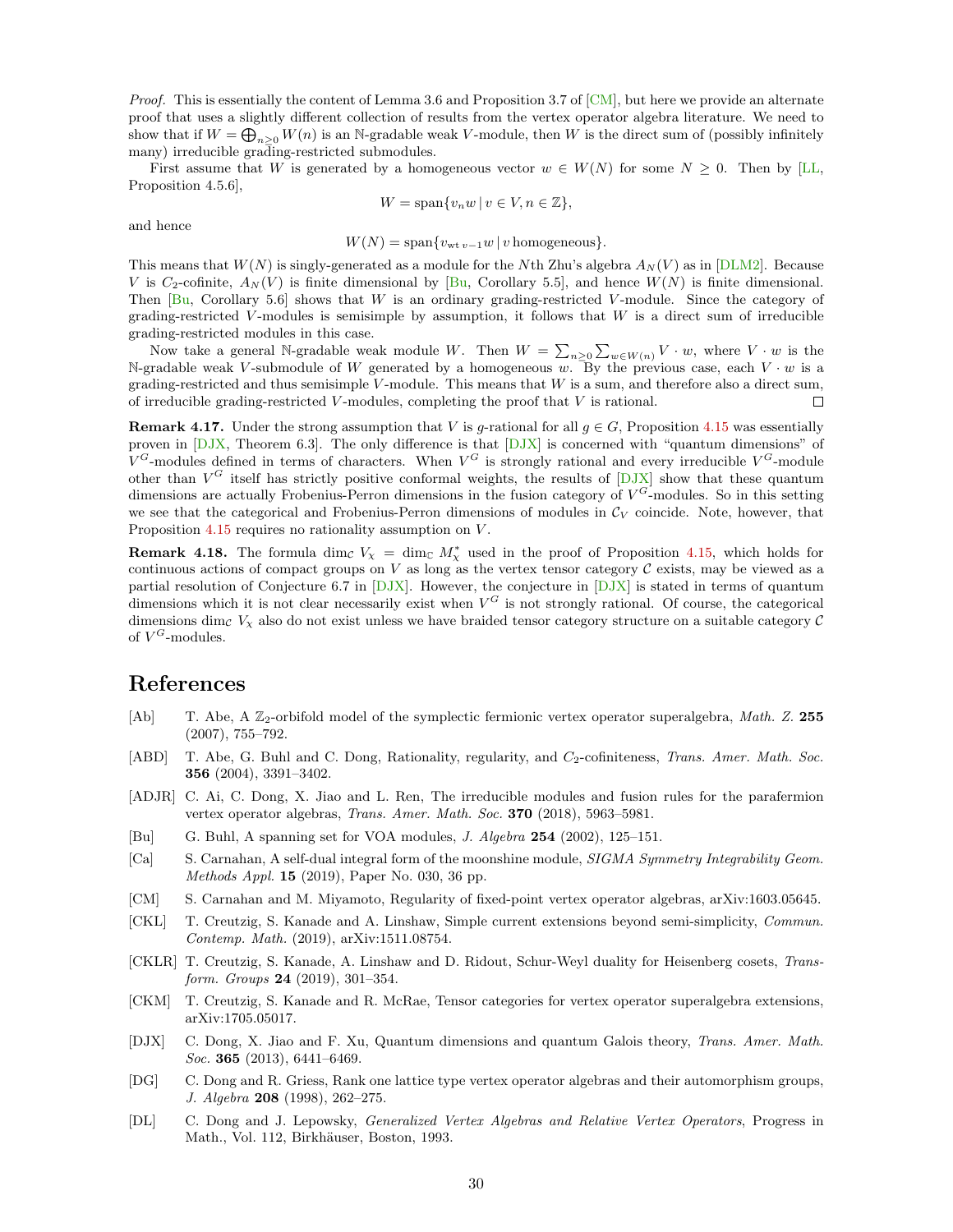- <span id="page-30-0"></span>[DLM1] C. Dong, H. Li and G. Mason, Compact automorphism groups of vertex operator algebras, Int. Math. Res. Not. IMRN 1996, 913–921.
- <span id="page-30-20"></span>[DLM2] C. Dong, H. Li and G. Mason, Vertex operator algebras and associative algebras, J. Algebra 206 (1998), 67–96.
- <span id="page-30-9"></span>[DM] C. Dong and G. Mason, On quantum Galois theory, Duke Math. J. 86 (1997), 305–321.
- <span id="page-30-14"></span>[Ei] S. Eilenberg, Homotopy groups and algebraic homology theories, Proc. Intl. Congress of Mathematicians, Vol. I, 1950, 350–353.
- <span id="page-30-15"></span>[EM1] S. Eilenberg and S. MacLane, On the groups  $H(\pi, n)$ , I, Annals of Math. 58 (1953), 55–106.
- <span id="page-30-16"></span>[EM2] S. Eilenberg and S. MacLane, On the groups  $H(\pi, n)$ , II, Annals of Math. **70** (1954), 49–137.
- <span id="page-30-18"></span>[FHL] I. Frenkel, Y.-Z. Huang and J. Lepowsky, On axiomatic approaches to vertex operator algebras and modules, *Mem. Amer. Math. Soc.* **104** (1993).
- <span id="page-30-17"></span>[GL] Y. Gao and H. Li, Generalized vertex algebras generated by parafermion-like vertex operators, J. Algebra 240 (2001), 771–807.
- <span id="page-30-19"></span>[Ho] R. Howe, Remarks on classical invariant theory, Trans. Amer. Math. Soc. 313 (1989), 539–570.
- <span id="page-30-12"></span>[Hu1] Y.-Z. Huang, Two-dimensional conformal geometry and vertex operator algebras, Progress in Math., Vol. 148, Birkhäuser, Boston, MA, 1997.
- <span id="page-30-6"></span>[Hu2] Y.-Z. Huang, A theory of tensor products for module categories for a vertex operator algebra, IV, J. Pure Appl. Alg. 100 (1995) 173–216.
- <span id="page-30-1"></span>[Hu3] Y.-Z. Huang, Rigidity and modularity of vertex tensor categories, Commun. Contemp. Math. 10 (2008), 871–911.
- <span id="page-30-2"></span>[Hu4] Y.-Z. Huang, Cofiniteness conditions, projective covers and the logarithmic tensor product theory, J. Pure Appl. Algebra 213 (2009), 458–475.
- <span id="page-30-3"></span>[HKL] Y.-Z. Huang, A. Kirillov and J. Lepowsky, Braided tensor categories and extensions of vertex operator algebras, Comm. Math. Phys. 337 (2015), 1143–1159.
- <span id="page-30-4"></span>[HL1] Y.-Z. Huang and J. Lepowsky, Tensor products of modules for a vertex operator algebra and vertex tensor categories, Lie Theory and Geometry, 349-383, Progress in Math., Vol. 123, Birkhäuser, Boston, MA, 1994.
- <span id="page-30-11"></span>[HL2] Y.-Z. Huang and J. Lepowsky, A theory of tensor products for module categories for a vertex operator algebra, I, Selecta Math. (N. S.) 1 (1995), 699–756.
- [HL3] Y.-Z. Huang and J. Lepowsky, A theory of tensor products for module categories for a vertex operator algebra, II, Selecta Math. (N. S.) 1 (1995), 757–786.
- <span id="page-30-5"></span>[HL4] Y.-Z. Huang and J. Lepowsky, A theory of tensor products for module categories for a vertex operator algebra, III, J. Pure Appl. Alg. 100 (1995) 141–171.
- <span id="page-30-8"></span>[HL5] Y.-Z. Huang and J. Lepowsky, Tensor categories and the mathematics of rational and logarithmic conformal field theory, J. Phys. A 46 (2013), 494009.
- <span id="page-30-7"></span>[HLZ1] Y.-Z. Huang, J. Lepowsky and L. Zhang, Logarithmic tensor category theory for generalized modules for a conformal vertex algebra, I: Introduction and strongly graded algebras and their generalized modules, Conformal Field Theories and Tensor Categories, Proceedings of a Workshop Held at Beijing International Center for Mathematics Research, ed. C. Bai, J. Fuchs, Y.-Z. Huang, L. Kong, I. Runkel and C. Schweigert, Mathematical Lectures from Beijing University, Vol. 2, Springer, New York, 2014, 169–248.
- [HLZ2] Y.-Z. Huang, J. Lepowsky and L. Zhang, Logarithmic tensor category theory for generalized modules for a conformal vertex algebra, II: Logarithmic formal calculus and properties of logarithmic intertwining operators, arXiv:1012.4196.
- <span id="page-30-13"></span>[HLZ3] Y.-Z. Huang, J. Lepowsky and L. Zhang, Logarithmic tensor category theory for generalized modules for a conformal vertex algebra, III: Intertwining maps and tensor product bifunctors , arXiv:1012.4197.
- [HLZ4] Y.-Z. Huang, J. Lepowsky and L. Zhang, Logarithmic tensor category theory for generalized modules for a conformal vertex algebra, IV: Constructions of tensor product bifunctors and the compatibility conditions , arXiv:1012.4198.
- <span id="page-30-10"></span>[HLZ5] Y.-Z. Huang, J. Lepowsky and L. Zhang, Logarithmic tensor category theory for generalized modules for a conformal vertex algebra, V: Convergence condition for intertwining maps and the corresponding compatibility condition, arXiv:1012.4199.